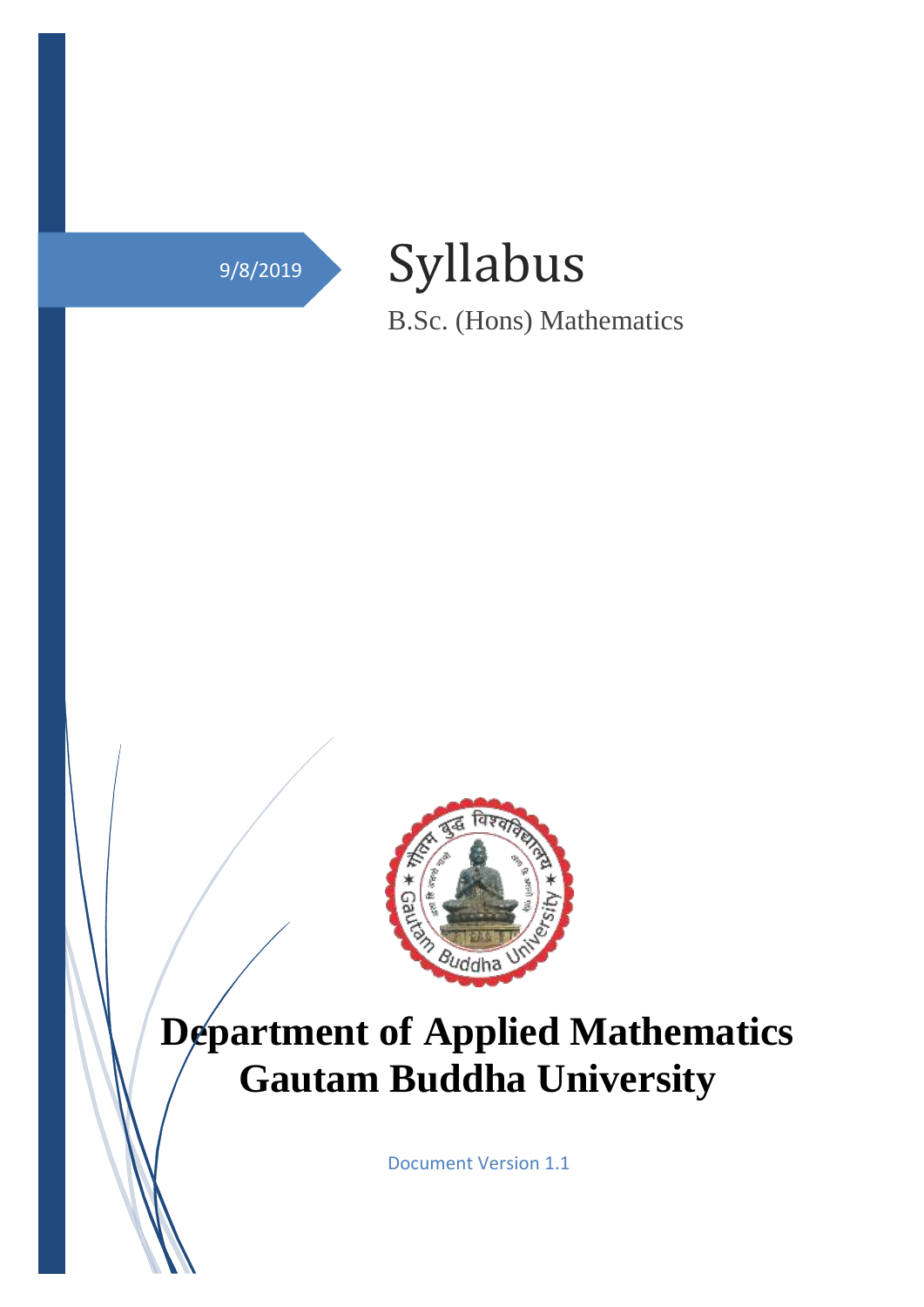| Semester             | S. No.         | Course<br>Code   | <b>Course Name</b>                                           | <b>Nature</b> | L              | T            | P              | Credits        |
|----------------------|----------------|------------------|--------------------------------------------------------------|---------------|----------------|--------------|----------------|----------------|
|                      | $\mathbf{1}$   | MT101/<br>MT105  | Calculus/ Calculus Lab                                       | $\mathsf{C}$  | 4              | $\mathbf 0$  | 2              | 6              |
| First                | $\overline{2}$ | MT103            | Algebra                                                      | $\mathsf{C}$  | 5              | $\mathbf{1}$ | 0              | 6              |
|                      | 3              | ES101            | <b>Environmental Studies</b>                                 | <b>AECC</b>   | 4              | $\Omega$     | 0              | $\overline{4}$ |
|                      | 4              | $GE-1$           | Generic Elective/Interdisciplinary                           | <b>GE</b>     |                |              |                | 6              |
|                      |                |                  |                                                              |               |                |              |                |                |
|                      | $\mathbf{1}$   | MT102            | <b>Real Analysis</b>                                         | $\mathsf{C}$  | 5              | $\mathbf{1}$ | 0              | 6              |
| Second               | $\overline{2}$ | MT104/<br>MT 106 | Differential Equations/ Differential<br><b>Equations Lab</b> | $\mathsf{C}$  | 4              | 0            | $\overline{2}$ | 6              |
|                      | 3              | EN105            | Communicative English                                        | <b>AECC</b>   | 4              | $\Omega$     | 0              | 4              |
|                      | 4              | $GE-2$           | Generic Elective/Interdisciplinary                           | <b>GE</b>     |                |              |                | 6              |
|                      |                |                  |                                                              |               |                |              |                |                |
|                      | $\mathbf{1}$   | MT201            | Theory of Real Functions                                     | $\mathsf{C}$  | 5              | $\mathbf{1}$ | 0              | 6              |
|                      | $\overline{2}$ | MT203            | Group Theory-I                                               | $\mathsf{C}$  | 5              | $\mathbf{1}$ | 0              | 6              |
| Third                | 3              | MT205/<br>MT 209 | Multivariate Calculus/ Multivariate Calculus<br>Lab          | $\mathsf{C}$  | 4              | 0            | $\overline{2}$ | 6              |
|                      | 4              | MT207            | Latex and HTML                                               | <b>SEC</b>    | $\overline{2}$ | 0            | $\overline{2}$ | 4              |
|                      | 5              | $GE-3$           | Generic Elective/Interdisciplinary                           | <b>GE</b>     |                |              |                | 6              |
|                      |                |                  |                                                              |               |                |              |                |                |
|                      | $\mathbf 1$    | MT202/<br>MT 210 | Partial Differential Equations/ PDE Lab                      | C             | 4              | 0            | $\overline{2}$ | 6              |
|                      | $\overline{2}$ | MT204            | Riemann Integration and Series of Functions                  | $\mathsf{C}$  | 5              | $\mathbf{1}$ | 0              | 6              |
| Fourth               | 3              | MT206            | Ring Theory and Linear Algebra-I                             | $\mathsf{C}$  | 5              | $\mathbf{1}$ | 0              | 6              |
|                      | 4              | MT208            | <b>Computer Algebra Systems and Related</b><br>Software      | <b>SEC</b>    | $\overline{2}$ | 0            | $\overline{2}$ | $\overline{4}$ |
|                      | 5              | $GE-4$           | Generic Elective/Interdisciplinary                           | <b>GE</b>     |                |              |                | 6              |
|                      |                |                  |                                                              |               |                |              |                |                |
|                      | $\mathbf{1}$   | MT301            | <b>Metric Spaces</b>                                         | $\mathsf C$   | 5              | $\mathbf 1$  | $\mathbf 0$    | 6              |
| Fifth                | $\overline{2}$ | MT303            | Group Theory-II                                              | $\mathsf{C}$  | 5              | $\mathbf{1}$ | 0              | 6              |
|                      | $\mathbf{3}$   | DSE-1            | DSE (including practical)                                    | <b>DSE</b>    | 4              | 0            | $\overline{2}$ | 6              |
|                      | $\overline{4}$ | DSE-2            | <b>DSE</b>                                                   | <b>DSE</b>    | 5              | $\mathbf{1}$ | $\pmb{0}$      | 6              |
|                      |                |                  |                                                              |               |                |              |                |                |
|                      | $\mathbf 1$    | MT302/<br>MT 306 | Complex Analysis/ Complex Analysis Lab                       | $\mathsf C$   | 4              | 0            | $\overline{2}$ | 6              |
| Sixth                | $\overline{2}$ | MT304            | Ring Theory and Linear Algebra-II                            | $\mathsf{C}$  | 5              | $\mathbf{1}$ | 0              | 6              |
|                      | 3              | DSE-3            | <b>DSE</b>                                                   | <b>DSE</b>    | 5              | $\mathbf{1}$ | 0              | 6              |
|                      | $\overline{4}$ | DSE-4            | <b>DSE</b>                                                   | <b>DSE</b>    | 5              | $\mathbf{1}$ | 0              | 6              |
| <b>Total Credits</b> |                |                  |                                                              | 148           |                |              |                |                |

# **Semester wise Details of B.Sc. (Hons.) Mathematics (BHM) Course & Credit Scheme** (wef. Session 2019-20)

• 4 Hours lab will be taken as 2 hours labs in two slots.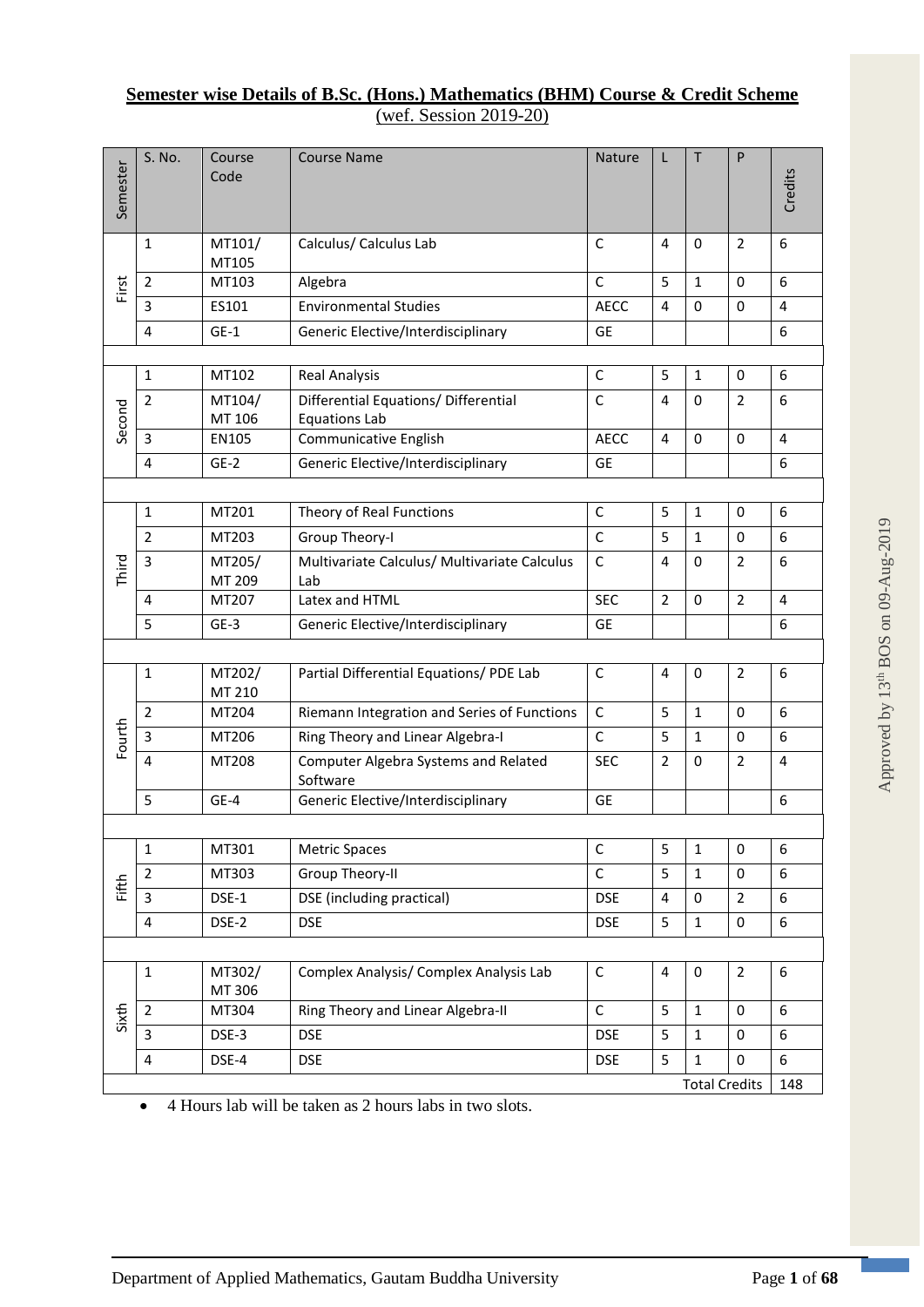# **List of Discipline Specific Elective (DSE) Courses:**

|                                        | <b>DSE-1 (including practical):</b> Any one of the following |
|----------------------------------------|--------------------------------------------------------------|
| MT305/ MT 317                          | Numerical Analysis/ Lab                                      |
| MT307 /MT 319                          | Mathematical Modelling and Graph Theory/ Lab                 |
| MT309 /MT321                           | C++ Programming for Mathematics/ Lab                         |
| <b>DSE-2:</b> Any one of the following |                                                              |
| MT311                                  | Probability Theory and Statistics                            |
| MT313                                  | <b>Discrete Mathematics</b>                                  |
| MT315                                  | Cryptography and Network Security                            |
| <b>DSE-3:</b> Any one of the following |                                                              |
| MT306                                  | <b>Mathematical Finance</b>                                  |
| <b>MT308</b>                           | Introduction to Information Theory and Coding                |
| MT310                                  | <b>Biomathematics</b>                                        |
| <b>DSE-4:</b> Any one of the following |                                                              |
| MT312                                  | Number Theory                                                |
| MT314                                  | <b>Linear Programming and Applications</b>                   |
|                                        |                                                              |

MT316 Mechanics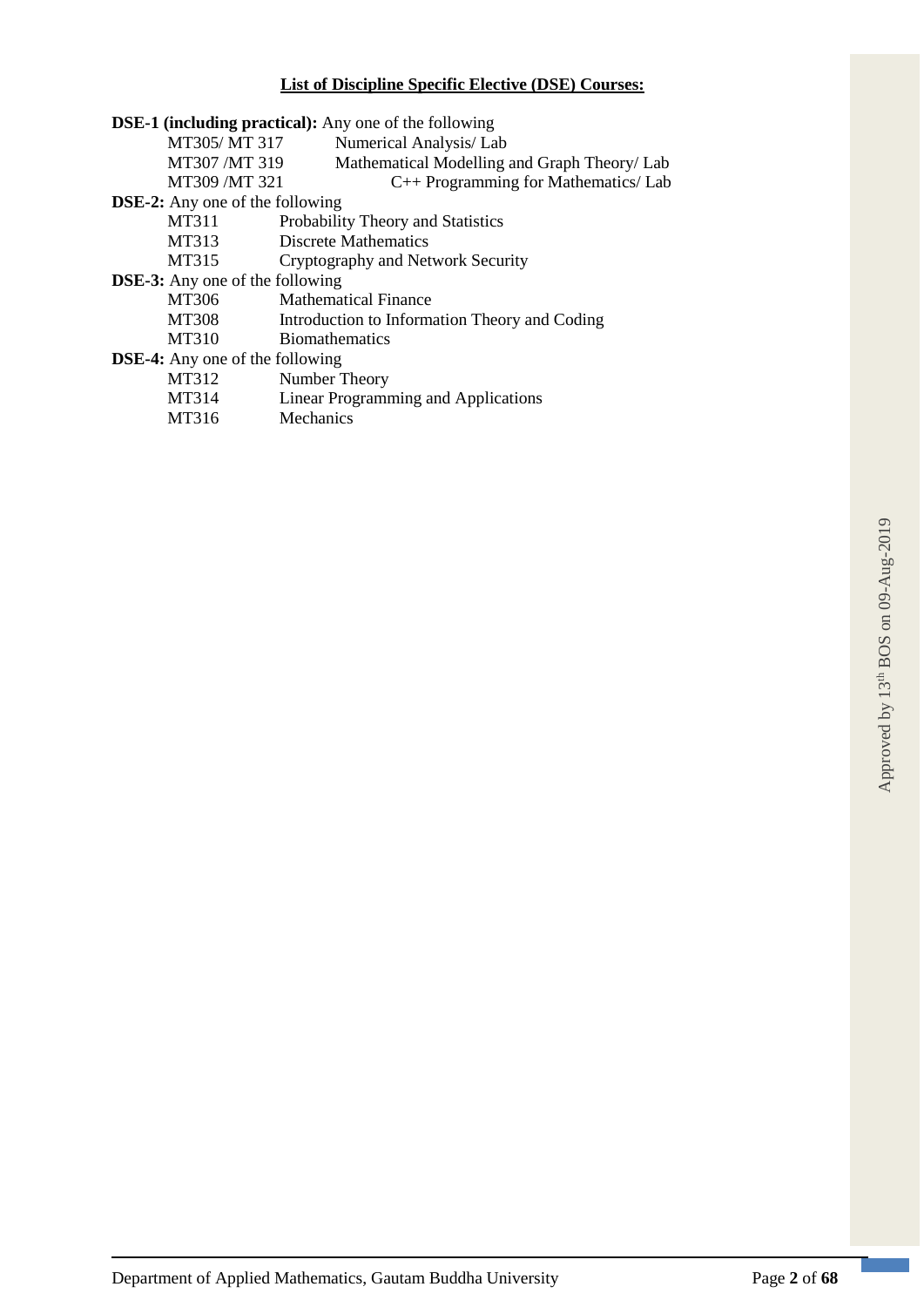# **Bachelor of Mathematics (Hons.)**

### **Semester I**

| Subject Code   MT101    |                                                                       | Credit: 6 (L-T-P : 4-0-2)<br>4 Lecture (per week) |  |  |
|-------------------------|-----------------------------------------------------------------------|---------------------------------------------------|--|--|
|                         |                                                                       |                                                   |  |  |
| Subject Name   Calculus |                                                                       |                                                   |  |  |
|                         |                                                                       | 4 Hours Practical (per week per student)          |  |  |
|                         |                                                                       |                                                   |  |  |
|                         | Total Marks   150(Theory: 70, Internal Assessment: 30, Practical: 50) |                                                   |  |  |
|                         |                                                                       |                                                   |  |  |
|                         |                                                                       |                                                   |  |  |
|                         | Examination   3 Hours (Written) + 2 Hours (Practical)                 |                                                   |  |  |
|                         |                                                                       |                                                   |  |  |
|                         |                                                                       |                                                   |  |  |

### **Unit 1: Derivatives for Graphing and Applications (Lectures: 12)**

The first-derivative test for relative extrema, Concavity and inflection points, Second-derivative test for relative extrema, Curve sketching using first and second derivative tests; Limits to infinity and infinite limits, Graphs with asymptotes, L'Hôpital's rule; Applications in Business, Economics and Life Sciences; Higher order derivatives, Leibniz rule.

# **Unit 2: Sketching and Tracing of Curves (Lectures: 16)**

Parametric representation of curves and tracing of parametric curves (except lines in  $\Box$ <sup>3</sup>), Polar coordinates and tracing of curves in polar coordinates; Techniques of sketching conics, Reflection properties of conics, Rotation of axes and second degree equations, Classification into conics using the discriminant.

### **Unit 3: Volume and Area of Surfaces (Lectures: 16)**

Volumes by slicing disks and method of washers, Volumes by cylindrical shells, Arc length,Arc length of parametric curves, Area of surface of revolution; Hyperbolic functions;Reduction formulae.

### **Unit 4: Vector Calculus and its Applications (Lectures: 12)**

Introduction to vector functions and their graphs, Operations with vector functions, Limits and continuity of vector functions, Differentiation and integration of vector functions; Modeling ballistics and planetary motion, Kepler's second law; Unit tangent, Normal and binormal vectors, Curvature.

# **References:**

- 1. Anton, Howard, Bivens, Irl, & Davis, Stephen (2013). *Calculus* (10th ed.). John Wiley & Sons Singapore Pte. Ltd. Indian Reprint (2016) by Wiley India Pvt. Ltd. Delhi.
- 2. Osborne, George. A. (1906). *Differential and Integral Calculus with Examples andApplications*. Revised Edition. D. C. Health & Co. Publishers. Boston, U.S.A.
- 3. Strauss, Monty J., Bradley, Gerald L., & Smith, Karl J. (2007). *Calculus* (3rd ed.). Dorling Kindersley (India) Pvt. Ltd. (Pearson Education). Delhi. Indian Reprint 2011.

# **Additional Reading:**

1. Thomas, Jr. George B., Weir, Maurice D., & Hass, Joel (2014). *Thomas*' *Calculus* (13th ed.). Pearson Education, Delhi. Indian Reprint 2017.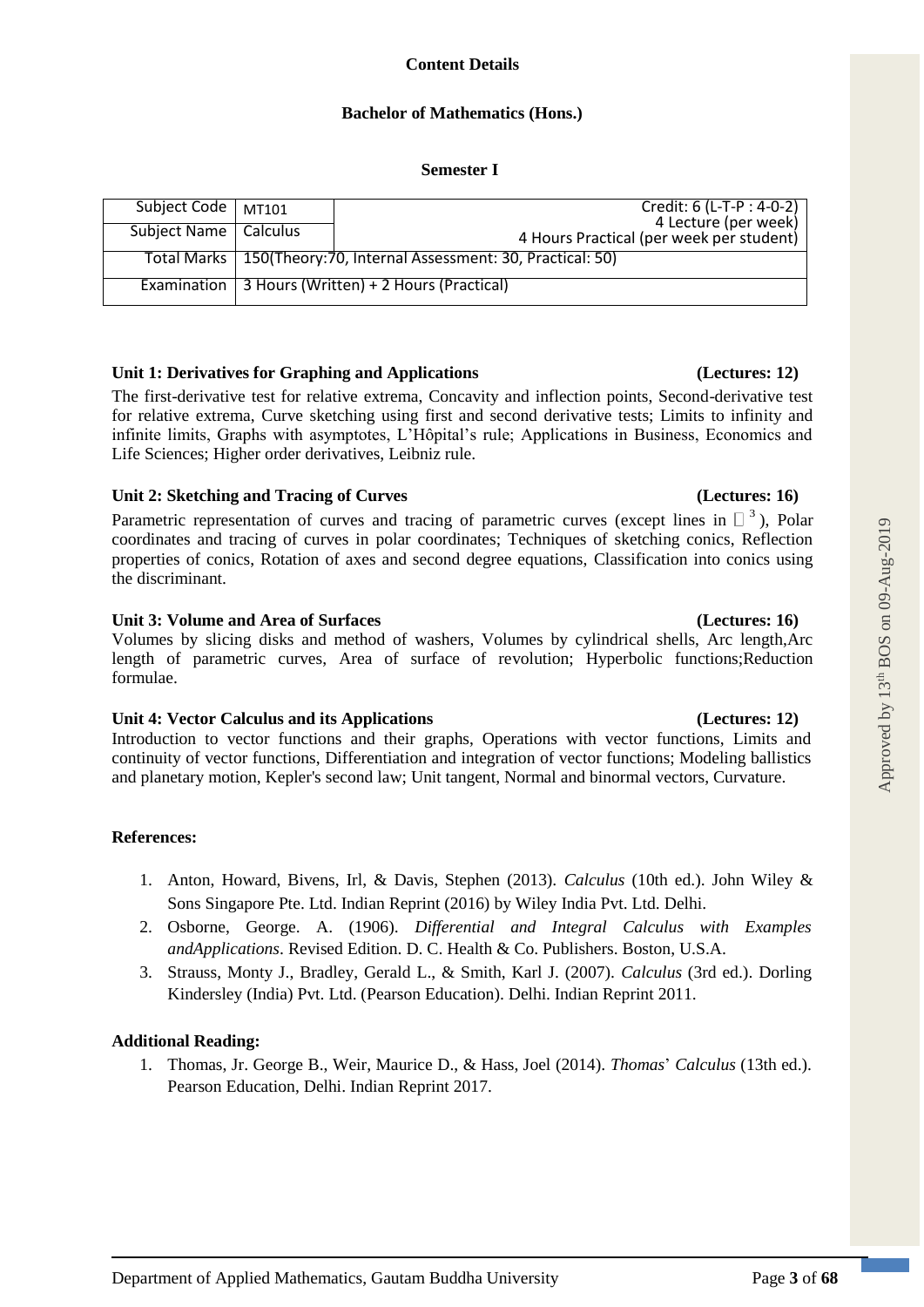### **Teaching Plan (Theory of** MT101**: Calculus):**

**Week 1:** The first-derivative test for relative extrema, Concavity and inflection points, Secondderivative test for relative extrema, Curve sketching using first and second derivative tests. [3] Chapter 4 (Section 4.3)

**Week 2:** Limits to infinity and infinite limits, Graphs with asymptotes, Vertical tangents and cusps,L'Hôpital's rule.

[3] Chapter 4 (Sections 4.4, and 4.5)

**Week 3:** Applications of derivatives in Business, Economics and Life sciences. Higher orderderivatives and Leibniz rule for higher order derivatives for the product of two functions.

[3] Chapter 4 (Section 4.7)

[2] Chapter IV (Sections 57 to 60)

Week 4: Parametric representation of curves and tracing of parametric curves (except lines in R3), Polar coordinates and the relationship between Cartesian and polar coordinates. [3] Chapter 9 [Section 9.4 (pages 471 to 475)] [2] Chapter 10 (Sections 10.1, 10.2, up to Example 2, page 707)

**Weeks 5 and 6:** Tracing of curves in polar coordinates. Techniques of sketching conics**:**  Parabola,Ellipse and Hyperbola.

[1] Chapter 10 [Sections 10.2 (page 707 to 717), and 10.4 up to Example 10 page 742)]

**Week 7:** Reflection properties of conics, Rotation of axes, Second degree equations and theirclassification into conics using the discriminant. [1] Chapter 10 [Sections 10.4 (page 742 to 744), and 10.5]

**Weeks 8 and 9:** Volumes by slicing disks and method of washers, Volumes by cylindrical shells, Arclength, Arc length of parametric curves. [1] Chapter 5 (Sections 5.2, 5.3, and 5.4)

**Week 10:** Area of surface of revolution; Hyperbolic functions. [1] Chapter 5 (Section 5.5), and Chapter 6 (Section 6.8)

**Week 11:** Reduction formulae, and to obtain the iterative formulae for the integrals of the form**:**  $\int \sin^n x dx$ ,  $\int \cos^n x dx$ ,  $\int \tan^n x dx$ ,  $\int \sec^n x dx$ , and  $\int \sin^m x \cos^n x dx$ . [1] Chapter 7 [Sections 7.2, and 7.3 (pages 497 to 503)]

**Week 12:** Introduction to vector functions and their graphs, Operations with vector functions, Limitsand continuity of vector functions, Differentiation and tangent vectors. [3] Chapter 10 (Sections 10.1, and 10.2 up to page 504)

Week 13: Properties of vector derivatives and integration of vector functions; Modeling ballistics andplanetary motion, Kepler's second law. [3] Chapter 10 (Sections 10.2 (pages 505 to 511), and 10.3)

**Week 14:** Unit tangent, Normal and binormal vectors, Curvature. [1] Chapter 12 (Sections 12.4, and 12.5)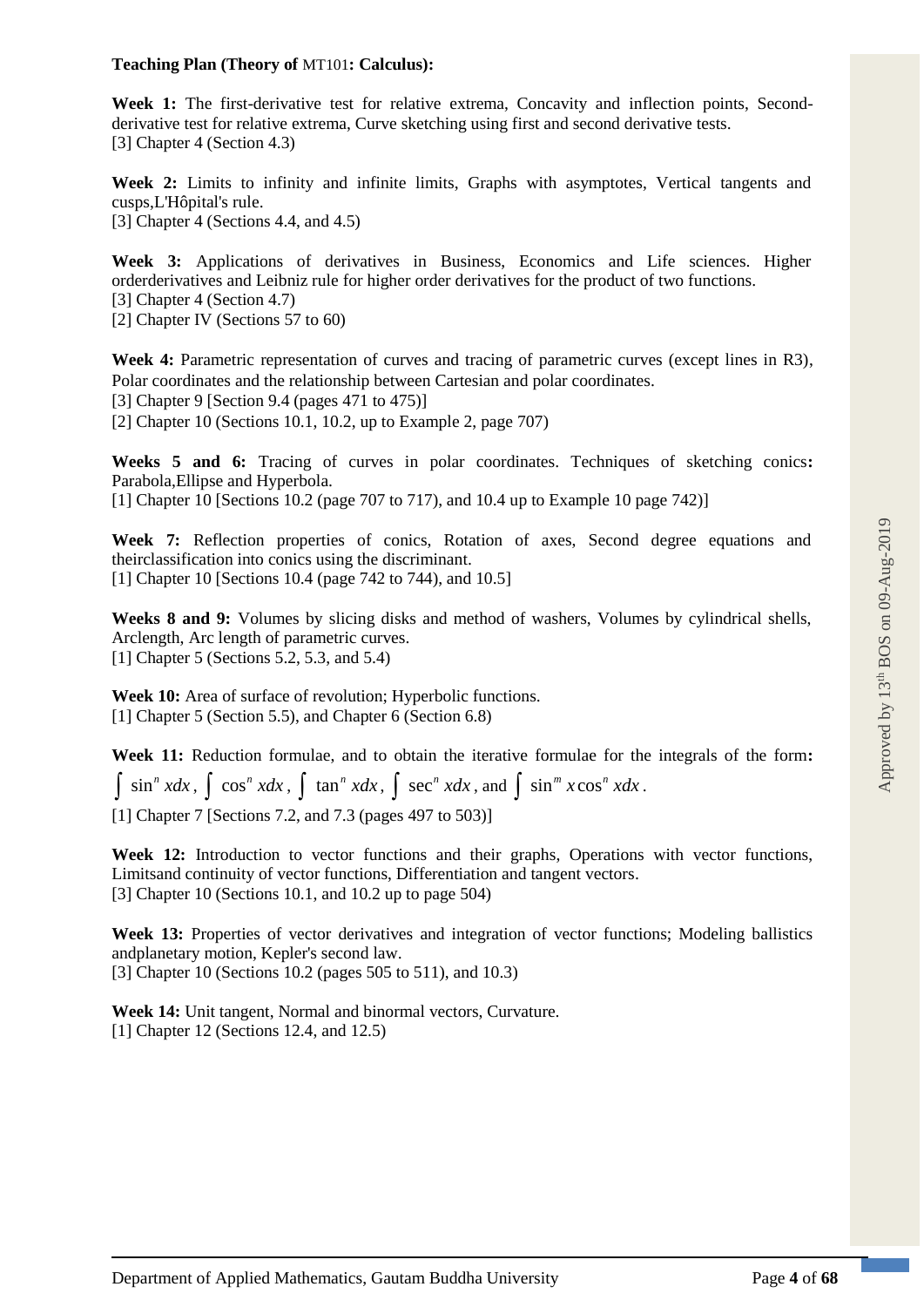### **Practical / Lab work to be performed in Computer Lab.**

List of the practical to be done using Mathematica /MATLAB /Maple /Scilab/Maxima etc.

- (i) Plotting the graphs of the following functions:  $ax$ ,  $\left[x\right]$  (greatest integer function),  $ax+b$ ,  $|ax+b|$ ,  $c \pm |ax+b|$ ,  $x^{\pm n}$ ,  $x^{1/n}$   $(n \in \mathbb{Z})$  $x/x$ ,  $\sin(1/x)$ ,  $x\sin(1/x)$ , and  $e^{\pm 1/x}$  for  $x\neq 0$ .  $e^{ax+b}$ ,  $\log(ax+b)$ ,  $1/(ax+b)$ ,  $\sin(ax+b)$ ,  $\cos(ax+b)$ ,  $\left|\sin(ax+b)\right|$ ,  $\left|\cos(ax+b)\right|$ . Observe and discuss the effect of changes in the real constants *a*, *b* and *c* on the graphs
- (ii) Plotting the graphs of polynomial of degree 4 and 5, and their first and second derivatives, and analysis of these graphs in context of the concepts covered in Unit 1.
- (iii) Sketching parametric curves, e.g., Trochoid, Cycloid, Epicycloid and Hypocycloid.
- (iv) Tracing of conic in Cartesian coordinates.
- (v) Obtaining surface of revolution of curves.
- (vi) Graph of hyperbolic functions.
- (vii) Computation of limit, Differentiation, Integration and sketching of vector-valued functions.
- (viii) Complex numbers and their representations, Operations like addition, Multiplication, Division, Modulus. Graphical representation of polar form.
- (ix) Find numbers between two real numbers and plotting of finite and infinite subset of  $\Box$ .
- (x) **Matrix Operations:** Addition, Multiplication, Inverse, Transpose, Determinant, Rank, Eigenvectors, Eigenvalues, Characteristic equation and verification of the Cayley-Hamilton theorem, Solving the systems of linear equations.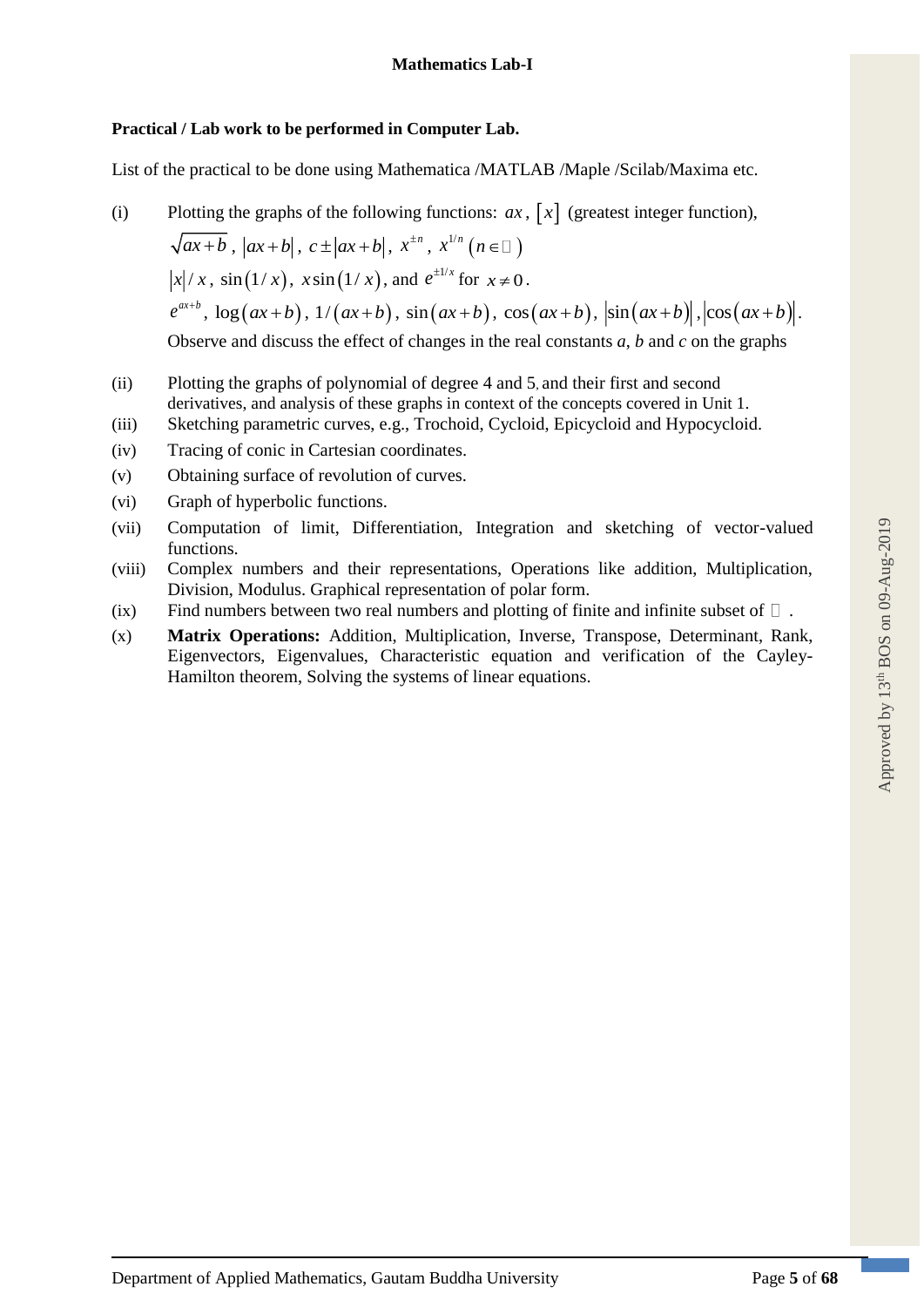|  |  |  | Unit 1: Theory of Equations and Complex Numbers |  |
|--|--|--|-------------------------------------------------|--|
|--|--|--|-------------------------------------------------|--|

Examination | 3 Hours (Written)

Total Marks 100(Theory:70, Internal Assessment: 30)

Elementary theorems on the roots of an equation, Polynomials, The remainder and factor theorem, Synthetic division, Factored form of a polynomial, The Fundamental theorem of algebra, Relations between the roots and the coefficients of polynomial equations, Imaginary roots occur in pairs, Integral and rational roots; Polar representation of complex numbers, The *n*th roots of unity, DeMoivre'stheorem for integer and rational indices and its applications.

Subject Code | MT103 Credit: 6 (L-T-P : 5-1-0) Subject Name | Algebra 1999 | Algebra 5 Lecture (per week)

# **Unit 2: Equivalence Relations and Functions (Lectures: 10)**

Equivalence relations, Functions, Composition of functions, Invertibility and inverse of functions, One-to-one correspondence and the cardinality of a set.

# **Unit 3: Basic Number Theory (Lectures: 10)**

The division algorithm, Divisibility and the Euclidean algorithm, The fundamental theorem of arithmetic, Modular arithmetic and basic properties of congruences; Principles of mathematical induction and well ordering principle.

# **Unit 4: Row Echelon Form of Matrices and Applications (Lectures: 30)**

Systems of linear equations, Row reduction and echelon forms, Vector equations, The matrix equation  $A\mathbf{x} = b$ , Solution sets of linear systems, Linear independence, The rank of a matrix and applications; Introduction to linear transformations, The matrix of a linear transformation; Matrix operations, The inverse of a matrix, Characterizations of invertible matrices, Applications to Computer Graphics, Eigenvectors and eigenvalues, The characteristic equation and the Cayley-Hamilton theorem.

# **References:**

- 1. Andreescu, Titu&AndricaDorin. (2014). *Complex Numbers from A to...Z*. (2nd ed.). Birkhäuser.
- 2. Dickson, Leonard Eugene (1922). *First Course in The Theory of Equations*. John Wiley & Sons, Inc. New York. The Project Gutenberg EBook.
- 3. Goodaire, Edgar G., & Parmenter, Michael M. (2005). *Discrete Mathematics withGraph Theory* (3rd ed.). Pearson Education Pvt. Ltd. Indian Reprint 2015.
- 4. Kolman, Bernard, & Hill, David R. (2001). *Introductory Linear Algebra withApplications*  (7th ed.). Pearson Education, Delhi. First Indian Reprint 2003.
- 5. Lay, David C., Lay, Steven R., & McDonald, Judi J. (2016). *Linear Algebra and itsApplications* (5th ed.). Pearson Education

# **Additional Readings:**

- 1. Andrilli, Stephen, & Hecker, David (2016). *Elementary Linear Algebr*a (5th ed.). Academic Press, Elsevier India Private Limited.
- 2. Burton, David M. (2007). *Elementary Number Theory* (7th ed.). Tata Mc-Graw Hill Edition, Indian Reprint.

# **(Lectures: 20)**

1 Tutorial (per week per student)

Approved by  $13<sup>th</sup>$  BOS on 09-Aug-2019

Approved by 13th BOS on 09-Aug-2019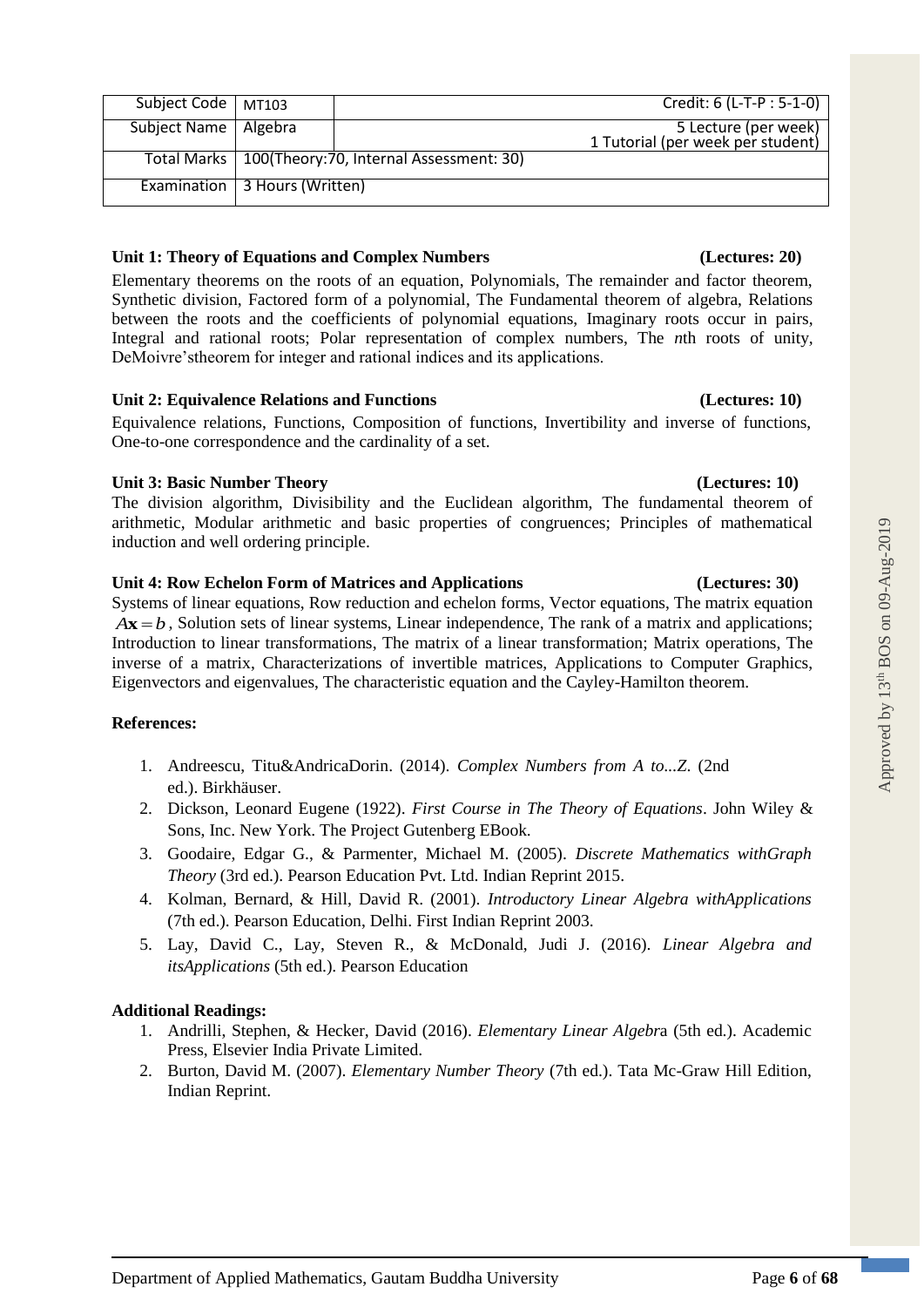### **Teaching Plan (**MT103**: Algebra):**

**Weeks 1 and 2:** Elementary theorems on the roots of an equation, Polynomials, The remainder andfactor theorem, Synthetic division, Factored form of a polynomial, The Fundamental theorem of algebra, Relations between the roots and the coefficients of polynomial equations, Imaginary roots occur in pairs, Integral and rational roots.

[2] Chapter II (Sections 12 to 16, 19 to 21, 24 and 27, Statement of the Fundamental theorem of algebra)

**Weeks 3 and 4:** Polar representation of complex numbers, The*n*th roots of unity, DeMoivre's theoremfor integer and rational indices and its applications. [1] Chapter 2

**Weeks 5 and 6.** Equivalence relations, Functions, Composition of functions, Invertibility and inverseof functions, One-to-one correspondence and the cardinality of a set. [3] Chapter 2 (Section 2.4), and Chapter 3

**Weeks 7 and 8:** The division algorithm, Divisibility and the Euclidean algorithm, The fundamentaltheorem of arithmetic (statement only), Modular arithmetic and basic properties of congruences. Principles of mathematical induction and well ordering principle.

[3] Chapter 4 [Sections 4.1 up to 4.1.6, 4.2 up to 4.2.11, 4.3 (4.3.7 to 4.3.9), and 4.4 up to 4.4.8)], and Chapter 5 (Sections 5.1.1 and 5.1.4)

**Weeks 9 and 10:** Systems of linear equations, Row reduction and echelon forms, Vector equations, The matrix equation  $A\mathbf{x} = b$ , Solution sets of linear systems, Linear independence, The rank of a matrix and applications (Definition and examples).

[5] Chapter 1 (Sections 1.1 to 1.5)

[4] Chapter 6 [Section 6.6 (pages 287 to 291)]

**Week 11:** Introduction to linear transformations, The matrix of a linear transformation.[5] Chapter 1 (Sections 1.7 to 1.9)

**Weeks 12 and 13:** Matrix operations, The inverse of a matrix, Characterizations of invertible matrices,Applications to Computer Graphics. [5] Chapter 2 (Sections 2.1 to 2.3, and 2.7 up to Example 6, page 142)

**Week 14:** Eigenvectors and eigenvalues, The characteristic equation and the Cayley-Hamilton theorem.

[4] Chapter 5 (Sections 5.1 and 5.2, Supplementary exercises 5 and 7, page 328)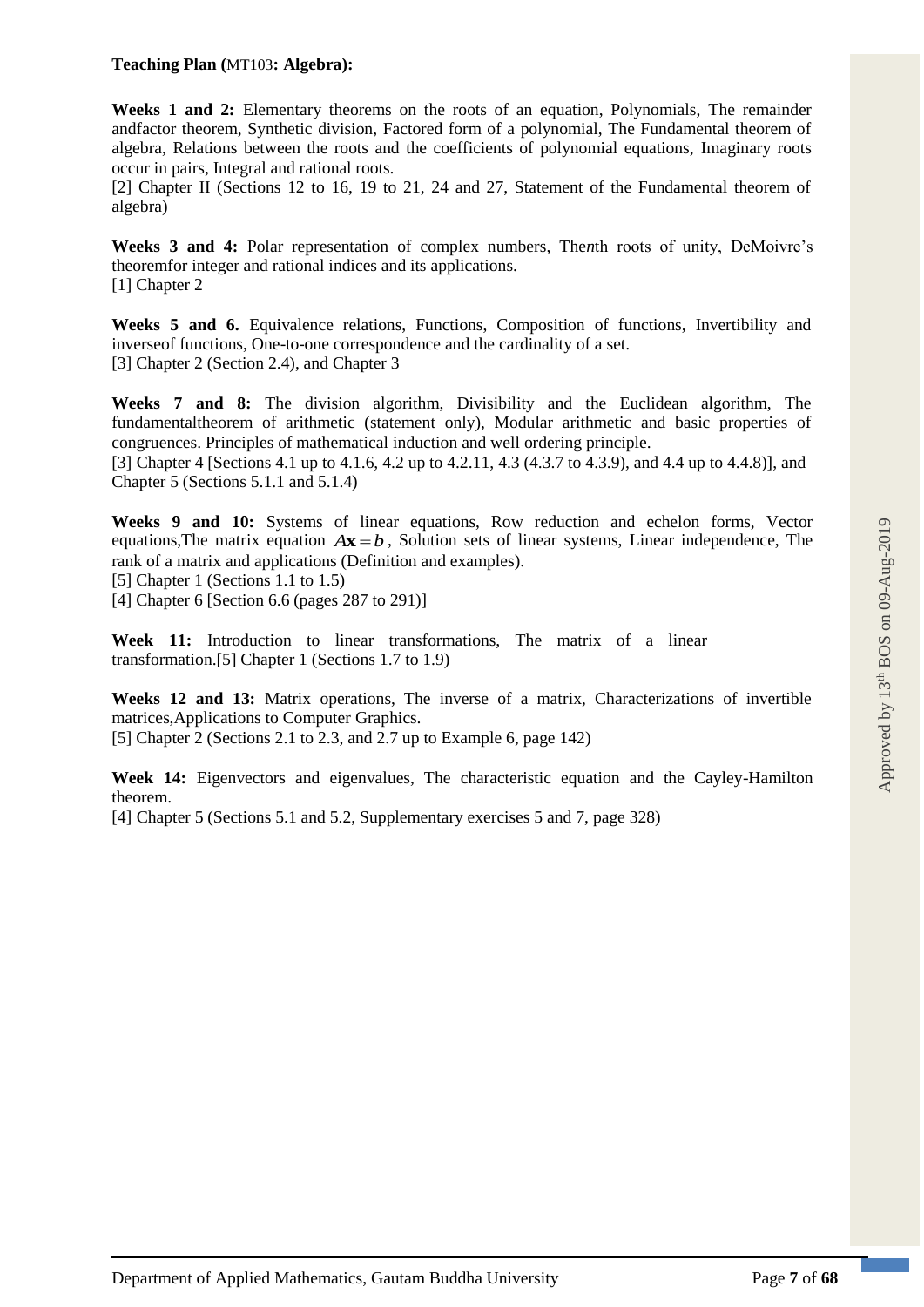| Subject Code   MT102         |                                 | Credit: 6 (L-T-P : 5-1-0)                                 |
|------------------------------|---------------------------------|-----------------------------------------------------------|
| Subject Name   Real Analysis |                                 | 5 Lecture (per week)<br>1 Tutorial (per week per student) |
|                              |                                 | Total Marks   100(Theory: 70, Internal Assessment: 30)    |
|                              | Examination   3 Hours (Written) |                                                           |

### **Unit 1: Real Number SystemR (Lectures: 10)**

Algebraic and order properties of R, Absolute value of a real number; Bounded above and bounded below sets, Supremum and infimum of a nonempty subset of R.

### **Unit 2: Properties ofR (Lectures: 10)**

The completeness property ofR, Archimedean property, Density of rational numbers inR, Definition and types of intervals, Nested intervals property; Neighborhood of a point in Open and closed sets in R.

# Unit 3: Sequences inR **(Lectures: 25)** (Lectures: 25)

Convergent sequence, Limit of a sequence, Bounded sequence, Limit theorems, Monotone sequences, Monotone convergence theorem, Subsequences, Bolzano-Weierstrass theorem for sequences, Limit superior and limit inferior for bounded sequence, Cauchy sequence, Cauchy's convergence criterion.

### **Unit 4: Infinite Series (Lectures: 25)**

Convergence and divergence of infinite series of real numbers, Necessary condition for convergence, Cauchy criterion for convergence; Tests for convergence of positive term series**:** Integral test, Basic comparison test, Limit comparison test, D'Alembert's ratio test, Cauchy's *n*th root test; Alternating series, Leibniz test, Absolute and conditional convergence.

# **References:**

- 1. Bartle, Robert G., &Sherbert, Donald R. (2015). *Introduction to Real Analysis* (4th ed.). Wiley India Edition. New Delhi.
- 2. Bilodeau, Gerald G., Thie, Paul R., & Keough, G. E. (2010). *An Introduction toAnalysis* (2nd ed.). Jones and Bartlett India Pvt. Ltd. Student Edition. Reprinted 2015.
- 3. Denlinger, Charles G. (2011). *Elements of Real Analysis*. Jones and Bartlett India Pvt. Ltd. Student Edition. Reprinted 2015.

# **Additional Readings:**

- 1. Ross, Kenneth A. (2013). *Elementary Analysis*: *The theory of calculus* (2nd ed.). Undergraduate Texts in Mathematics, Springer. Indian Reprint.
- 2. Thomson, Brian S., Bruckner, Andrew. M., & Bruckner, Judith B. (2001). *ElementaryReal Analysis.* Prentice Hall.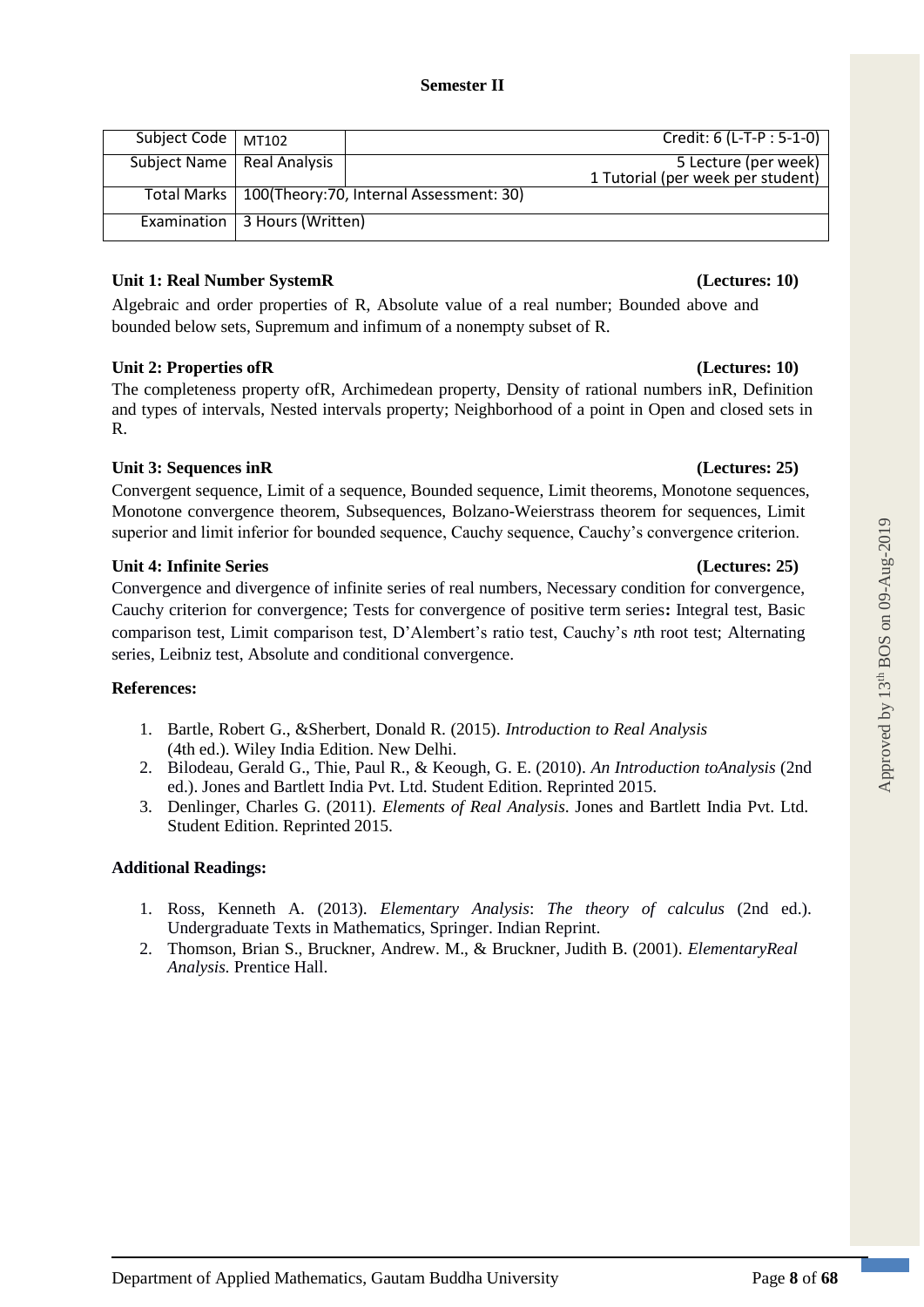### **Teaching Plan (Theory of** MT102**: Real Analysis):**

**Weeks 1 and 2:** Algebraic and order properties of R**.** Absolute value of a real number; Bounded above and bounded below sets, Supremum and infimum of a nonempty subset of R. [1] Chapter 2 [Sections 2.1, 2.2 (2.2.1 to 2.2.6), and 2.3 (2.3.1 to 2.3.5)]

**Weeks 3 and 4:** The completeness property of R, Archimedean property, Density of rational numbers in Definition and types of intervals, Nested intervals property; Neighborhood of a point in R, Open and closed sets in R.

[1] Chapter 2 [Sections 2.3 (2.3.6), 2.4 (2.4.3 to 2.4.9), and 2.5 up to Theorem 2.5.3] [1] Chapter 11 [Section 11.1 (11.1.1 to 11.1.3)]

**Weeks 5 and 6:** Sequences and their limits, Bounded sequence, Limit theorems. [1] Chapter 3 (Sections 3.1 and 3.2)

Week 7: Monotone sequences, Monotone convergence theorem and applications. [1] Chapter 3 (Section 3.3)

**Week 8:** Subsequences and statement of the Bolzano-Weierstrass theorem.Limit superior and limitinferior for bounded sequence of real numbers with illustrations only. [1] Chapter 3 [Section 3.4 (3.4.1 to 3.4.12), except 3.4.4, 3.4.7, 3.4.9 and 3.4.11]

**Week 9:** Cauchy sequences of real numbers andCauchy's convergence criterion. [1] Chapter 3 [Section 3.5 (3.5.1 to 3.5.6)]

Week 10: Convergence and divergence of infinite series, Sequence of partial sums of infinite series,Necessary condition for convergence, Cauchy criterion for convergence of series. [3] Chapter 8 (Section 8.1)

**Weeks 11 and 12:** Tests for convergence of positive term series**:** Integral test statement andconvergence of *p*-series, Basic comparison test, Limit comparison test with applications, D'Alembert's ratio test and Cauchy's *n*th root test. [3] Chapter 8 (Section 8.2 up to 8.2.19)

**Weeks 13 and 14:** Alternating series, Leibniz test, Absolute and conditional convergence.[2] Chapter 6 (Section 6.2)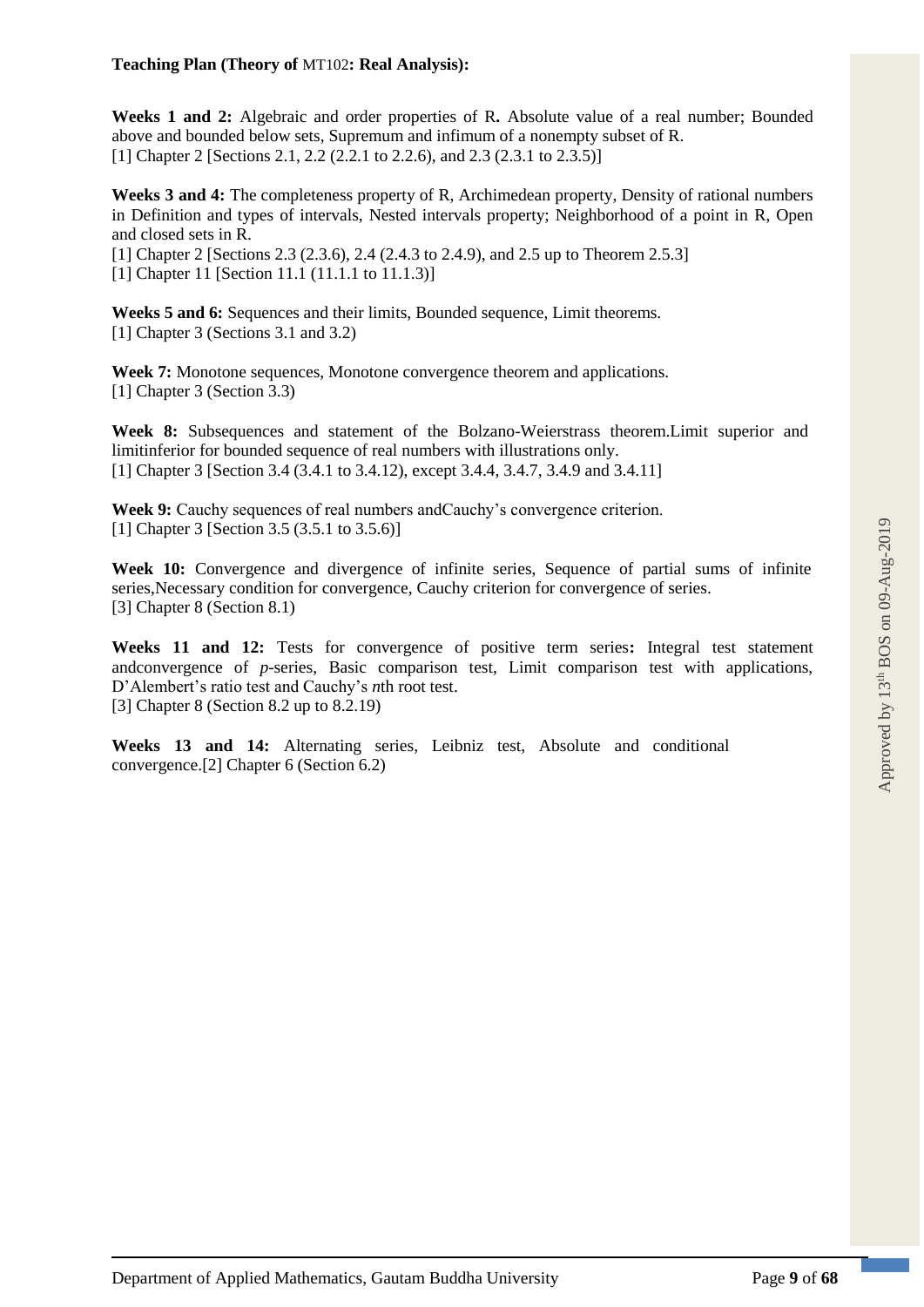| 4 Lecture (per week)<br>Subject Name   Differential Equations<br>4 Hours Practical (per week per student) | Subject Code   MT104 |
|-----------------------------------------------------------------------------------------------------------|----------------------|
|                                                                                                           |                      |
| Total Marks   150(Theory: 70, Internal Assessment: 30, Practical: 50)                                     |                      |
| Examination   3 Hours (Written) + 2 Hours (Practical)                                                     |                      |

# **Unit 1: Differential Equations and Mathematical Modeling (Lectures: 12)**

Differential equations and mathematical models, Order and degree of a differential equation, Exact differential equations and integrating factors of first order differential equations, Reducible second order differential equations, Application of first order differential equations to equations to acceleration-velocity model, Growth and decay model.

# **Unit 2: Population Growth Models (Lectures: 12)**

Introduction to compartmental models, Lake pollution model (with case study of Lake Burley Griffin), Drug assimilation into the blood (case of a single cold pill, case of a course of cold pills, case study of alcohol in the bloodstream), Exponential growth of population, Limited growth of population, Limited growth with harvesting.

# **Unit 3: Second and Higher Order Differential Equations (Lectures: 20)**

General solution of homogeneous equation of second order, Principle of superposition for a homogeneous equation; Wronskian, its properties and applications, Linear homogeneous and nonhomogeneous equations of higher order with constant coefficients, Euler's equation, Method of undetermined coefficients, Method of variation of parameters, Applications of second order differential equations to mechanical vibrations.

# **Unit 4: Analysis of Mathematical Models (Lectures: 12)**

Interacting population models, Epidemic model of influenza and its analysis, Predator-prey model and its analysis, Equilibrium points, Interpretation of the phase plane, Battle model and its analysis.

# **References:**

- 1. Barnes, Belinda & Fulford, Glenn R. (2015). *Mathematical Modelling with CaseStudies, Using* Maple *and* MATLAB (3rd ed.). CRC Press, Taylor & Francis Group.
- 2. Edwards, C. Henry, Penney, David E., &Calvis, David T. (2015). *Differential Equationand Boundary Value Problems*: *Computing and Modeling* (5th ed.). Pearson Education.
- 3. Ross, Shepley L. (2004). *Differential Equations* (3rd ed.). John Wiley & Sons. India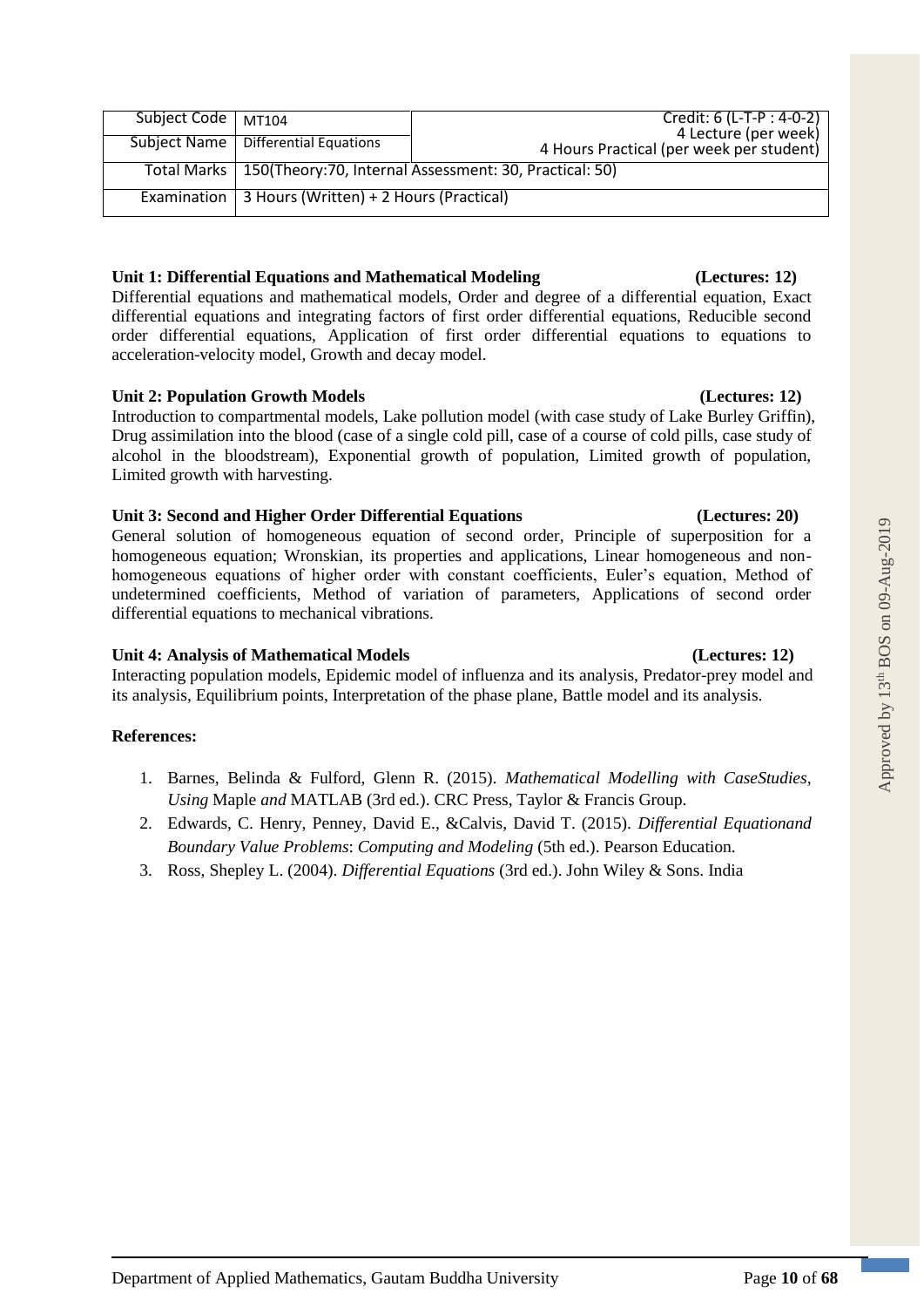### **Teaching Plan (Theory of** MT104**: Differential Equations):**

**Weeks 1 and 2:** Differential equations and mathematical models, Order and degree of a differentialequation, Exact differential equations and integrating factors of first order differential equations, Reducible second order differential equations.

[2] Chapter 1 (Sections 1.1, and 1.6)

[3] Chapter 2.

**Week 3:** Application of first order differential equations to equations to acceleration-velocity model,Growth and decay model.

[2] Chapter 1 (Section 1.4, pages 35 to 38), and Chapter 2 (Section 2.3)

[3] Chapter 3 (Section 3.3, A and B with Examples 3.8, 3.9)

**Week 4:** Introduction to compartmental models, Lake pollution model (with case study of Lake BurleyGriffin).

[1] Chapter 2 (Sections 2.1, 2.5, and 2.6)

**Week 5:** Drug assimilation into the blood (case of a single cold pill, case of a course of cold pills, Casestudy of alcohol in the bloodstream). [1] Chapter 2 (Sections 2.7, and 2.8)

**Week 6:** Exponential growth of population, Density dependent growth, Limited growth withharvesting.

[1] Chapter 3 (Sections 3.1 to 3.3)

**Weeks 7 to 9:** General solution of homogeneous equation of second order, Principle of superpositionfor a homogeneous equation; Wronskian, its properties and applications; Linear homogeneous and non-homogeneous equations of higher order with constant coefficients; Euler's equation.

[2] Chapter 3 (Sections 3.1 to 3.3)

**Weeks 10 and 11:** Method of undetermined coefficients, Method of variation of parameters;Applications of second order differential equations to mechanical vibrations. [2] Chapter 3 (Sections 3.4 (pages 172 to 177), and 3.5)

**Weeks 12 to 14:** Interacting population models, Epidemic model of influenza and its analysis, Predator-prey model and its analysis, Equilibrium points, Interpretation of the phase plane, Battle model and its analysis.

[1] Chapter 5 (Sections 5.1, 5.2, 5.4, and 5.9), and Chapter 6 (Sections 6.1 to 6.4).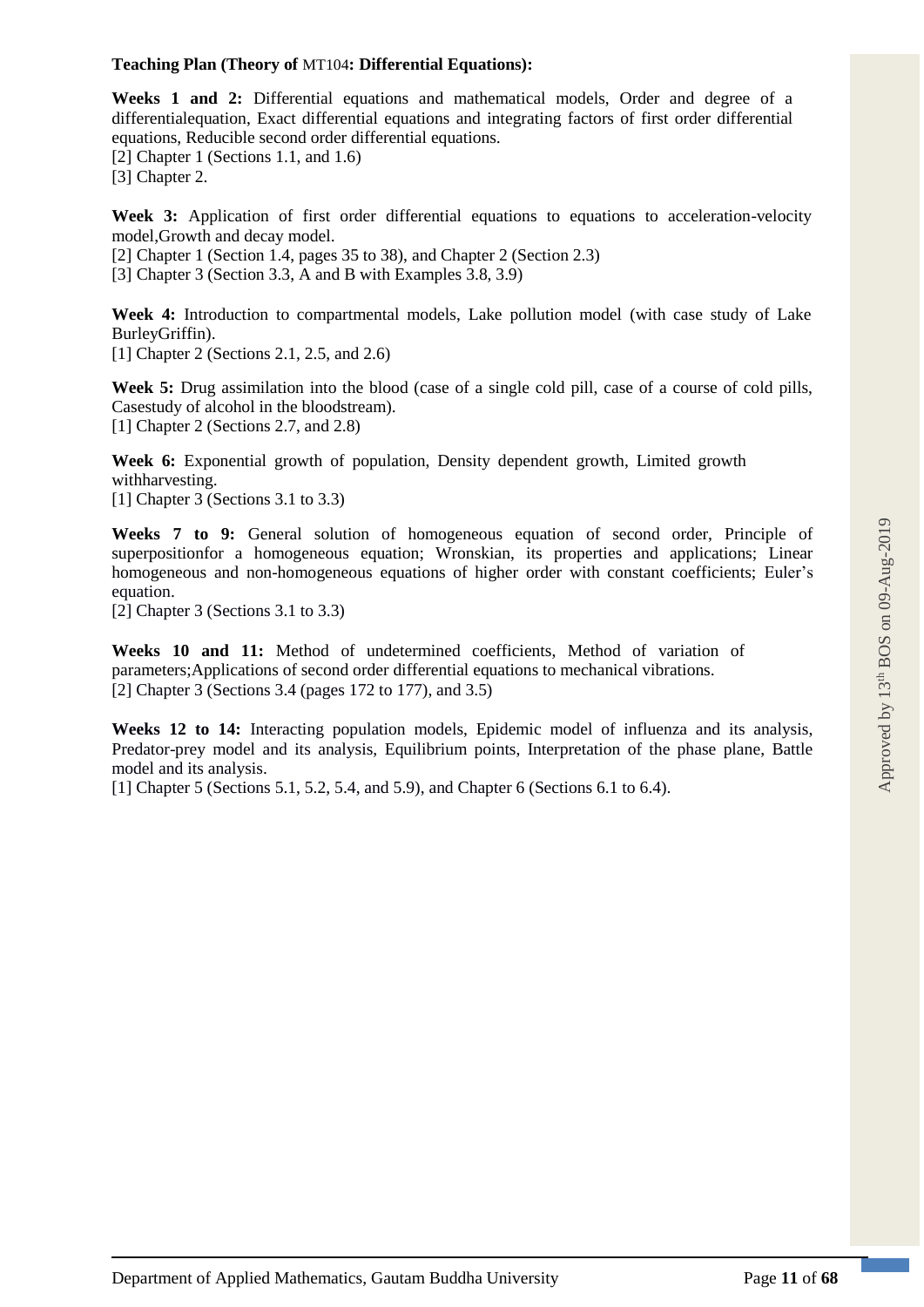### **Differential Equation Lab**

Modeling of the following problems using Mathematica /MATLAB/Maple/Maxima/Scilab etc.

- 1. Plotting of second and third order respective solution family of differential equation.
- 2. Growth and decay model (exponential case only).
- 3. (a) Lake pollution model (with constant/seasonal flow and pollution concentration).
- (b) Case of single cold pill and a course of cold pills.
- (c) Limited growth of population (with and without harvesting).
- 4. (a) Predatory-prey model (basic volterra model, with density dependence, effect of DDT, two prey one predator).
- (b) Epidemic model of influenza (basic epidemic model, contagious for life, disease with carriers).
- (c) Battle model (basic battle model, jungle warfare, long range weapons).
- 5. Plotting of recursive sequences, and study the convergence.
- 6. Find a value  $m \in \mathbb{Z}$  that will make the following inequality holds for all  $n > m$ :

(i) 
$$
\left| \sqrt[n]{0.5} - 1 \right| < 10^{-3}
$$
 (ii)  $\left| \sqrt[n]{n} - 1 \right| < 10^{-3}$   
(iii)  $(0.9)^n < 10^{-3}$  (iv)  $2^n / n! < 10^{-7}$ 

- 7. Verify the Bolzano-Weierstrass theorem through plotting of sequences and hence identify convergent subsequences from the plot.
- 8. Study the convergence/divergence of infinite series of real numbers by plotting their sequences of partial sum.
- 9. Cauchy's root test by plotting *n*th roots.
- 10. D'Alembert's ratio test by plotting the ratio of *n*th and (*n*+1)th term of the given series of positive terms.
- 11. For the following sequences  $\langle a_n \rangle$ , given  $\varepsilon = 1/2^k$ ,  $p = 10^j$ ,  $k = 0, 1, 2, ...$ ;  $j = 1, 2, 3, ...$

Find  $m \in \mathbb{Z}$  such that (i)  $|a_{m+p} - a_m| < \varepsilon$ , (ii)  $|a_{2m+p} - a_{2m}| < \varepsilon$ , where  $a_n$  is given as:

(a) 
$$
\frac{n+1}{n}
$$
 (b)  $\frac{1}{n}$  (c)  $1 - \frac{1}{2} + \frac{1}{3} - \dots + \frac{(-1)^{n-1}}{n}$   
(d)  $\frac{(-1)^n}{n}$  (e)  $2^{-n} n^2$  (f)  $1 + \frac{1}{2!} + \dots + \frac{1}{n!}$ 

12. For the following series  $\sum a_n$ , calculate(i)  $\frac{a_{n+1}}{a_n}$ *n a a*  $\frac{1}{\sqrt{2}}$ , (ii)  $|a_n|^{1/n}$ , for  $n = 10^j$ ,  $j = 1, 2, 3, ...$ 

and identify the convergent series, where  $a_n$  is given as:

(a) 
$$
\left(\frac{1}{n}\right)^{1/n}
$$
, (b)  $\frac{1}{n}$ , (c)  $\frac{1}{n^2}$ , (d)  $\left(1 + \frac{1}{\sqrt{n}}\right)^{-n^{3/2}}$ , (e)  $\frac{n!}{n^n}$   
(f)  $\frac{n^3 + 5}{3^n + 2}$ , (g)  $\frac{1}{n^2 + n}$ , (h)  $\frac{1}{\sqrt{n+1}}$ , (i)  $\cos n$ , (j)  $\frac{1}{n \log n}$ , (k)

 $n(\log n)^2$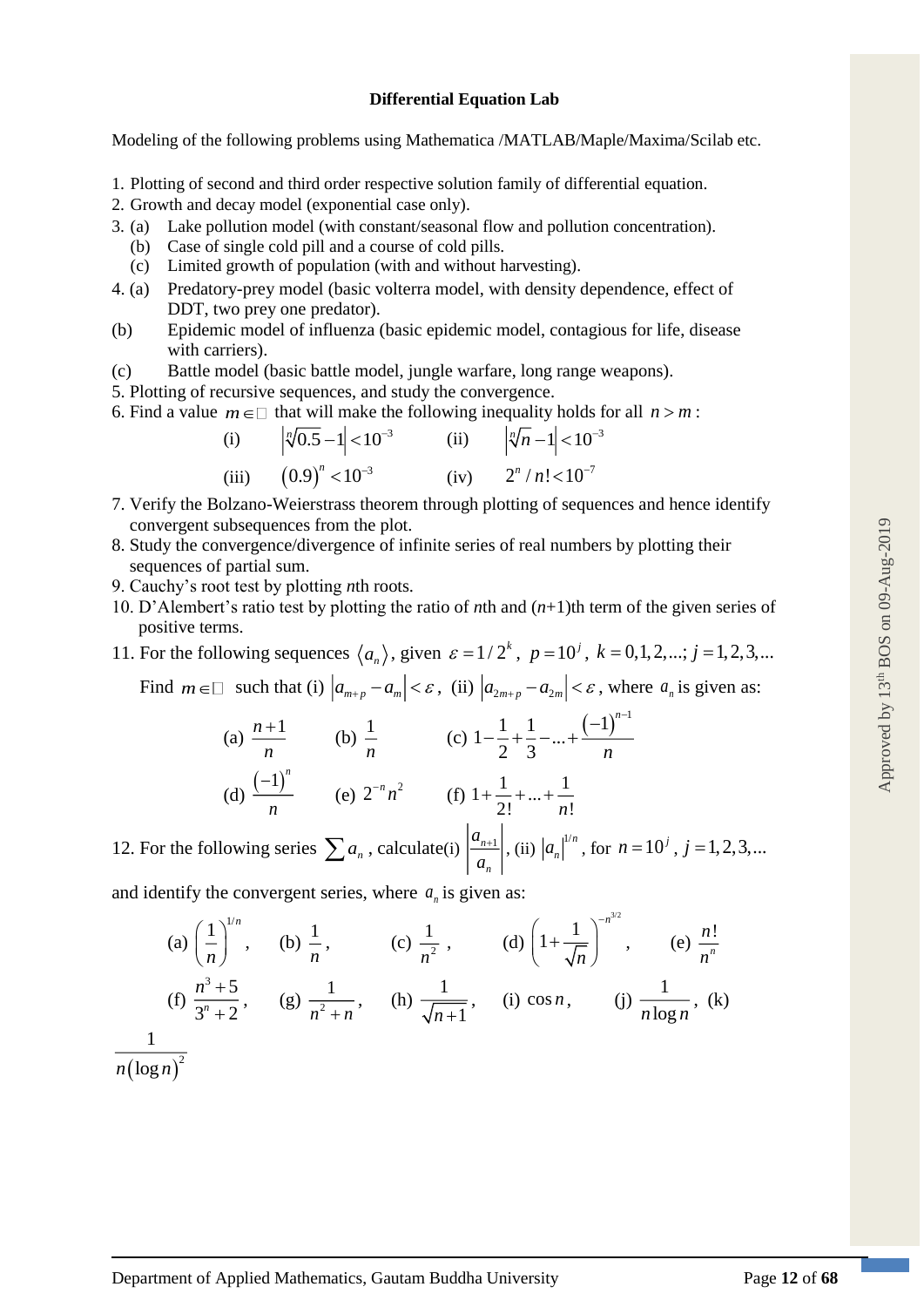| Subject Code   MT201 |                                                        | Credit: 6 (L-T-P : 5-1-0)                                 |
|----------------------|--------------------------------------------------------|-----------------------------------------------------------|
|                      | Subject Name   Theory of Real Functions                | 5 Lecture (per week)<br>1 Tutorial (per week per student) |
|                      | Total Marks   100(Theory: 70, Internal Assessment: 30) |                                                           |
|                      | Examination   3 Hours (Written)                        |                                                           |

### **Unit 1: Limits of Functions (Lectures: 15)**

Limits of functions ( $\varepsilon - \delta$  approach), Sequential criterion for limits, Divergence criteria, Limit theorems, One-sided limits, Infinite limits and limits at infinity.

# **Unit 2: Continuous Functions and their Properties (Lectures: 25)**

Continuous functions, Sequential criterion for continuity and discontinuity, Algebra of continuous functions, Properties of continuous functions on closed and bounded intervals; Uniform continuity, Non-uniform continuity criteria, Uniform continuity theorem.

# **Unit 3: Derivability and its Applications (Lectures: 20)**

Differentiability of a function, Algebra of differentiable functions, Carathéodory's theorem and chain rule; Relative extrema, Interior extremum theorem, Rolle's theorem, Mean- value theorem and its applications, Intermediate value property of derivatives - Darboux's theorem.

# **Unit 4: Taylor's Theorem and its Applications (Lectures: 10)**

Taylor polynomial, Taylor's theorem with Lagrange form of remainder, Application of Taylor's theorem in error estimation; Relative extrema, and to establish a criterion for convexity;Taylor's

series expansions of  $e^x$ ,  $\sin x$  and  $\cos x$ .

# **Reference:**

1. Bartle, Robert G., &Sherbert, Donald R. (2015). *Introduction to Real Analysis* (4th ed.). Wiley India Edition. New Delhi.

# **Additional Readings:**

- 1. Ghorpade, Sudhir R. & Limaye, B. V. (2006). *A Course in Calculus and Real Analysis*. Undergraduate Texts in Mathematics, Springer (SIE). First Indian reprint.
- 2. Mattuck, Arthur. (1999). *Introduction to Analysis*, Prentice Hall.
- 3. Ross, Kenneth A. (2013). *Elementary Analysis*: *The theory of calculus* (2nd ed.). Undergraduate Texts in Mathematics, Springer. Indian Reprint.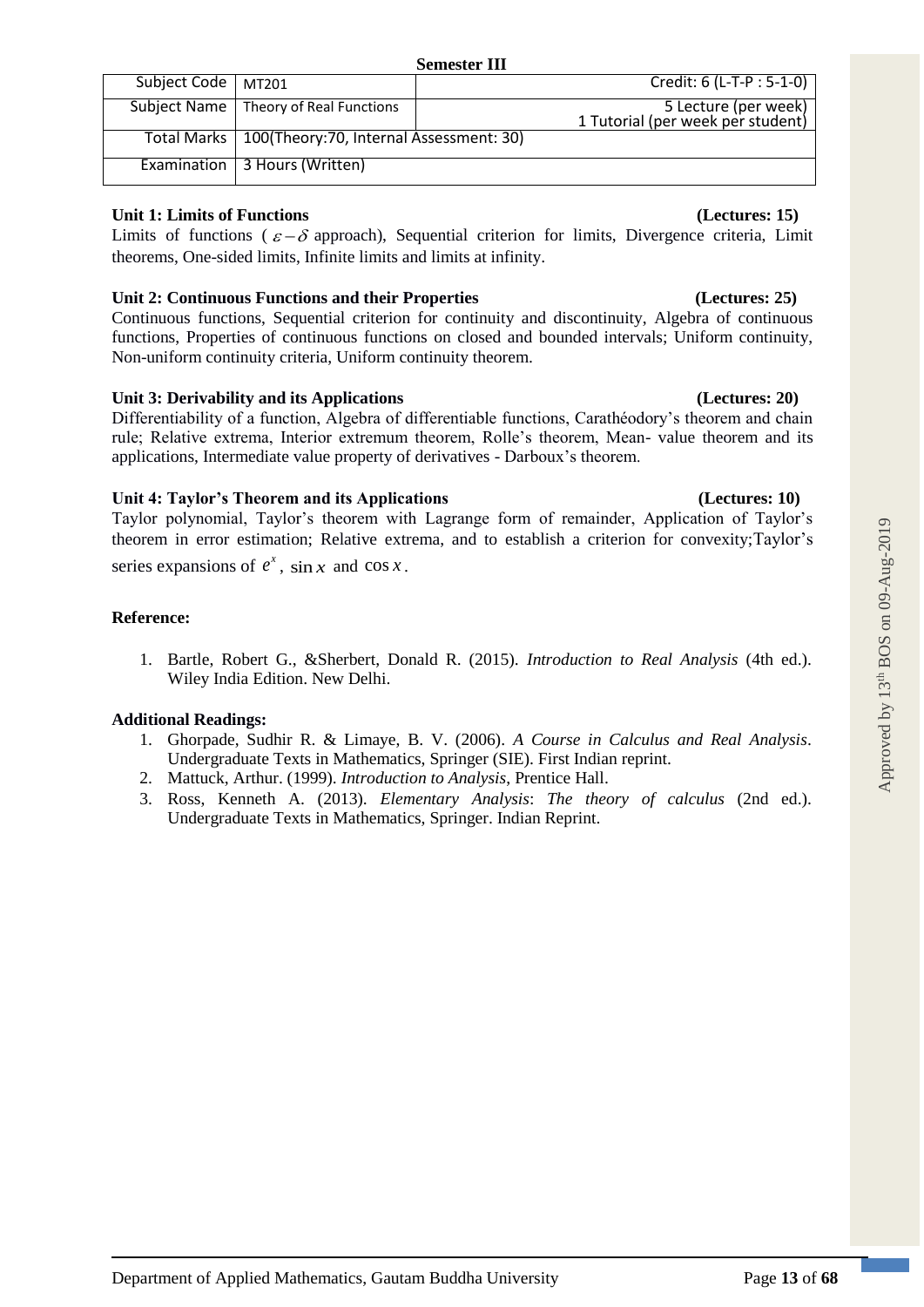### **Teaching Plan (Theory of** MT201**: Theory of Real Functions):**

**Week 1:** Definition of the limit, Sequential criterion for limits, Criterion for non-existence of limit.[1] Chapter 4 (Section 4.1)

**Week 2:** Algebra of limits of functions with illustrations and examples, Squeeze theorem.[1] Chapter 4 (Section 4.2)

**Week 3:** Definition and illustration of the concepts of one-sided limits, Infinite limits and limits atinfinity.

[1] Chapter 4 (Section 4.3)

**Weeks 4 and 5:** Definitions of continuity at a point and on a set, Sequential criterion for continuity,Algebra of continuous functions, Composition of continuous functions. [1] Chapter 5 (Sections 5.1, and 5.2)

**Weeks 6 and 7:** Various properties of continuous functions defined on an interval, viz., Boundednesstheorem, Maximum-minimum theorem, Statement of the location of roots theorem, Intermediate value theorem and the preservation of intervals theorem. [1] Chapter 5 (Section 5.3)

**Week 8:** Definition of uniform continuity, Illustration of non-uniform continuity criteria, Uniformcontinuity theorem.

[1] Chapter 5 [Section 5.4 (5.4.1 to 5.4.3)]

Weeks 9 and 10: Differentiability of a function, Algebra of differentiable functions, Carathéodory'stheorem and chain rule. [1] Chapter 6 [Section 6.1 (6.1.1 to 6.1.7)]

**Weeks 11 and 12:** Relative extrema, Interior extremum theorem, Mean value theorem and itsapplications, Intermediate value property of derivatives- Darboux's theorem. [1] Chapter 6 (Section 6.2)

**Weeks 13 and 14:** Taylor polynomial, Taylor's theorem and its applications, Taylor's series expansions of  $e^x$ ,  $\sin x$  and  $\cos x$ .

[1] Chapter 6 (Sections 6.4.1 to 6.4.6), and Chapter 9 (Example 9.4.14, page 286)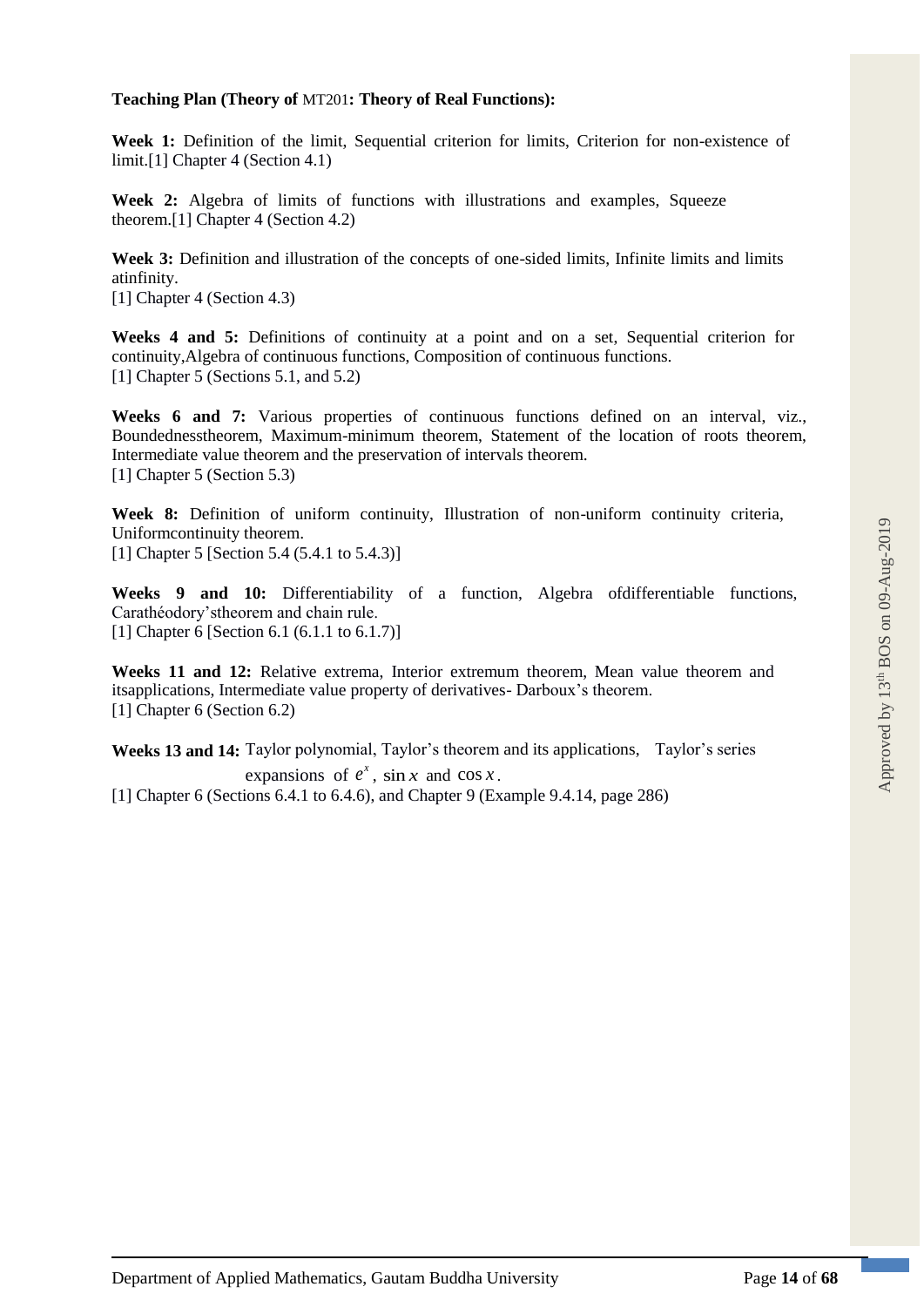| Unit 1: Groups and its Elementary Properties | (Lectures: 10) |
|----------------------------------------------|----------------|
|                                              |                |

Symmetries of a square, The Dihedral groups, Definition and examples of groups including permutation groups and quaternion groups (illustration through matrices), Elementary properties of groups.

# **Unit 2: Subgroups and Cyclic Groups (Lectures: 15)**

Examination 3 Hours (Written)

Subgroups and examples of subgroups, Centralizer, Normalizer, Center of a group, Product of two subgroups; Properties of cyclic groups, Classification of subgroups of cyclic groups.

# **Unit 3: Permutation Groups and Lagrange's Theorem (Lectures: 25)**

Cycle notation for permutations, Properties of permutations, Even and odd permutations, alternating groups; Properties of cosets, Lagrange's theorem and consequences including Fermat's Little theorem; Normal subgroups, factor (quotient) groups, Cauchy's theorem for finite abelian groups.

# **Unit 4: Group Homomorphisms (Lectures: 20)**

Group homomorphisms, Properties of homomorphisms, Group isomorphisms, Cayley's theorem, Properties of isomorphisms, First, Second and Third isomorphism theorems for groups.

### **Reference:**

1. Gallian, Joseph. A. (2013). *Contemporary Abstract Algebra* (8th ed.). Cengage Learning India Private Limited, Delhi. Fourth impression, 2015.

# **Additional Reading:**

1. Rotman, Joseph J. (1995). *An Introduction to The Theory of Groups* (4th ed.). Springer Verlag, New York.

### Subject Code | MT203 | Credit: 6 (L-T-P : 5-1-0) Subject Name Group Theory-I 3 Lecture (per week) 1 Tutorial (per week per student)

Total Marks 100(Theory:70, Internal Assessment: 30)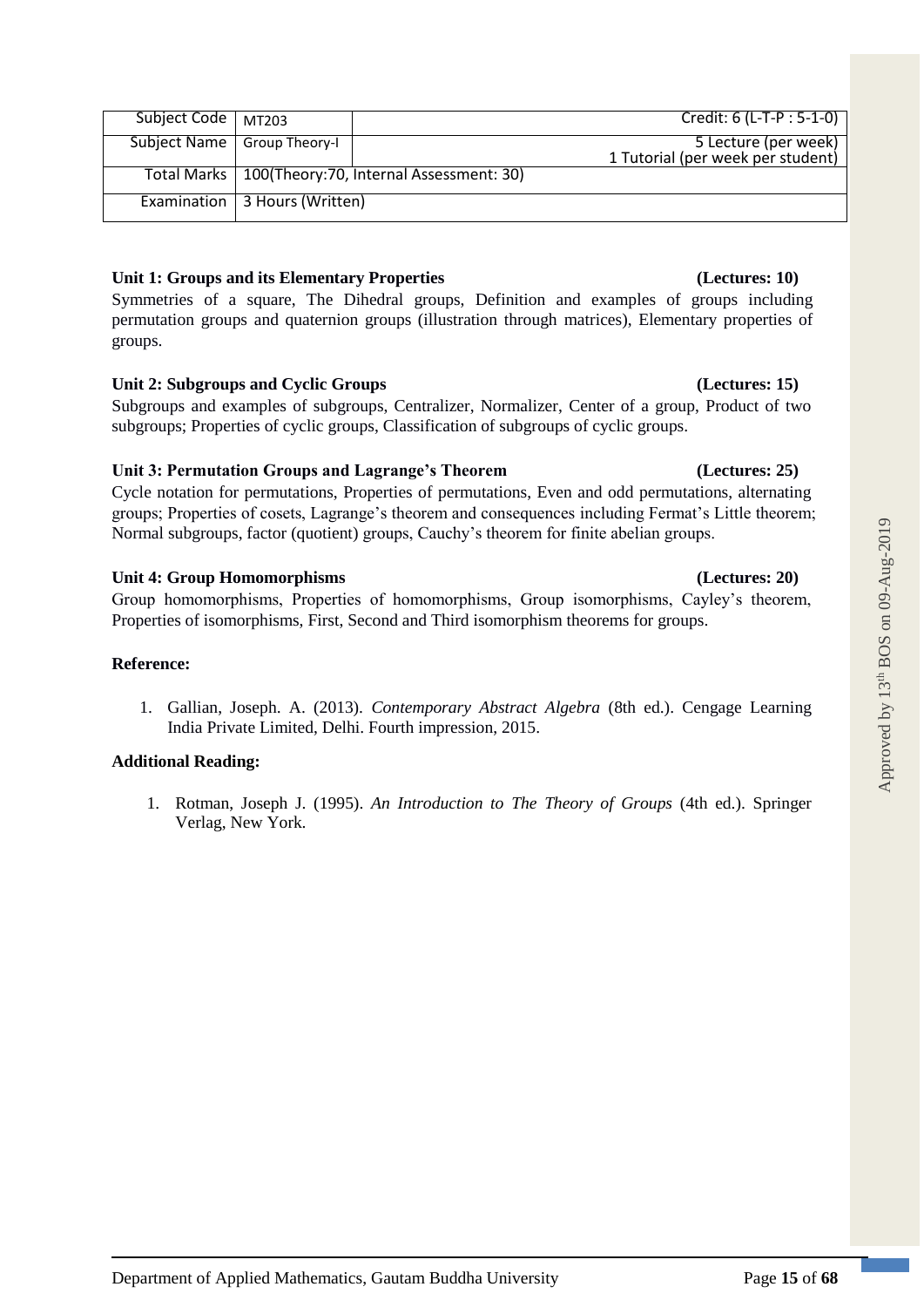### **Teaching Plan (**MT203**: Group Theory-I):**

**Week 1:** Symmetries of a square, The Dihedral groups, Definition and examples of groups includingpermutation groups and quaternion groups (illustration through matrices) [1] Chapter 1

Week 2: Definition and examples of groups, Elementary properties of groups. [1] Chapter 2

**Week 3:** Subgroups and examples of subgroups, Centralizer, Normalizer, Center of a Group, Productof two subgroups. [1] Chapter 3

**Weeks 4 and 5:** Properties of cyclic groups. Classification of subgroups of cyclic groups.[1] Chapter 4

**Weeks 6 and 7:** Cycle notation for permutations, Properties of permutations, Even and oddpermutations, Alternating group. [1] Chapter 5 (up to page 110)

**Weeks 8 and 9:** Properties of cosets, Lagrange's theorem and consequences including Fermat's Littletheorem.

[1] Chapter 7 (up to Example 6, page 150)

**Week 10:** Normal subgroups, Factor groups, Cauchy's theorem for finite abelian groups.[1] Chapters 9 (Theorem 9.1, 9.2, 9.3 and 9.5, and Examples 1 to 12)

**Weeks 11 and 12:** Group homomorphisms, Properties of homomorphisms, Group isomorphisms,Cayley's theorem.

[1] Chapter 10 (Theorems 10.1 and 10.2, Examples 1 to 11)

[1] Chapter 6 (Theorem 6.1, and Examples 1 to 8)

**Weeks 13 and 14:** Properties of isomorphisms, First, Second and Third isomorphism theorems.[1] Chapter 6 (Theorems 6.2 and 6.3, and Examples 1 to 8) [1] Chapter 10 (Theorems 10.3, 10.4, Examples 12 to 14, and Exercises 41 and 42 for second and third isomorphism theorems for groups)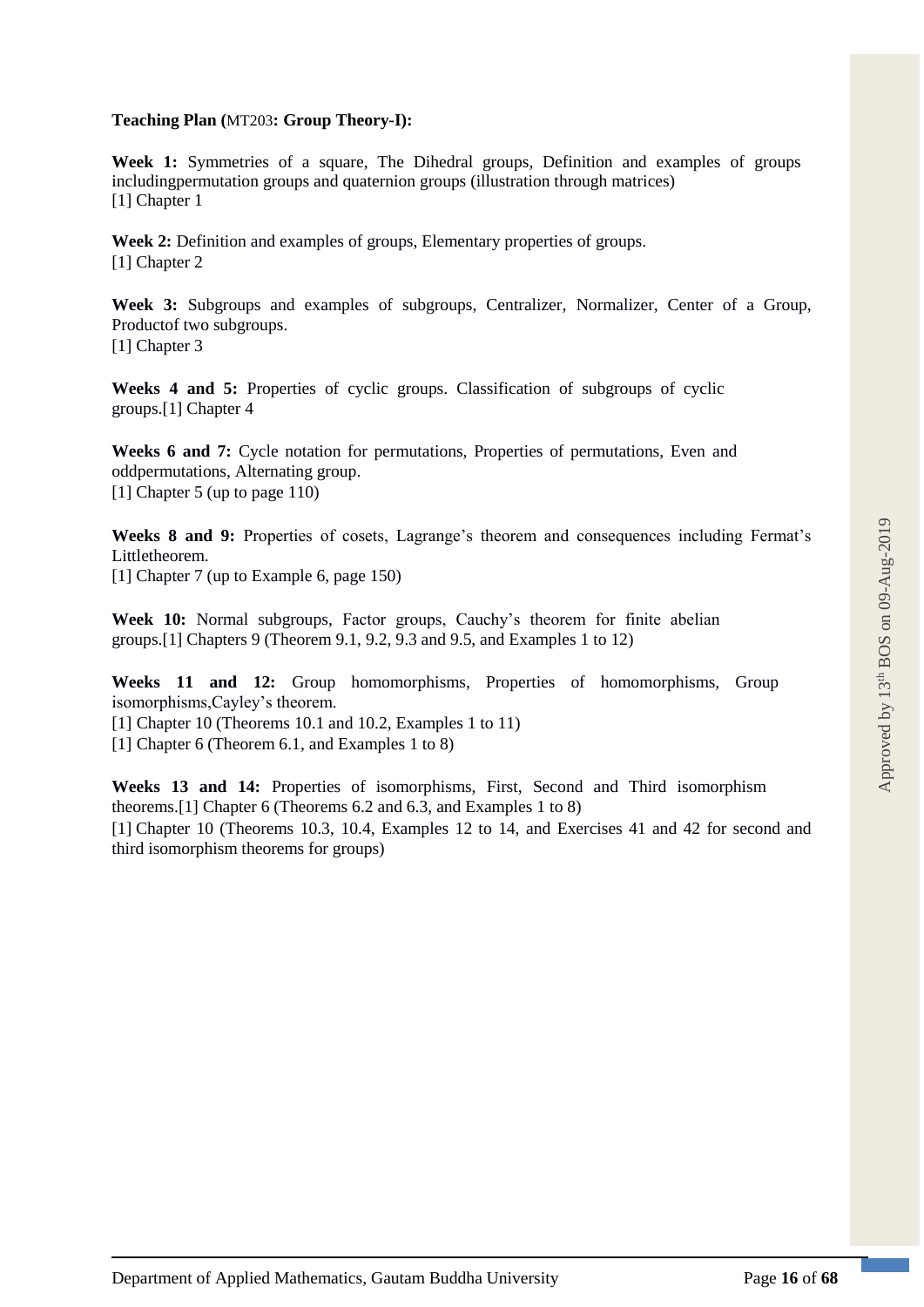| Subject Name   Multivariate Calculus                                  | 4 Lecture (per week)<br>4 Hours Practical (per week per student) |  |
|-----------------------------------------------------------------------|------------------------------------------------------------------|--|
| Total Marks   150(Theory: 70, Internal Assessment: 30, Practical: 50) |                                                                  |  |
| Examination   3 Hours (Written) + 2 Hours (Practical)                 |                                                                  |  |
|                                                                       |                                                                  |  |

Subject Code MT205 Credit: 6 (L-T-P : 4-0-2)

### **Course Contents:**

# **Unit 1: Calculus of Functions of Several Variables (Lectures: 20)**

Functions of several variables, Level curves and surfaces, Limits and continuity, Partial differentiation, Higher order partial derivative, Tangent planes, Total differential and differentiability, Chain rule, Directional derivatives, The gradient, Maximal and normal property of the gradient, Tangent planes and normal lines

**Unit 2: Extrema of Functions of Two Variables and Properties of Vector Field (Lectures: 8)**  Extrema of functions of two variables, Method of Lagrange multipliers, Constrained optimization problems; Definition of vector field, Divergence and curl.

### **Unit 3: Double and Triple Integrals (Lectures: 16)**

Double integration over rectangular and nonrectangular regions, Double integrals in polar coordinates, Triple integral over a parallelepiped and solid regions, Volume by triple integrals, triple integration in cylindrical and spherical coordinates, Change of variables in double and triple integrals.

### **Unit 4: Green**'**s, Stokes**' **and Gauss Divergence Theorem (Lectures: 12)**

Line integrals, Applications of line integrals**:** Mass and Work, Fundamental theorem for line integrals, Conservative vector fields, Green's theorem, Area as a line integral; Surface integrals, Stokes' theorem, The Gauss divergence theorem.

# **References:**

- 1. Strauss, Monty J., Bradley, Gerald L., & Smith, Karl J. (2007). *Calculus* (3rd ed.). Dorling Kindersley (India) Pvt. Ltd. (Pearson Education). Delhi. Indian Reprint 2011.
- 2. Marsden, J. E., Tromba, A., & Weinstein, A. (2004). *Basic Multivariable Calculus*. Springer (SIE). First Indian Reprint.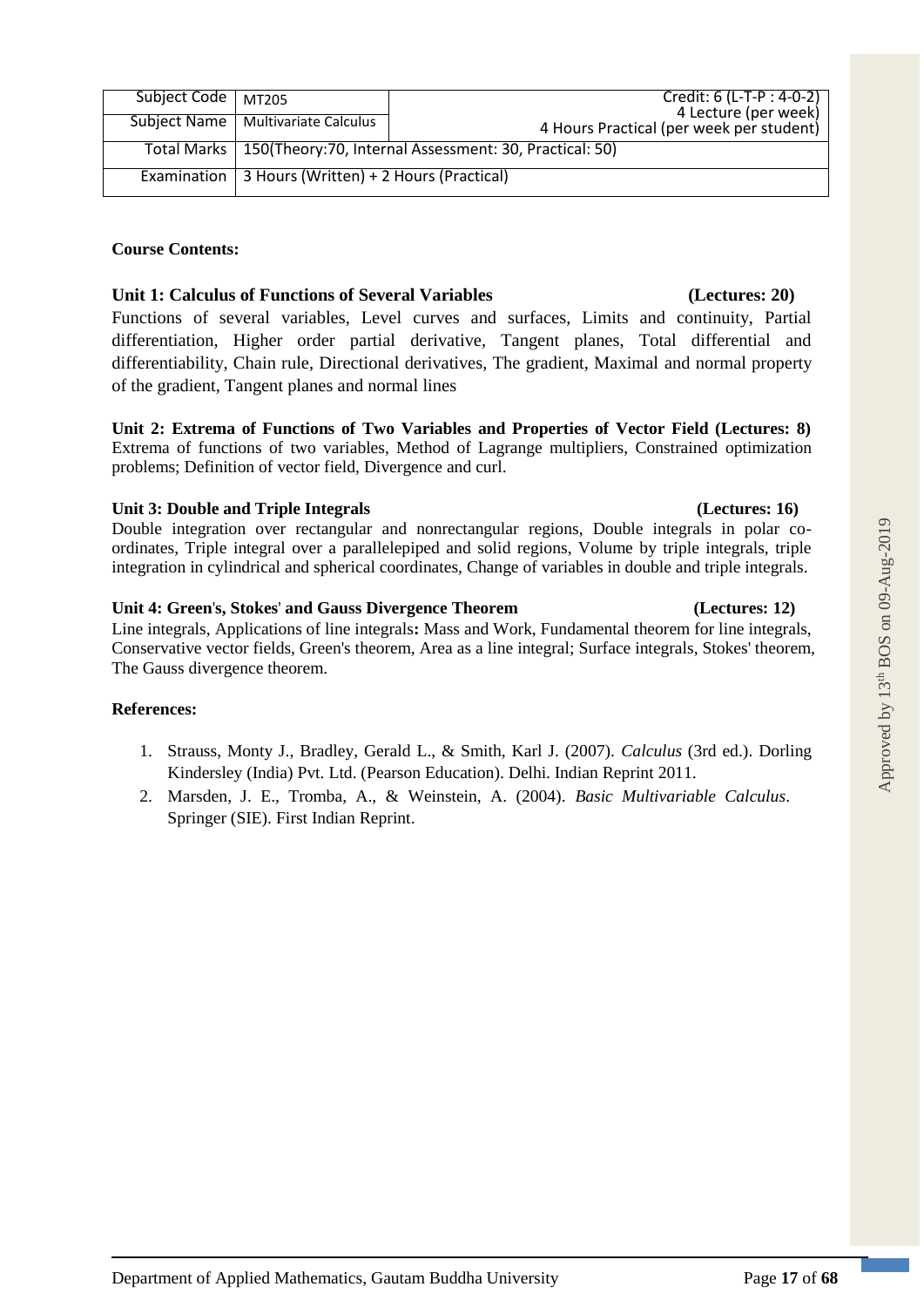### **Teaching Plan (Theory of** MT205**: Multivariate Calculus):**

Week 1: Definition of functions of several variables, Graphs of functions of two variables– Levelcurves and surfaces, Limits and continuity of functions of two variables. [1] Chapter 11 (Sections 11.1 and 11.2)

**Week 2:** Partial differentiation, and partial derivative as slope and rate, Higher order partial derivatives.

Tangent planes, incremental approximation, Total differential. [1] Chapter 11 (Sections 11.3 and 11.4)

**Week 3:** Differentiability, Chain rule for one parameter, Two and three independent parameters.[1] Chapter 11 (Sections 11.4 and 11.5)

**Week 4:** Directional derivatives, The gradient, Maximal and normal property of the gradient, Tangentplanes and normal lines. [1] Chapter 11 (Section 11.6)

Week 5: First and second partial derivative tests for relative extrema of functions of two variables,and absolute extrema of continuous functions. [1] Chapter 11 [Section 11.7 (up to page 605)]

Week 6: Lagrange multipliers method for optimization problems with one constraint, Definition ofvector field, Divergence and curl. [1] Chapter 11 [Section 11.8 (pages 610-614)], Chapter13 (Section 13.1)

Week 7: Double integration over rectangular and nonrectangular regions. [1] Chapter 12 (Sections 12.1 and 12.2)

**Week 8:** Double integrals in polar co-ordinates, and triple integral over a parallelepiped.[1] Chapter 12 (Sections 12.3 and 12.4)

**Week 9:** Triple integral over solid regions, Volume by triple integrals, and triple integration incylindrical coordinates. [1] Chapter 12 (Sections 12.4 and 12.5)

**Week 10:** Triple integration in spherical coordinates, Change of variables in double and triple integrals.[1] Chapter 12 (Sections 12.5 and 12.6)

**Week 11:** Line integrals and its properties, applications of line integrals: mass and work.[1] Chapter 13 (Section 13.2)

**Week 12:** Fundamental theorem for line integrals, Conservative vector fields and path independence.[1] Chapter 13 (Section 13.3)

**Week 13:** Green's theorem for simply connected region, Area as a line integral, Definition of surfaceintegrals

[1] Chapter 13 [Sections 13.4 (pages 712 to 716), 13.5 (pages 723 to 726)]

**Week 14:** Stokes' theorem and the divergence theorem. [1] Chapter 13 [Sections 13.6 (pages 733 to 737), 13.7 (pages 742 to 745)]

**Note.** To improve the problem solving ability, for similar kind of examples based upon the abovecontents, the reference [2] may be consulted.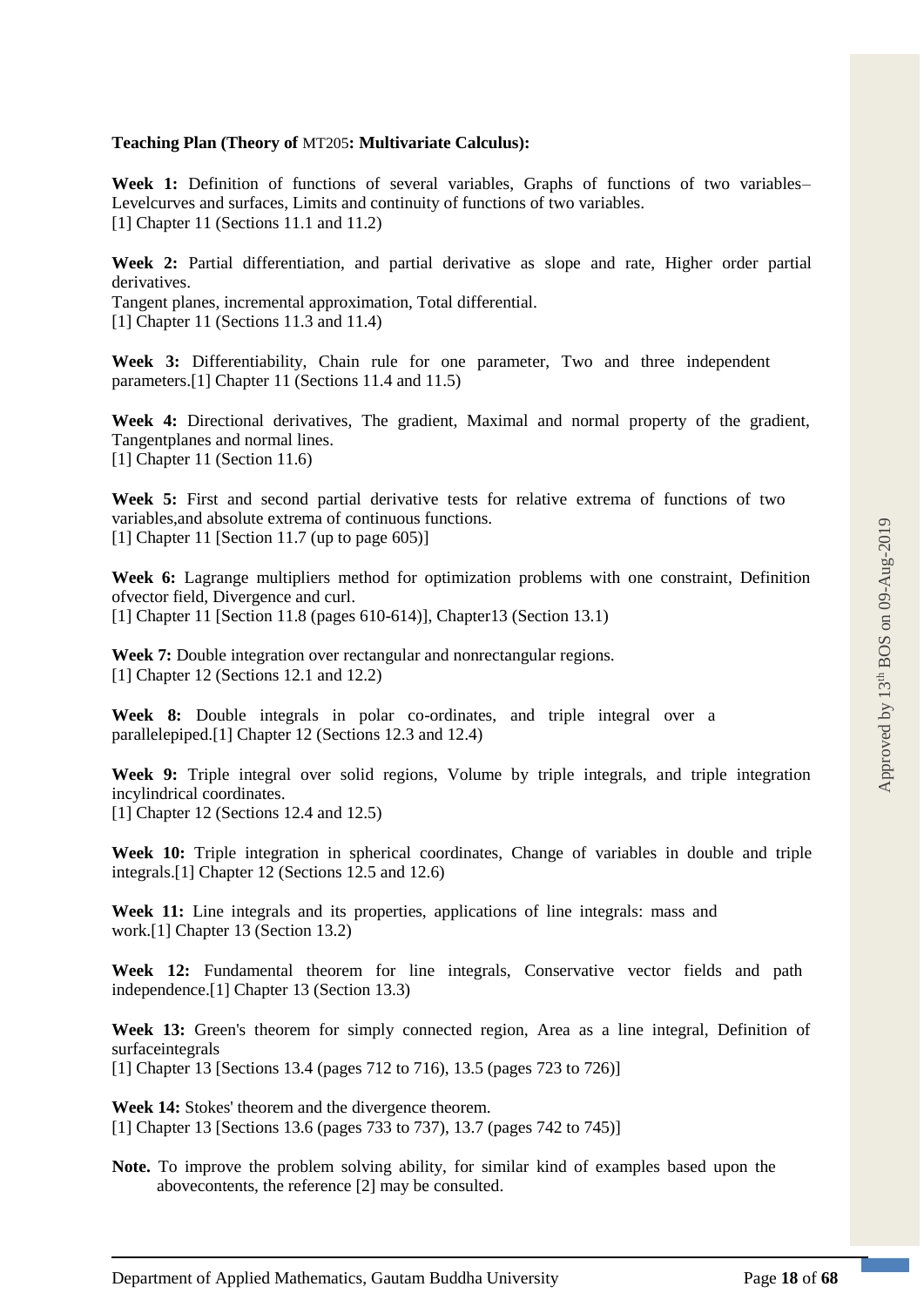### **Multivariate Calculus Lab**

List of practicals to be done using Mathematica / MATLAB / Maple/Maxima/Scilab, etc.

- 1. Let  $f(x)$  be any function and L be any real number. For given *a* and  $\varepsilon > 0$ , find a  $\delta > 0$ such that for all *x* satisfying  $0 < |x - a| < \delta$ , the inequality  $0 < |f(x) - b| < \varepsilon$  holds. For example:
	- (a)  $f(x) = x+1, L = 5, a = 4, \varepsilon = 0.01$ (b)  $f(x) = \sqrt{x+1}, L = 1, a = 4, \varepsilon = 0.1$ (c)  $f(x) = x^2, L = 4, a = -2, \varepsilon = 0.5$ (d)  $f(x) = \frac{1}{x}, L = -1, a = -1, \varepsilon = 0.1$  $=-$  .  $L$   $=-$  1.  $a$   $=-$  1.  $\varepsilon$   $=$
- 2. Discuss the limit of the following functions when *x* tends to 0:  $\pm \frac{1}{x}, \sin\left(\frac{1}{x}\right), \cos\left(\frac{1}{x}\right), x \sin\left(\frac{1}{x}\right), x \cos\left(\frac{1}{x}\right), x^2 \sin\left(\frac{1}{x}\right),$  $\frac{1}{n}(n \in \square)$  $\overline{n}$ (*n*  $\frac{1}{x^n}$ ( $n \in \square$ ), [x] greatest integer function,  $\frac{1}{x}$ sin(x)  $\frac{1}{x}$ sin $(x)$ .
- 3. Discuss the limit of the following functions when *x* tends to infinity:  $\int_{0}^{\frac{1}{x}}$ ,  $\sin\left(\frac{1}{x}\right)$ ,  $\frac{1}{2}e^{\pm x}$ ,  $\frac{x}{\sqrt{1-x}}$ ,  $x^2 \sin\left(\frac{1}{x}\right)$ ,  $\frac{ax+b}{\sqrt{1-x^2+1}}$   $(a \neq 0 \neq c)$ 2  $\sin\left(\frac{1}{x}\right), \frac{1}{x}e^{\pm x}, \frac{x}{x+1}, x^2 \sin\left(\frac{1}{x}\right), \frac{ax+b}{cx^2+dx+e} (a \neq 0)$  $e^{\pm \frac{1}{x}}, \sin\left(\frac{1}{x}\right), \frac{1}{x}e^{\pm x}, \frac{x}{x+1}, x^2 \sin\left(\frac{1}{x}\right), \frac{ax+b}{cx^2+dx+e}$   $(a \neq 0 \neq c)$  $\pm \frac{1}{r}$  (1) 1  $\pm x$  x 2 (1)  $ax +$  $\left(\frac{1}{x}\right), \frac{1}{x}e^{x}$ ,  $\frac{1}{x+1}$ ,  $x^2 \sin\left(\frac{1}{x}\right), \frac{1}{cx^2+dx+e}$   $\left(a \neq 0 \neq 0\right)$
- 4. Discuss the continuity of the functions at  $x = 0$  in the Practical 2.
- 5. Illustrate the geometric meaning of Rolle's theorem of the following functions on the given interval: (i)  $x^3 - 4x$  on  $[-2,2]$ ; (ii)  $(x-3)^2(x-5)^3$  on [3, 5] etc.
- 6. Illustrate the geometric meaning of Lagrange's mean value theorem of the following functions on the given interval: (i)  $\log x$  on [1/2, 2]; (ii)  $x(x-1)(x-2)$  on [0, 1/2]; (iii)  $2x^2 - 7x + 10$  on [2, 5] etc.
- 7. Visualization by creating graphs: Taylor's polynomials approximated up to certain degrees.
- 8. Draw the following surfaces and find level curves at the given heights: (a)  $f(x, y) = 10 - x^2 - y^2$ ;  $z = 1$ ,  $z = 6$ ,  $z = 9$ (b)  $f(x, y) = x^2 + y^2$ ;  $z = 1$ ,  $z = 6$ ,  $z = 9$ (c)  $f(x, y) = x^3 - y$ ;  $z = 1$ ,  $z = 6$ (d)  $f(x, y)$ 2  $y^2$  $(y) = x^2 + \frac{y^2}{4}$ ;  $z = 1$ ,  $z = 5$ ,  $z = 8$  $f(x, y) = x^2 + \frac{y^2}{4}$ ;  $z = 1$ ,  $z = 5$ ,  $z = 8$ (e)  $f(x, y) = 4x^2 + y^2$ ;  $z = 0$ ,  $z = 1$ ,  $z = 9$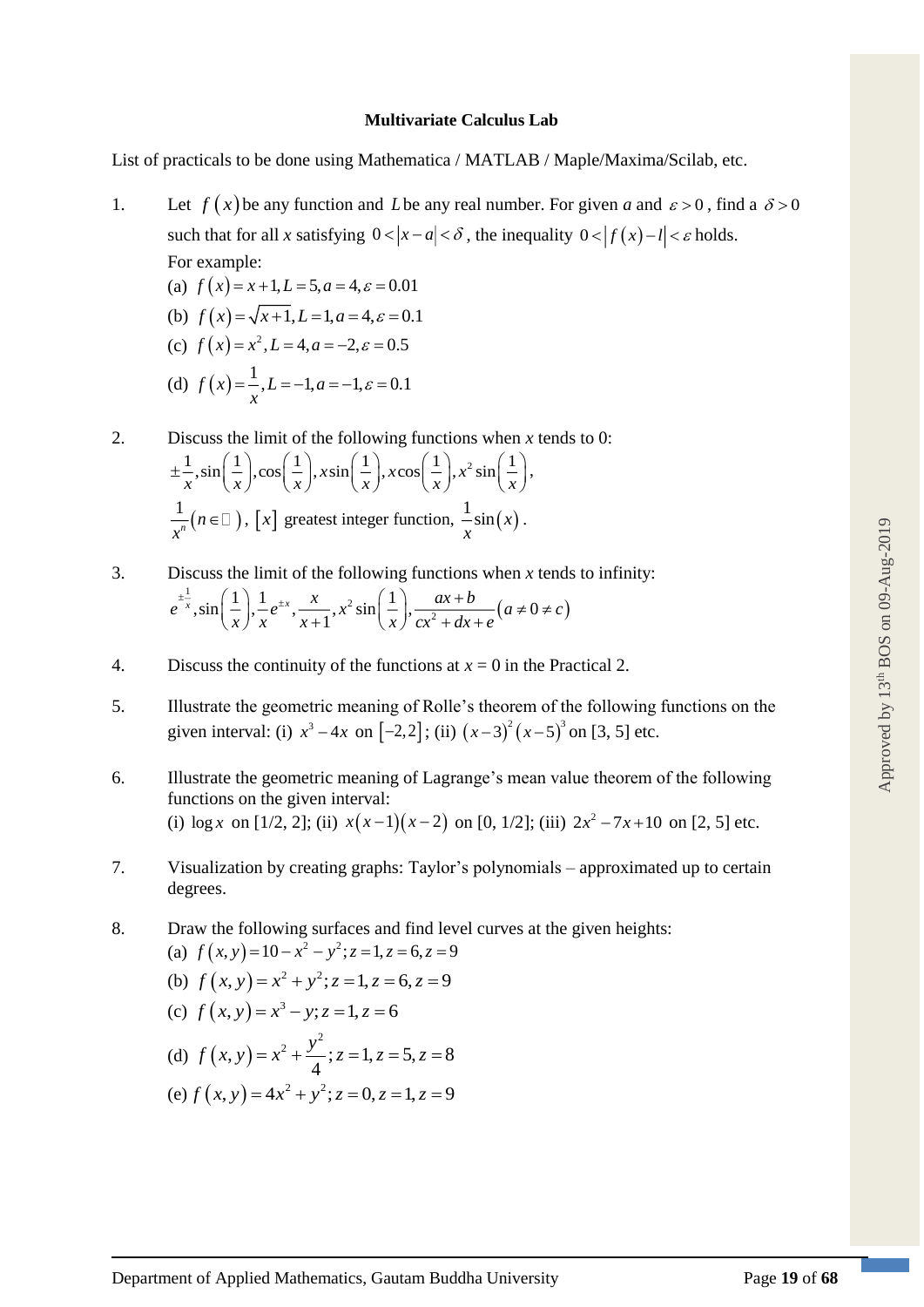9. Draw the following surfaces and discuss whether limit exits or not as  $(x, y)$  approaches to the given points. Find the limit, if it exists:

(i) 
$$
f(x, y) = \frac{x + y}{x - y}
$$
;  $(x, y) \rightarrow (0, 0)$  and  $(x, y) \rightarrow (1, 3)$   
\n(ii)  $f(x, y) = \frac{x - y}{\sqrt{x^2 + y^2}}$ ;  $(x, y) \rightarrow (0, 0)$  and  $(x, y) \rightarrow (2, 1)$   
\n(iii)  $f(x, y) = (x + y)e^{xy}$ ;  $(x, y) \rightarrow (1, 1)$  and  $(x, y) \rightarrow (1, 0)$   
\n(iv)  $f(x, y) = e^{xy}$ ;  $(x, y) \rightarrow (0, 0)$  and  $(x, y) \rightarrow (1, 0)$   
\n(v)  $f(x, y) = \frac{x + y^2}{x^2 + y^2}$ ;  $(x, y) \rightarrow (0, 0)$   
\n(vi)  $f(x, y) = \frac{x^2 - y^2}{x^2 + y^2}$ ;  $(x, y) \rightarrow (0, 0)$  and  $(x, y) \rightarrow (2, 1)$ 

10. Draw the tangent plane to the following surfaces at the given point:  
\n(i) 
$$
f(x, y) = \sqrt{x^2 + y^2}
$$
 at  $(3, 1, \sqrt{10})$   
\n(ii)  $f(x, y) = 10 - x^2 - y^2$  at  $(2, 2, 2)$   
\n(iii)  $x^2 + y^2 + z^2 = 9$  at  $(3, 0, 0)$   
\n(iv)  $z = \tan^{-1} x$  at  $(1, \sqrt{3}, \pi/3)$  and  $(2, 2, \pi/4)$   
\n(v)  $z = \log |x + y^2|$  at  $(-3, -2, 0)$ 

- 11. Use an incremental approximation to estimate the following functions at the given point and compare it with calculated value: (i)  $f(x, y) = 3x^4 + 2y^4$  at  $(1.01, 2.03)$ (ii)  $f(x, y) = x^5 - 2y^3$  at  $(0.98, 1.03)$ (iii)  $f(x, y) = e^{xy}$  at  $(1.01, 0.98)$
- 12. Find critical points and identify relative maxima, relative minima or saddle points to the following surfaces, if it exists: (i)  $z = x^2 + y^2$ ; (iii)  $z = 1 - x^2 - y^2$ ; (iii)  $z = y^2 - x^2$  $(z)$   $z = x^2 y^4$
- 13. Draw the following regions D and check whether these regions are of **Type I** or **Type II**: (i)  $D = \{(x, y) : 0 \le x \le 2, 1 \le y \le e^x\}$ (ii)  $D = \{(x, y) : \log y \le x \le 2, 1 \le y \le e^2\}$ (iii)  $D = \{(x, y) : 0 \le x \le 1, x^3 \le y \le 1\}$ (iv) The region *D* is bounded by  $y = x^2 - 2$  and the line  $y = x$ .  $(v) D = \left\{ (x, y) : 0 \le x \le \frac{\pi}{4}, \sin x \le y \le \cos x \right\}$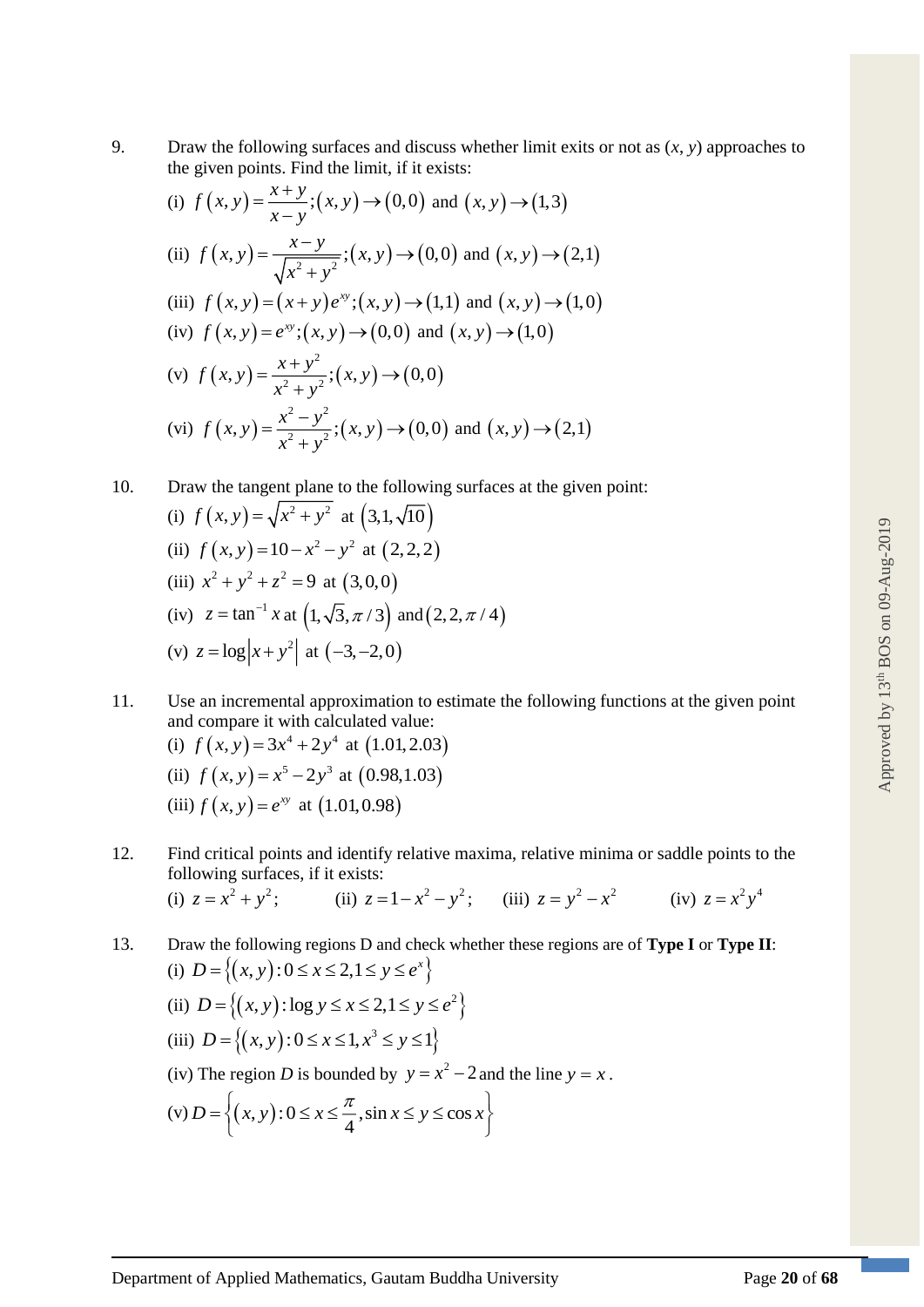| Subject Code   MT207 |                                                                       | Credit: 4 (L-T-P : 2-0-2)<br>2 Lecture (per week) |  |  |
|----------------------|-----------------------------------------------------------------------|---------------------------------------------------|--|--|
|                      | Subject Name   Latex and HTML                                         | 4 Hours Practical (per week per student)          |  |  |
|                      | Total Marks   100 (Theory:35, Internal Assessment: 15, Practical: 50) |                                                   |  |  |
|                      | Examination $\sqrt{2}$ Hours (Written) + 2 Hours (Practical)          |                                                   |  |  |

# **Unit 1: Getting Started with LaTeX (Lectures: 6)**

Introduction to TeX and LaTeX, Typesetting a simple document, Adding basic information to a document, Environments, Footnotes, Sectioning and displayed material.

# **Unit 2: Mathematical Typesetting with LaTeX (Lectures: 6)**

Accents and symbols, Mathematical Typesetting (Elementary and Advanced)**:** Subscript/ Superscript, Fractions, Roots, Ellipsis, Mathematical Symbols, Arrays, Delimiters, Multiline formulas, Spacing and changing style in math mode.

# **Unit 3: Graphics and Beamer Presentation in LaTeX (Lectures: 8)**

Graphics in LaTeX, Simple pictures using PS Tricks, Plotting of functions, Beamer presentation.

# **Unit 4: HTML (Lectures: 8)**

HTML basics, Creating simple web pages, Images and links, Design of web pages.

### **References:**

- 1. Bindner, Donald & Erickson, Martin. (2011). *A Student's Guide to the Study, Practice,and Tools of Modern Mathematics*. CRC Press, Taylor & Francis Group, LLC.
- 2. Lamport, Leslie (1994). *LaTeX*: *A Document Preparation System*, User's Guide and Reference Manual (2nd ed.). Pearson Education. Indian Reprint.

# **Practical/Lab work to be performed in Computer Lab.**

### **Practicals:**

[1] Chapter 9 (Exercises 4 to 10), Chapter 10 (Exercises 1 to 4 and 6 to 9), Chapter 11 (Exercises 1, 3, 4, and 5), and Chapter 15 (Exercises 5, 6 and 8 to 11).

# Approved by 13<sup>th</sup> BOS on 09-Aug-2019 Approved by  $13<sup>th</sup>$  BOS on 09-Aug-2019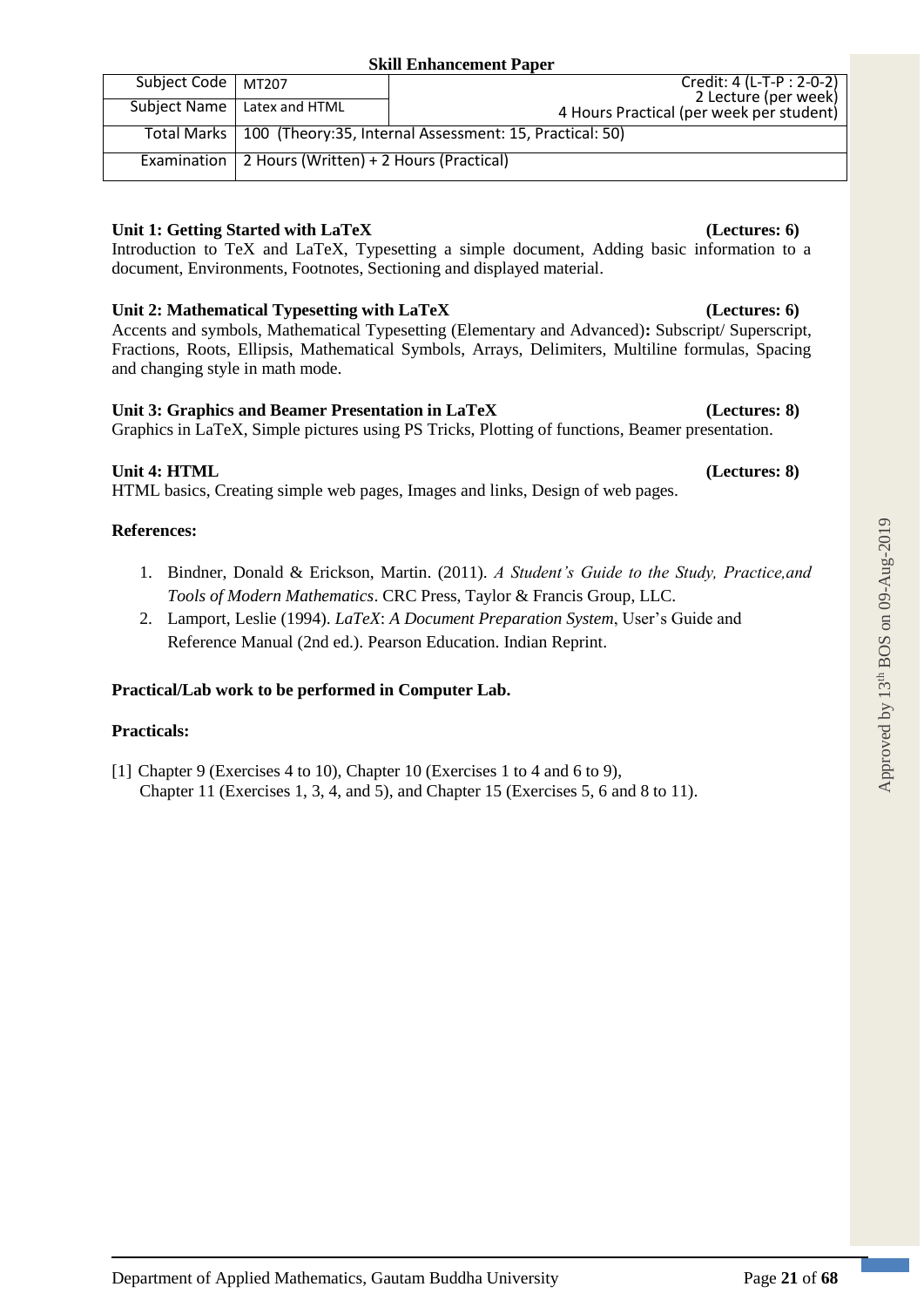### **Teaching Plan (Theory of** MT207**: LaTeX and HTML):**

**Weeks 1 to 3:** Introduction to TeX and LaTeX, Typesetting a simple document, Adding basicinformation to a document, Environments, Footnotes, Sectioning and displayed material. [1] Chapter 9 (9.1 to 9.5) [2] Chapter 2 (2.1 to 2.5)

**Weeks 4 to 6:** Accents of symbols, Mathematical typesetting (elementary and advanced):subscript/superscript, Fractions, Roots, Ellipsis, Mathematical symbols, Arrays, Delimiters, Multiline formulas, Spacing and changing style in math mode. [1] Chapter 9 (9.6 and 9.7) [2] Chapter 3 (3.1 to 3.3)

Weeks 7 and 8: Graphics in LaTeX, Simple pictures using PS Tricks, Plotting of functions. [1] Chapter 9 (Section 9.8) [1] Chapter 10 (10.1 to 10.3) [2] Chapter 7 (7.1 and 7.2)

**Weeks 9 and 10:** Beamer presentation. [1] Chapter 11 (Sections 11.1 to 11.4)

**Weeks 11 and 12:** HTML basics, Creating simple web pages. [1] Chapter 15 (Sections 15.1 and 15.2)

**Weeks 13 and 14:** Adding images and links, Design of web pages. **[**1] Chapter 15 (Sections 15.3 to 15.5)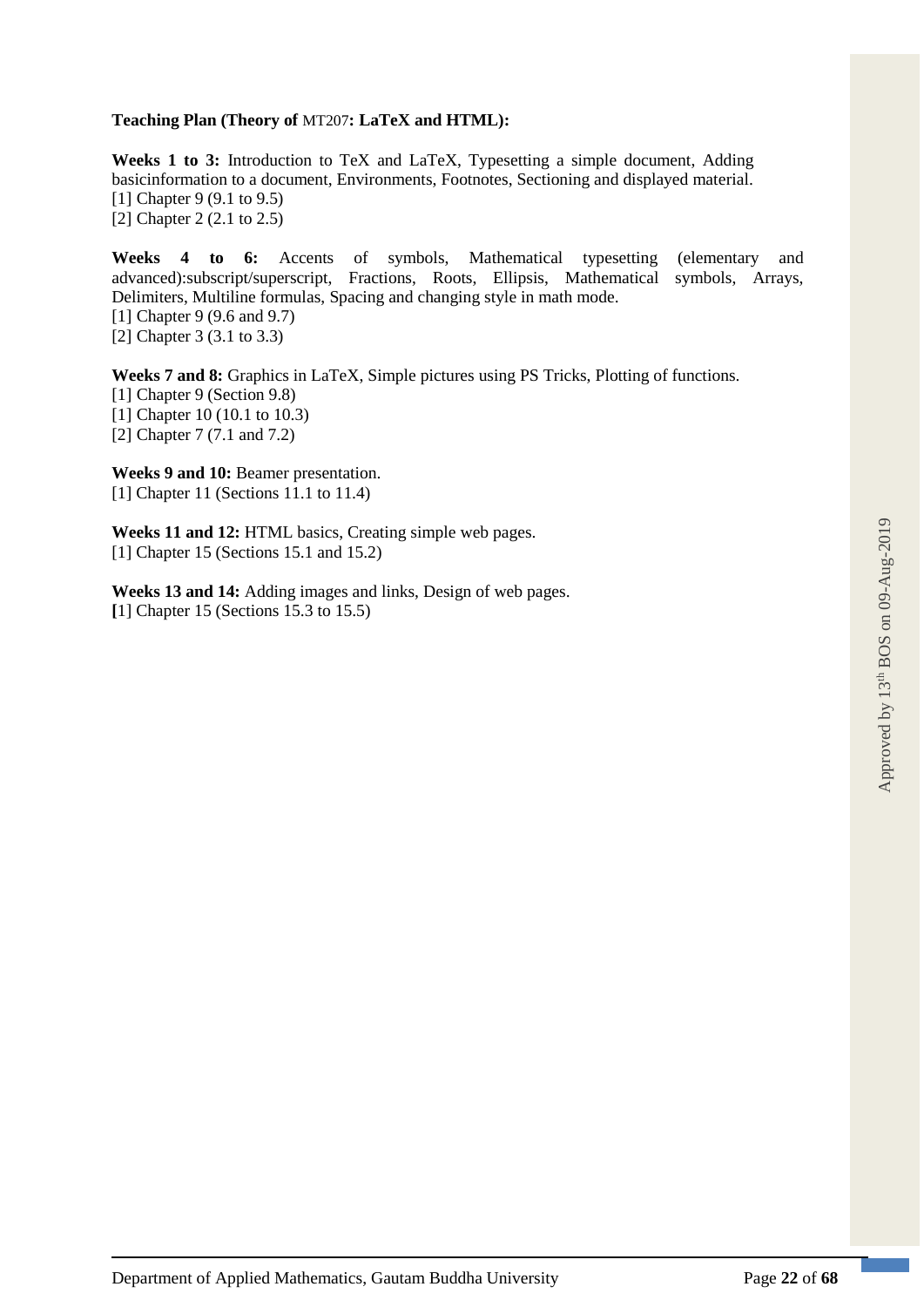Department of Applied Mathematics, Gautam Buddha University Page **23** of **68**

### **Semester IV**

| Subject Code   MT202 |                                                                        | Credit: $6$ (L-T-P : 4-0-2)<br>4 Lecture (per week) |
|----------------------|------------------------------------------------------------------------|-----------------------------------------------------|
|                      | <b>Subject Name</b>   Partial Differential Equations                   | 4 Hours Practical (per week per student)            |
|                      | Total Marks   150 (Theory: 70, Internal Assessment: 30, Practical: 50) |                                                     |
|                      | Examination $\vert$ 3 Hours (Written) + 2 Hours (Practical)            |                                                     |

### **Unit 1: First Order PDE and Method of Characteristics (Lectures: 12)**

Introduction, Classification, Construction and geometrical interpretation of first order partial differential equations (PDE), Method of characteristic and general solution of first order PDE, Canonical form of first order PDE, Method of separation of variables for first order PDE.

**Unit 2: Mathematical Models and Classification of 2nd Order Linear PDE (Lectures: 12)**  Gravitational potential, Conservation laws and Burger's equations, Classification of second order PDE, Reduction to canonical forms, Equations with constant coefficients, General solution.

### **Unit 3: The Cauchy Problem and Wave Equations (Lectures: 16)**

Mathematical modeling of vibrating string, vibrating membrane. Cauchy problem for second order PDE, Homogeneous wave equation, Initial boundary value problems, Non-homogeneous boundary conditions, Finite strings with fixed ends, Non-homogeneous wave equation, Goursat problem.

### **Unit 4: Method of Separation of Variables (Lectures: 16)**

Method of separation of variables for second order PDE, Vibrating string problem, Existence and uniqueness of solution of vibrating string problem, Heat conduction problem, Existence and uniqueness of solution of heat conduction problem, Non-homogeneous problem.

# **Reference:**

- 1. Yehuda Pinchover and Jacob Rub instein: *An introduction toPartial Differential Equations Cambridge University Press, 2005*
- 2. Myint-U, Tyn& Debnath, Lokenath. (2007). *Linear Partial Differential Equations for Scientist and Engineers* (4<sup>th</sup> ed.) Springer, Third Indian Reprint, 2013.

# **Additional Readings:**

1. Sneddon, I. N. (2006). *Elements of Partial Differential Equations*, Dover Publications. Indian Reprint.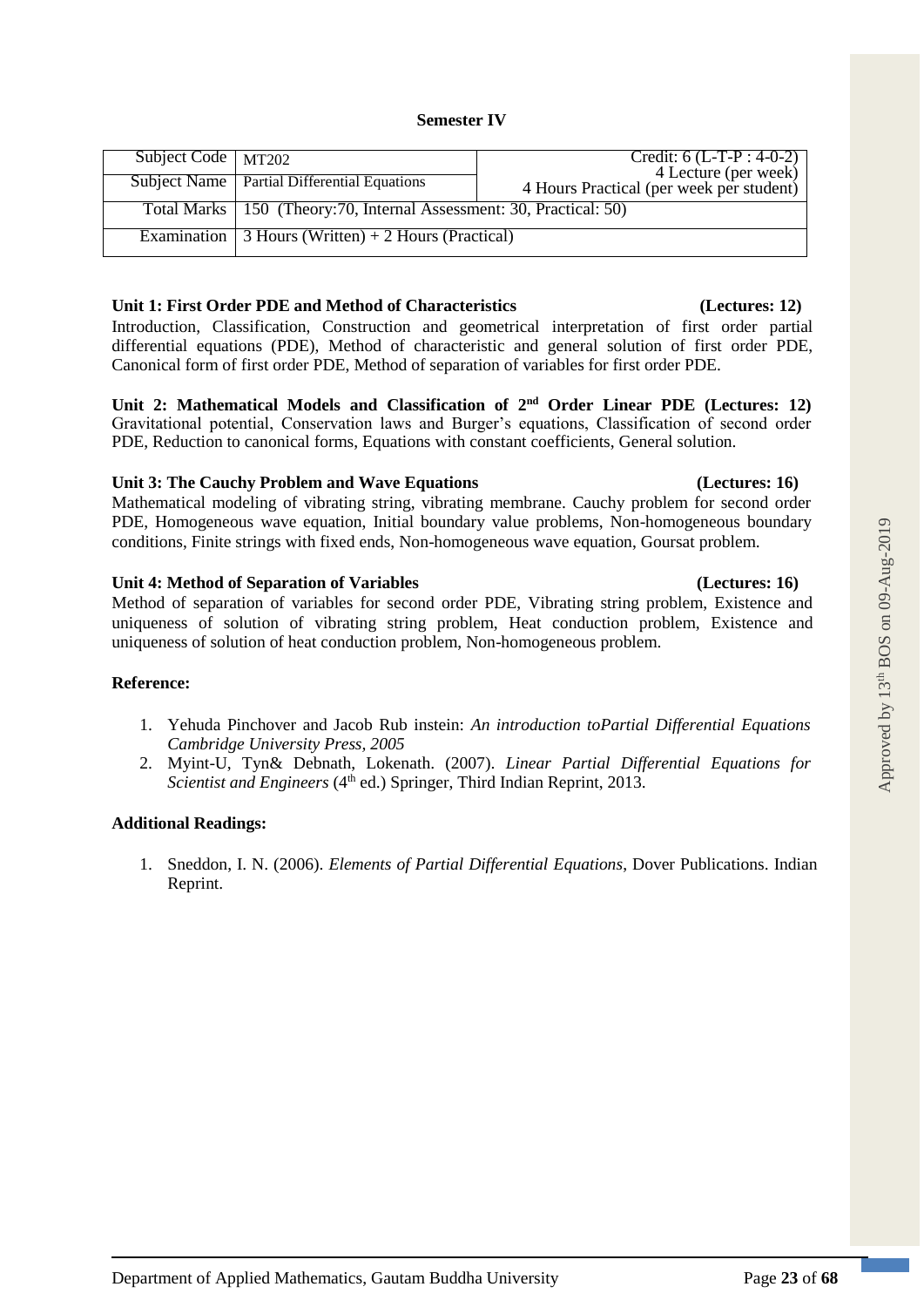### **Teaching Plan (Theory of** MT202**: Partial Differential Equations):**

**Week 1:** Introduction, Classification, Construction of first order partial differential equations (PDE).[1] Chapter 1 (Sections 1.2 to 1.4)

**Week 2:** Method of characteristics and general solution of first order PDE. [1] Chapter 2 (Sections 2.1 and 2.4)

**Week 3:** Canonical form of first order PDE, Method of separation of variables for first order PDE.[2] Chapter 2 (Sections 2.6 and 2.7)

**Week 4:** The vibrating string, Vibrating membrane, Gravitational potential, Conservation laws.[2] Chapter 3 (Sections 3.1 to 3.3, 3.5, and 3.6)

**Weeks 5 and 6:** Reduction to canonical forms, Equations with constant coefficients, General solution.[1] Chapter 3 (Sections 3.1 to 3.5)

**Weeks 7 and 8:** The Cauchy problem for second order PDE, Homogeneous wave equation.[1] Chapter 4 (Sections 4.1 to 4.4)

**Weeks 9 and 10:** Initial boundary value problem, Non-homogeneous boundary conditions, Finitestring with fixed ends, Non – homogeneous wave equation, Goursat problem. [2] Chapter 5 (Sections 5.5 to 5.7, and 5.9)

**Weeks 11 and 12:** Method of separation of variables for second order PDE, Vibrating string problem.[1] Chapter 5 (Sections 5.1 to 5.4)

**Weeks 13 and 14:** Existence (omit proof) and uniqueness of vibrating string problem. Heat conductionproblem. Existence (omit proof) and uniqueness of the solution of heat conduction problem. Non – homogeneous problem.

[1] Chapter 7 (Sections 7.4 to 7.6, and 7.8)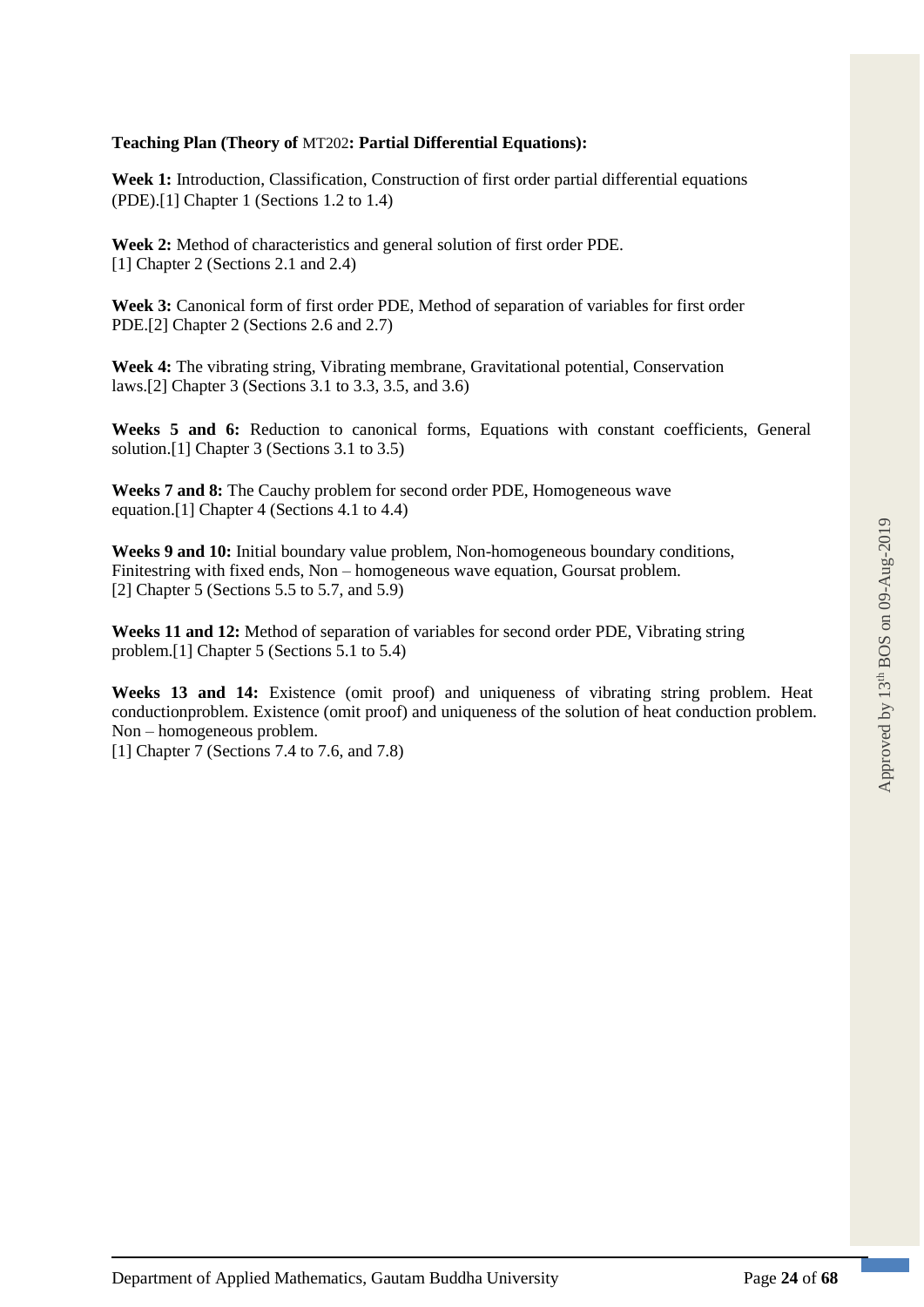### **PDE Lab**

### **Practical /Lab work to be performed in a Computer Lab:**

Modeling of the following problems using Mathematica /MATLAB/ Maple/ Maxima/ Scilab etc.

1. Solution of Cauchy problem for first order PDE.

- 2. Plotting the characteristics for the first order PDE.
- 3. Plot the integral surfaces of a given first order PDE with initial data.

4. Solution of wave equation <sup>2</sup>u<sub>2</sub> $\partial^2$ 2 2  $\frac{u}{2} = c^2 \frac{\partial u}{\partial x}$ *t*  $\partial x$  $\frac{\partial^2 u}{\partial t^2} = c^2 \frac{\partial^2 u}{\partial x^2}$  for any two of the following associated conditions: (a)  $u(x,0) = \phi(x)$ ,  $u(x,0) = \psi(x)$ ,  $x \in \Box$ ,  $t > 0$ (b)  $u(x,0) = \phi(x), u_t(x,0) = \psi(x), u(0,t) = 0, x > 0, t > 0$ (c)  $u(x,0) = \phi(x)$ ,  $u_t(x,0) = \psi(x)$ ,  $u_x(0,t) = 0$ ,  $x > 0$ ,  $t > 0$ (d)  $u(x,0) = \phi(x)$ ,  $u(x,0) = \psi(x)$ ,  $u(0,t) = 0$ ,  $u(l,t) = 0$ ,  $0 < x < l$ ,  $t > 0$ 

5. Solution of one-Dimensional heat equation  $u = k u$ , for a homogeneous rod of length l. That is - solve the IBVP:

$$
u_{t} = ku_{xx}, \t 0 < x < l, \t t > 0
$$
  
 
$$
u(0,t) = 0, \t u(l,t) = 0, \t t \ge 0
$$
  
 
$$
u(0,t) = f(x), \t 0 \le x \le l
$$

6. Solving systems of ordinary differential equations.

7. Draw the following sequence of functions on the given interval and discuss the pointwise convergence:

(i) 
$$
f_n(x) = x^n
$$
 for  $x \in \square$   
\n(ii)  $f_n(x) = \frac{x}{n}$  for  $x \in \square$   
\n(iii)  $f_n(x) = \frac{x^2 + nx}{n}$  for  $x \in \square$   
\n(iv)  $f_n(x) = \frac{\sin nx + n}{n}$  for  $x \in \square$   
\n(v)  $f_n(x) = \frac{x}{x + n}$  for  $x \in \square$ ,  $x \ge 0$   
\n(vi)  $f_n(x) = \frac{nx}{1 + n^2 x^2}$  for  $x \in \square$   
\n(vii)  $f_n(x) = \frac{nx}{1 + nx}$  for  $x \in \square$ ,  $x \ge 0$   
\n(viii)  $f_n(x) = \frac{x^n}{1 + x^n}$  for  $x \in \square$ ,  $x \ge 0$ 

8. Discuss the uniform convergence of sequence of functions (i) to (viii) given above in (7).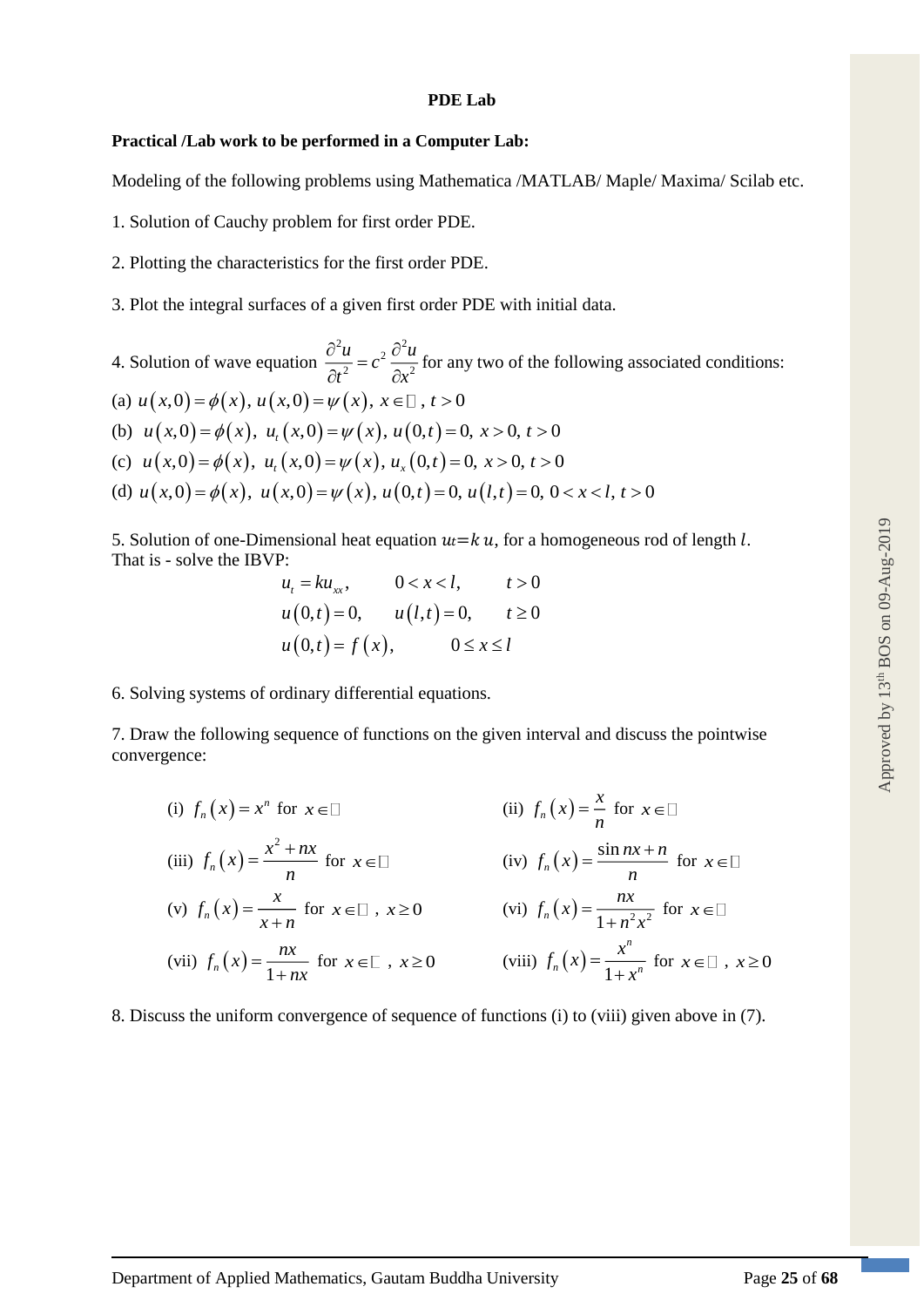| Unit 1: Riemann Integration |                                                                                                   | (Lectures: 25) |
|-----------------------------|---------------------------------------------------------------------------------------------------|----------------|
|                             | Definition of Riemann integration, Inequalities for upper and lower Darboux sums, Necessary and   |                |
|                             | sufficient conditions for the Riemann integrability, Definition of Riemann integration by Riemann |                |

Total Marks 100(Theory:70, Internal Assessment: 30)

sufficient conditions for the Riemann integrability, Definition of Riemann integration by Riemann sum and equivalence of the two definitions, Riemann integrability of monotone functions and continuous functions, Properties of Riemann integrable functions, Definitions of piecewise continuous and piecewise monotone functions and their Riemann integrability, intermediate value theorem for integrals, Fundamental theorems (I and II) of calculus, and the integration by parts.

Subject Code | MT204 Credit: 6 (L-T-P : 5-1-0) Subject Name | Riemann Integration and Series of Functions | 5 Lecture (per week)

# Unit 2: Improper Integral *(Lectures: 10) (Lectures: 10)*

Improper integrals of Type-I, Type-II and mixed type, Convergence of Beta and Gamma functions, and their properties.

### **Unit 3: Sequence and Series of Functions (Lectures: 25)**

Examination 3 Hours (Written)

Pointwise and uniform convergence of sequence of functions, Theorem on the continuity of the limit function of a sequence of functions, Theorems on the interchange of the limit and derivative, and the interchange of the limit and integrability of a sequence of functions. Pointwise and uniform convergence of series of functions, Theorems on the continuity, Derivability and integrability of the sum function of a series of functions, Cauchy criterion and the Weierstrass M-Test for uniform convergence.

### **Unit 4: Power Series (Lectures: 10)**

Definition of a power series, Radius of convergence, Absolute convergence (Cauchy-Hadamard theorem), Uniform convergence, Differentiation and integration of power series, Abel's Theorem.

### **References:**

- 1. Bartle, Robert G., &Sherbert, Donald R. (2015). *Introduction to Real Analysis* (4th ed.). Wiley India Edition. Delhi.
- 2. Denlinger, Charles G. (2011). *Elements of Real Analysis*. Jones and Bartlett (Student Edition). First Indian Edition. Reprinted 2015.
- 3. Ghorpade, Sudhir R. & Limaye, B. V. (2006). *A Course in Calculus and Real Analysis*. Undergraduate Texts in Mathematics, Springer (SIE). First Indian reprint.
- 4. Ross, Kenneth A. (2013). *Elementary Analysis*: *The Theory of Calculus* (2nd ed.). Undergraduate Texts in Mathematics, Springer.

1 Tutorial (per week per student)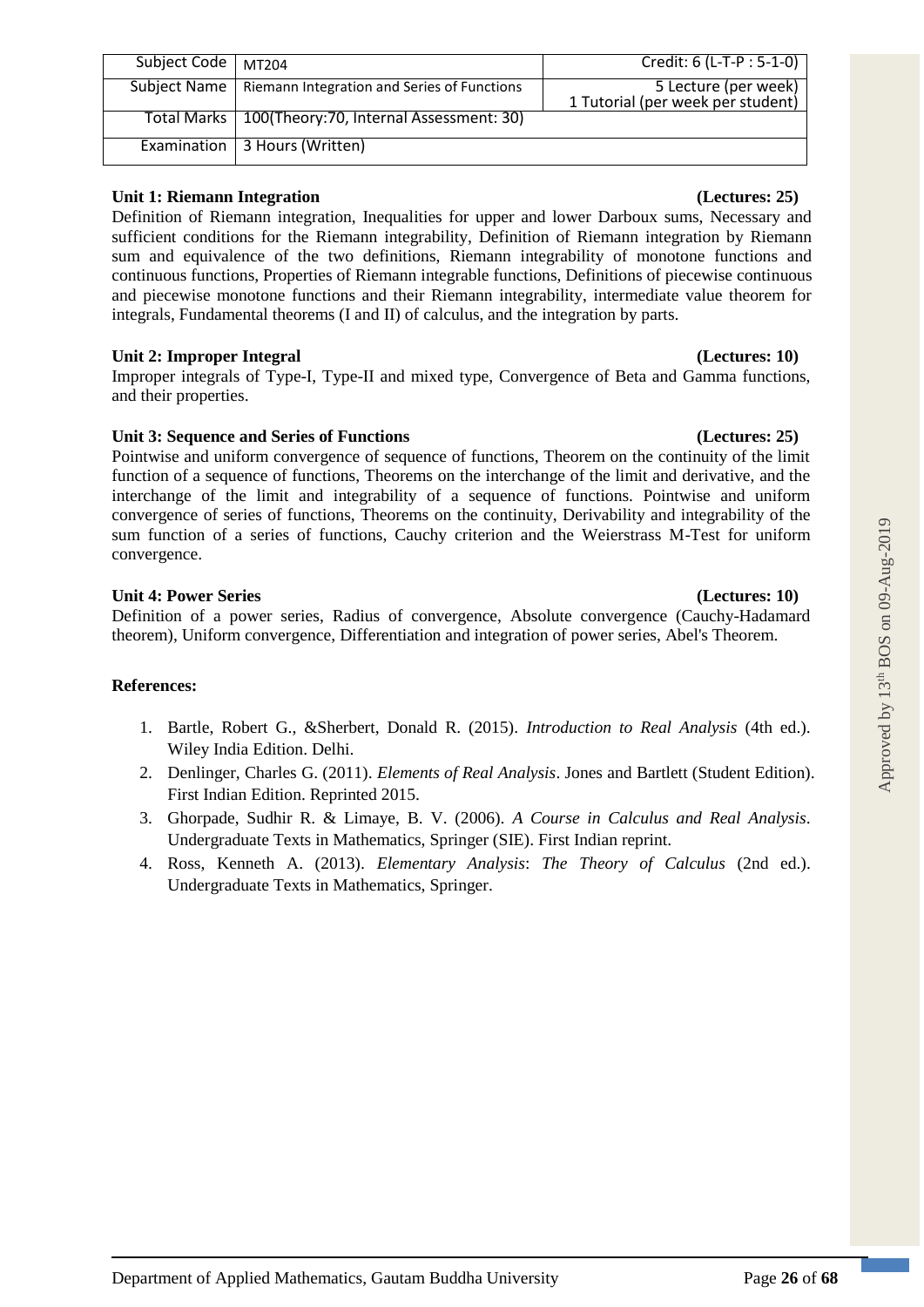### **Teaching Plan (**MT204**: Riemann Integration & Series of Functions):**

Week 1: Definition of Riemann integration, Inequalities for upper and lower Darboux sums.[4] Chapter 6 [Section 32 (32.1 to 32.4)]

**Week 2:** Necessary and sufficient conditions for the Riemann integrability, Definition of Riemannintegration by Riemann sum and equivalence of the two definitions. [4] Chapter 6 [Section 32 (32.5 to 32.10)]

**Week 3:** Riemann integrability of monotone functions and continuous functions, Algebra andproperties of Riemann integrable functions. [4] Chapter 6 [Section 33 (33.1 to 33.6)]

**Week 4:** Definitions of piecewise continuous and piecewise monotone functions and their Riemannintegrability, Intermediate value theorem for integrals. [4] Chapter 6 [Section 33 (33.7 to 33.10)]

**Week 5:** First and second fundamental theorems of integral calculus, and the integration by parts.[4] Chapter 6 [Section 34 (34.1 to 34.3)]

**Week 6:** Improper integrals of Type-I, Type-II and mixed type. [2] Chapter 7 [Section 7.8 (7.8.1 to 7.8.18)]

**Week 7:** Convergence of Beta and Gamma functions, and their properties. [3] Pages 405 - 408

Week 8: Definitions and examples of pointwise and uniformly convergent sequence of functions.[1] Chapter 8 [Section 8.1 (8.1.1 to 8.1.10)]

Week 9: Motivation for uniform convergence by giving examples. Theorem on the continuity of thelimit function of a sequence of functions. [1] Chapter 8 [Section 8.2 (8.2.1 to 8.2.2)]

**Week 10:** The statement of the theorem on the interchange of the limit function and derivative, and itsillustration with the help of examples. The interchange of the limit function and integrability of a sequence of functions.

[1] Chapter 8 [Section 8.2 (Theorems 8.2.3, and 8.2.4)]

**Week 11:** Pointwise and uniform convergence of series of functions, Theorems on the continuity,derivability and integrability of the sum function of a series of functions. [1] Chapter 9 [Section 9.4 (9.4.1 to 9.4.4)]

Week 12: Cauchy criterion for the uniform convergence of series of functions, and the Weierstrass M-Test for uniform convergence. [2] Chapter 9 [Section 9.4 (9.4.5 to 9.4.6)]

Week 13: Definition of a power series, Radius of convergence, Absolute and uniform convergence ofa power series. [4] Chapter 4 (Section 23)

**Week 14:** Differentiation and integration of power series, Statement of Abel's Theorem and itsillustration with the help of examples. [4] Chapter 4 [Section  $26(26.1 \text{ to } 26.6)$ ]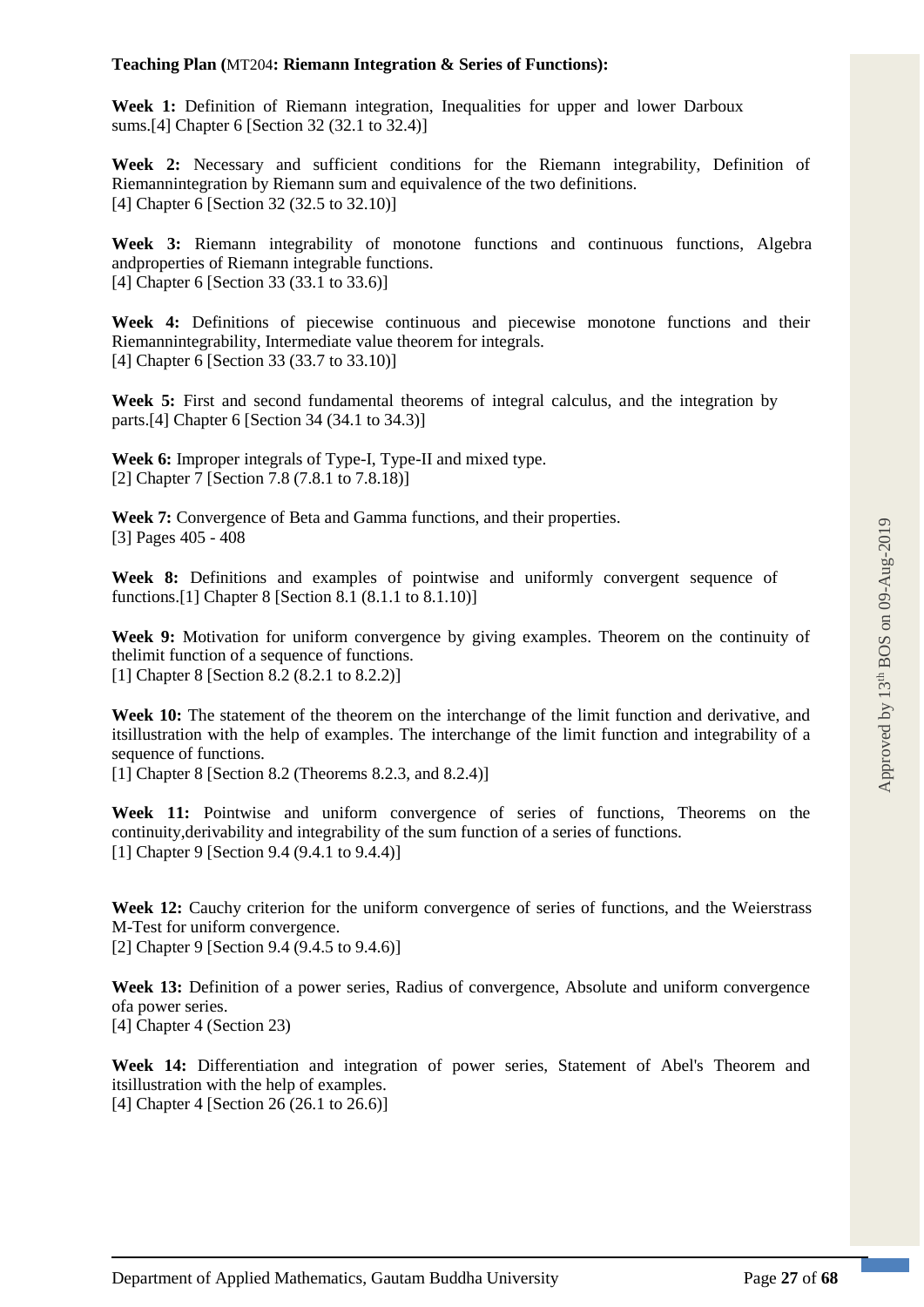| Subject Code | MT206                                                  | Credit: 6 (L-T-P : 5-1-0)                                 |
|--------------|--------------------------------------------------------|-----------------------------------------------------------|
|              | Subject Name   Ring Theory and Linear Algebra-I        | 5 Lecture (per week)<br>1 Tutorial (per week per student) |
|              | Total Marks   100(Theory: 70, Internal Assessment: 30) |                                                           |
|              | Examination   3 Hours (Written)                        |                                                           |

# **Unit 1: Introduction of Rings (Lectures: 20)**

Definition and examples of rings, Properties of rings, Subrings, Integral domains and fields, characteristic of a ring. Ideals, Ideal generated by a subset of a ring, Factor rings, Operations on ideals, Prime and maximal ideals.

# **Unit 2: Ring Homomorphisms (Lectures: 10)**

Ring homomorphisms, Properties of ring homomorphisms, First, Second and Third Isomorphism theorems for rings, The Field of quotients.

# **Unit 3: Introduction of Vector Spaces (Lectures: 20)**

Vector spaces, Subspaces, Algebra of subspaces, Quotient spaces, Linear combination of vectors, Linear span, Linear independence, Basis and dimension, Dimension of subspaces.

# **Unit 4: Linear Transformations (Lectures: 20)**

Linear transformations, Null space, Range, Rank and nullity of a linear transformation, Matrix representation of a linear transformation, Algebra of linear transformations. Isomorphisms, Isomorphism theorems, Invertibility and the change of coordinate matrix.

# **References:**

- 1. Gallian, Joseph. A. (2013). *Contemporary Abstract Algebra* (8th ed.). Cengage Learning India Private Limited. Delhi. Fourth impression, 2015.
- 2. Friedberg, Stephen H., Insel, Arnold J., & Spence, Lawrence E. (2003). *LinearAlgebra* (4th ed.). Prentice-Hall of India Pvt. Ltd. New Delhi.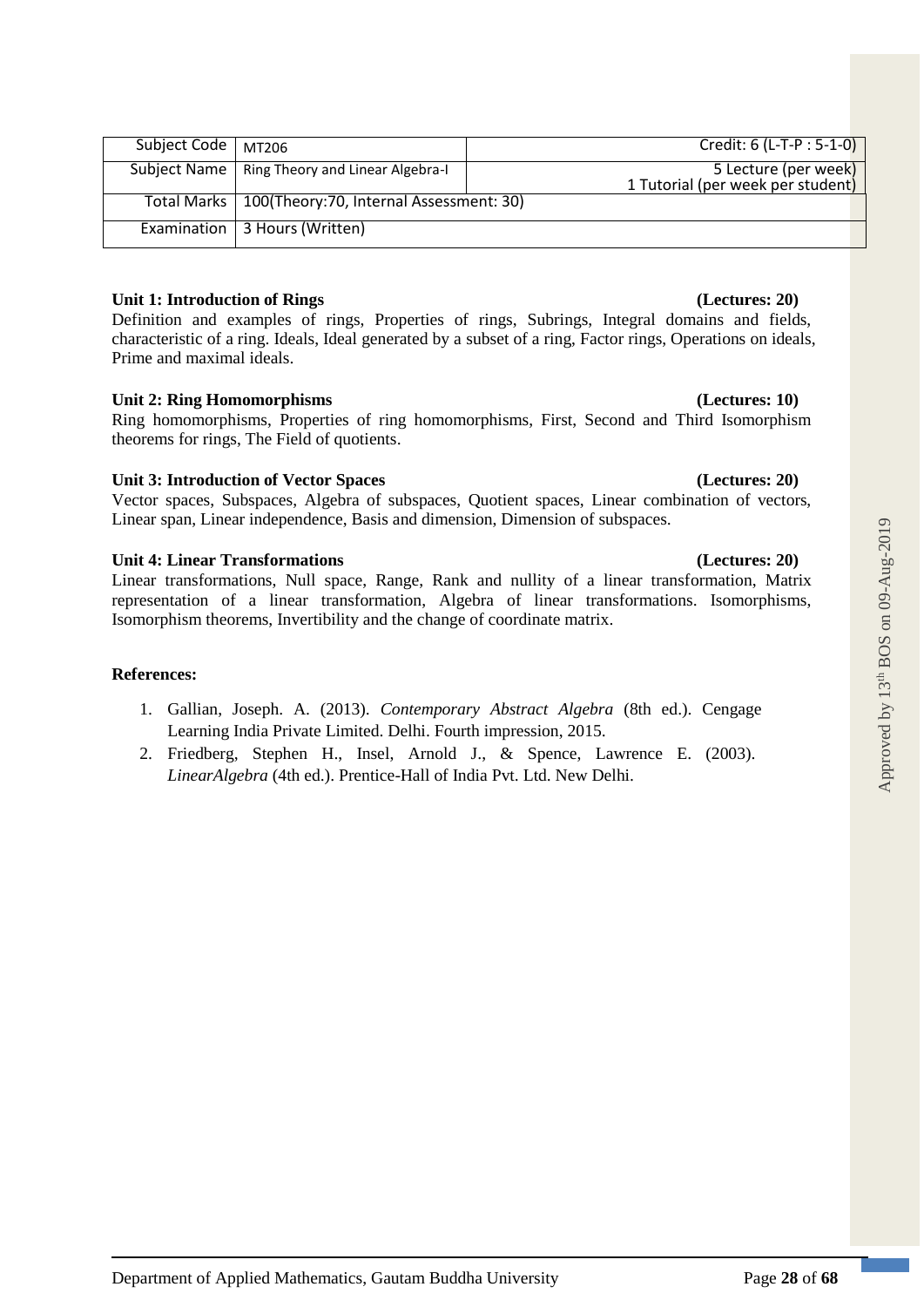### **Teaching Plan (**MT206**: Ring Theory & Linear Algebra-I**)**:**

Week 1: Definition and examples of rings, Properties of rings, Subrings. [1] Chapter 12

**Week 2:** Integral domains and fields, Characteristic of a ring. [1] Chapter 13

Week 3 and 4: Ideals, Ideal generated by a subset of a ring, Factor rings, Operations on ideals, Primeand maximal ideals. [1] Chapter 14

**Week 5:** Ring homomorphisms, Properties of ring homomorphisms. [1] Chapter 15 (up to Theorem 15.2)

Week 6: First, Second and Third Isomorphism theorems for rings, The Field of quotients. [1] Chapter 15 (Theorems 15.3 to 15.6, Examples 10 to 12), and Exercises 3 and 4 on page 347.

**Week 7:** Vector spaces, subspaces, Algebra of subspaces. [2] Chapter 1 (Sections 1.2, and 1.3)

Week 8: Linear combination of vectors, Linear span, Linear independence. [2] Chapter 1 (Sections 1.4, and 1.5)

**Weeks 9 and 10**: Bases and dimension. Dimension of subspaces. [2] Chapter 1 (Section 1.6)

**Week 11:** Linear transformations, Null space, Range, Rank and nullity of a linear transformation.[2] Chapter 2 (Section 2.1)

**Weeks 12 and 13:** Matrix representation of a linear transformation, Algebra of linear transformations.[2] Chapter 2 (Sections 2.2, and 2.3)

**Week 14:** Isomorphisms, Isomorphism theorems, Invertibility and the change of coordinate matrix.[2] Chapter 2 (Sections 2.4, and 2.5)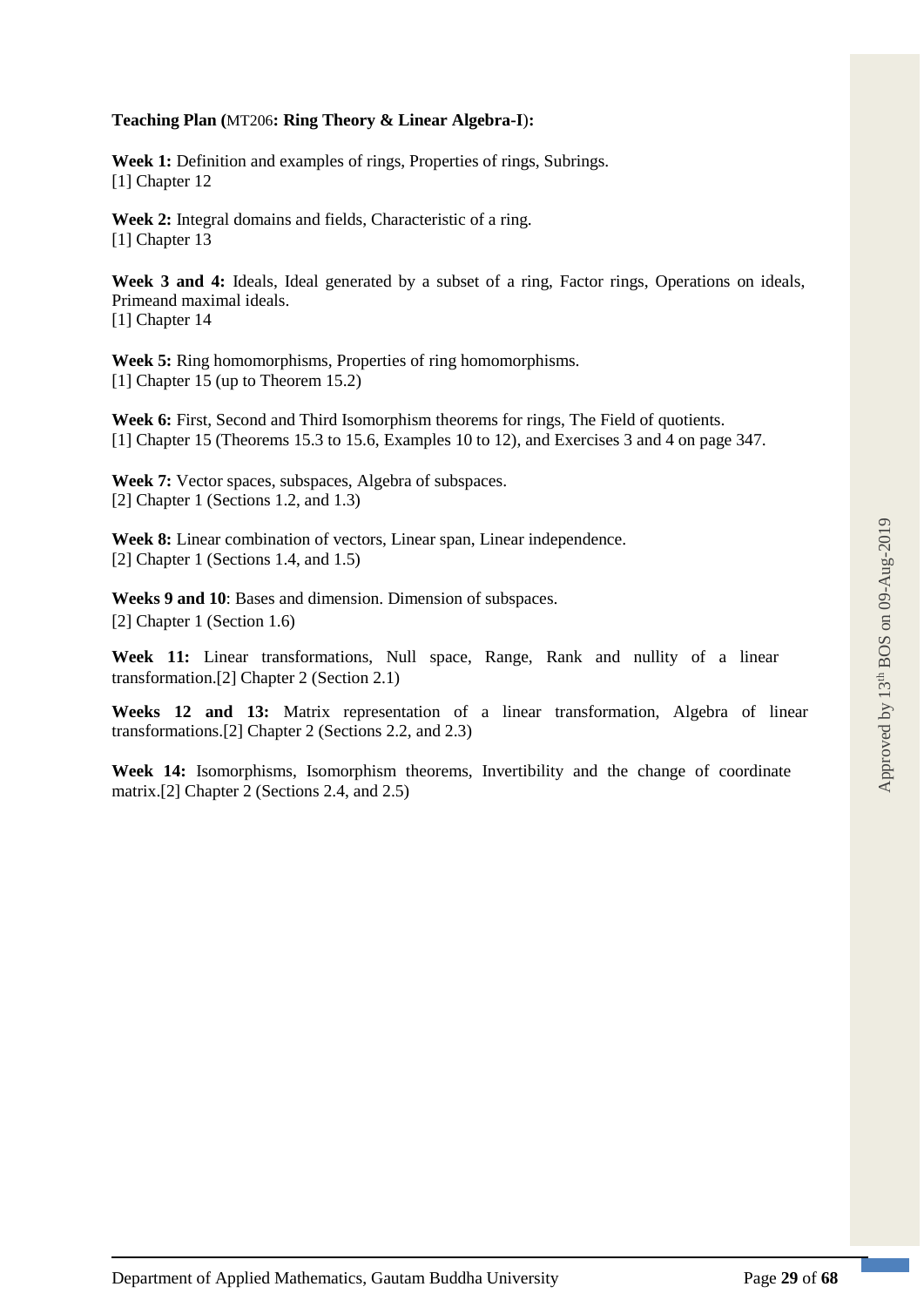### **Skill Enhancement Paper**

| Subject Code   MT208 |                                                                       | Credit: 4 (L-T-P : 2-0-2)<br>2 Lecture (per week) |
|----------------------|-----------------------------------------------------------------------|---------------------------------------------------|
|                      | Subject Name   Computer Algebra Systems and Related Software          | 4 Hours Practical (per week per student)          |
|                      | Total Marks   100 (Theory:35, Internal Assessment: 15, Practical: 50) |                                                   |
|                      | Examination   2 Hours (Written) + 2 Hours (Practical)                 |                                                   |

### **Unit 1: Introduction to CAS and Applications (Lectures: 10)**

Computer Algebra System (CAS), Use of a CAS as a calculator, Computing and plotting functions in 2D, Plotting functions of two variables using Plot3D and ContourPlot, Plotting parametric curves surfaces, Customizing plots, Animating plots, Producing tables of values, working with piecewise defined functions, Combining graphics.

### **Unit 2: Working with Matrices (Lectures: 6)**

Simple programming in a CAS, Working with matrices, Performing Gauss elimination, operations (transpose, determinant, inverse), Minors and cofactors, Working with large matrices, Solving system of linear equations, Rank and nullity of a matrix, Eigenvalue, eigenvector and diagonalization.

### **Unit 3: R - The Statistical Programming Language (Lectures: 6)**

**R** as a calculator, Explore data and relationships in **R.** Reading and getting data into **R:** Combine and scan commands, Types and structure of data items with their properties. Manipulating vectors, Data frames, Matrices and lists. Viewing objects within objects. Constructing data objects and conversions.

### **Unit 4: Data Analysis with R (Lectures: 6)**

Summary commands**:** Summary statistics for vectors, Data frames, Matrices and lists. Summary tables. Stem and leaf plot, Histograms. Plotting in **R:** Box-whisker plots, Scatter plots, Pairs plots, Line charts, Pie charts, Cleveland dot charts and bar charts. Copy and save graphics to other applications.

### **References:**

- 1. Bindner, Donald & Erickson, Martin. (2011). *A Student's Guide to the Study,Practice,and Tools of Modern Mathematics*. CRC Press, Taylor & Francis Group, LLC.
- 2. Ian Thompson, Understanding Maple, Cambridge University Press.
- 3. Gardener, M. (2012). *Beginning R*: *The Statistical Programming Language*, Wiley.

**Note**: Theoretical and Practical demonstration should be carried out only in **one** of the CAS: MAPLE/Scilab or any other.

### **Practical/Lab work to be performed in Computer Lab.**

### **Practicals:**

[1] Chapter 12 (Exercises 1 to 4 and 8 to 12), Chapter 14 (Exercises 1 to 3)

[2] Cover most of the content from this.

**Note**: Relevant exercises of [3] Chapters 2 to 5 and 7 (The practical may be done on the databaseto be downloaded from http://data.gov.in/).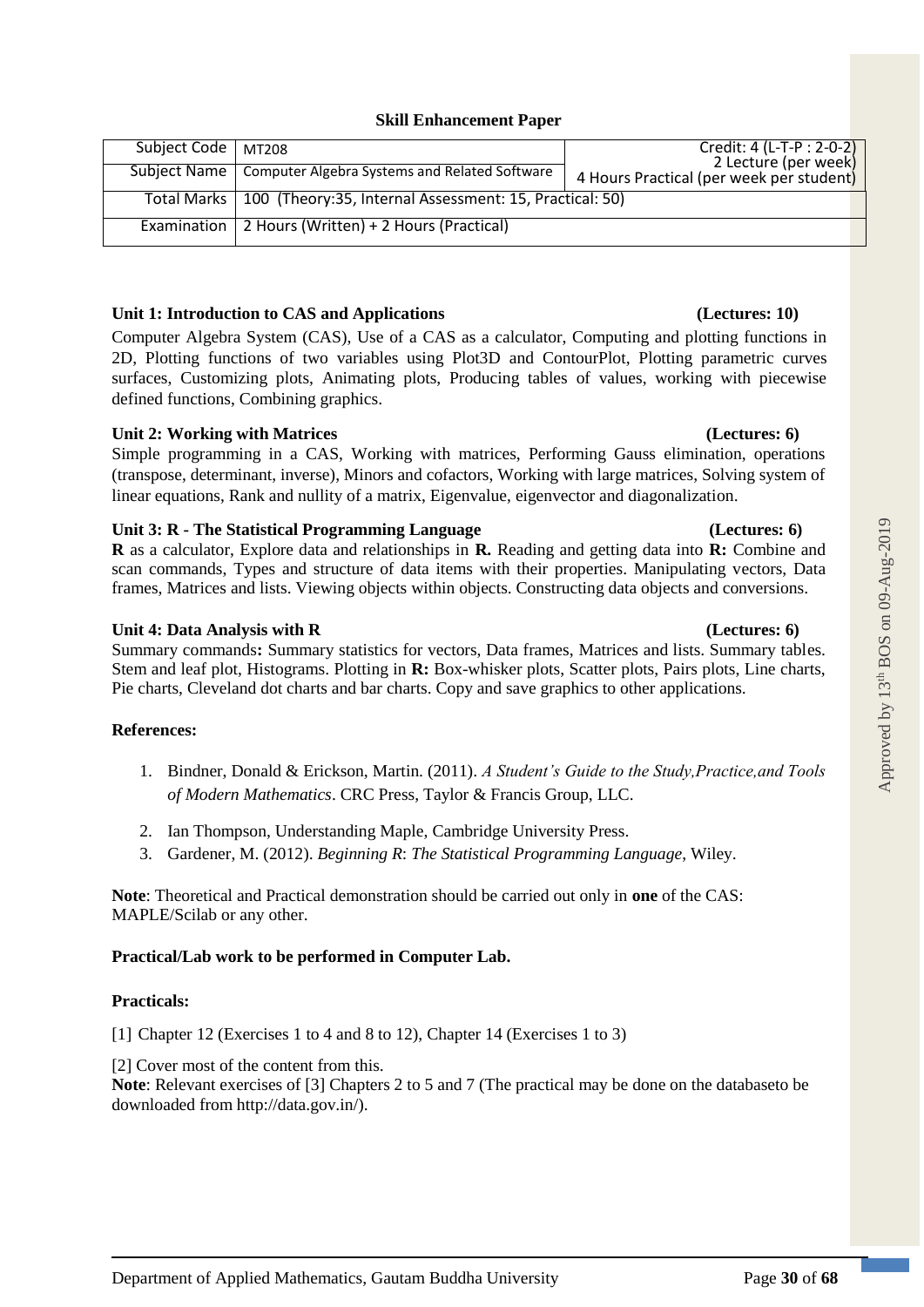**Teaching Plan (**MT208**:** Computer Algebra Systems and Related Software)**:**

**Weeks 1 to 3:** Computer Algebra System (CAS), Use of a CAS as a calculator, Computing and plottingfunctions in 2D, producing tables of values, working with piecewise defined functions, Combining graphics. Simple programming in a CAS.

[1] Chapter 12 (Sections 12.1 to 12.5)

[2] Chapter 1, and Chapter 3 (Sections 3.1 to 3.6, and 3.8)

**Weeks 4 and 5:** Plotting functions of two variables using Plot3D and ContourPlot, Plotting parametriccurves surfaces, Customizing plots, Animating plots. [2] Chapter 6 (Sections 6.2, and 6.3)

**Weeks 6 to 8:** Working with matrices, Performing Gauss elimination, operations (Transpose,Determinant, Inverse), Minors and cofactors, working with large matrices, Solving system of linear equations, Rank and nullity of a matrix, Eigenvalue, Eigenvector and diagonalization.

[2] Chapter 7 (Sections 7.1 to 7.8)

**Weeks 9 to 11: R** as a calculator, explore data and relationships in **R**. Reading and getting data into **R**: Combine and scan commands, Types and structure of data items with their properties. Manipulating vectors, Data frames, Matrices and Lists. Viewing objects within objects. Constructing data objects and conversions.

[1] Chapter 14 (Sections 14.1 to 14.4) [3] Chapter 2, and Chapter 3

**Weeks 12 to 14:** Summary commands**:** Summary statistics for vectors, Data frames, Matrices and lists.Summary tables. Stem and leaf plot, histograms. Plotting in **R:** Box-whisker plots, Scatter plots, Pairs plots, Line charts, Pie charts, Cleveland dot charts and Bar charts. Copy and save graphics to other applications.

[1] Chapter 14 (Section 14.7)

[3] Chapter 5 (up to page 157), and Chapter 7.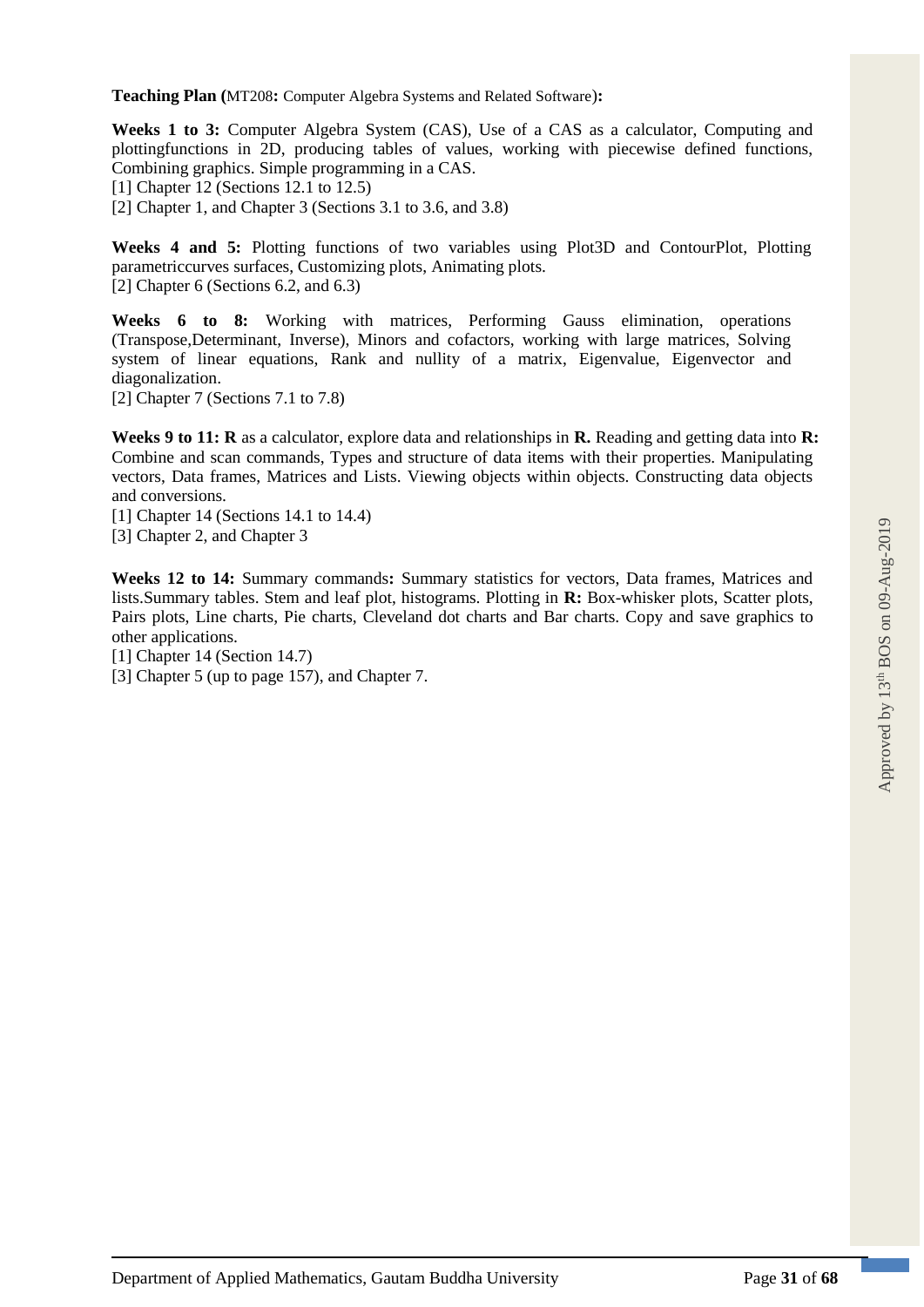**Semester V**

| Subject Code   MT301         |                                 | Credit: 6 (L-T-P : 5-1-0)                              |
|------------------------------|---------------------------------|--------------------------------------------------------|
|                              |                                 |                                                        |
|                              |                                 |                                                        |
| Subject Name   Metric Spaces |                                 | 5 Lecture (per week)                                   |
|                              |                                 |                                                        |
|                              |                                 | 1 Tutorial (per week per student)                      |
|                              |                                 |                                                        |
|                              |                                 | Total Marks   100(Theory: 70, Internal Assessment: 30) |
|                              |                                 |                                                        |
|                              |                                 |                                                        |
|                              |                                 |                                                        |
|                              | Examination   3 Hours (Written) |                                                        |
|                              |                                 |                                                        |
|                              |                                 |                                                        |

### **Unit 1: Basic Concepts (Lectures: 15)**

Metric spaces**:** Definition and examples, Sequences in metric spaces, Cauchy sequences, Complete metric space.

### **Unit 2: Topology of Metric Spaces (Lectures: 25)**

Open and closed ball, Neighborhood, Open set, Interior of a set, limit point of a set, derived set, closed set, closure of a set, diameter of a set, Cantor's theorem, Subspaces, Dense set.

### **Unit 3: Continuity & Uniform Continuity in Metric Spaces (Lectures: 15)**

Continuous mappings, Sequential criterion and other characterizations of continuity, Uniform continuity, Homeomorphism, Contraction mapping, Banach fixed point theorem.

### **Unit 4: Connectedness and Compactness (Lectures: 15)**

Connectedness, Connected subsets of  $\Box$ , Connectedness and continuous mappings, Compactness, Compactness and boundedness, Continuous functions on compact spaces.

### **Reference:**

1. Shirali, Satish & Vasudeva, H. L. (2009). *Metric Spaces*, Springer, First Indian Print.

### **Additional Readings:**

- 1. Kumaresan, S. (2014). *Topology of Metric Spaces* (2nd ed.). Narosa Publishing House. New Delhi.
- 2. Simmons, G. F. (2004). *Introduction to Topology and Modern Analysis*. Tata McGraw Hill. New Delhi.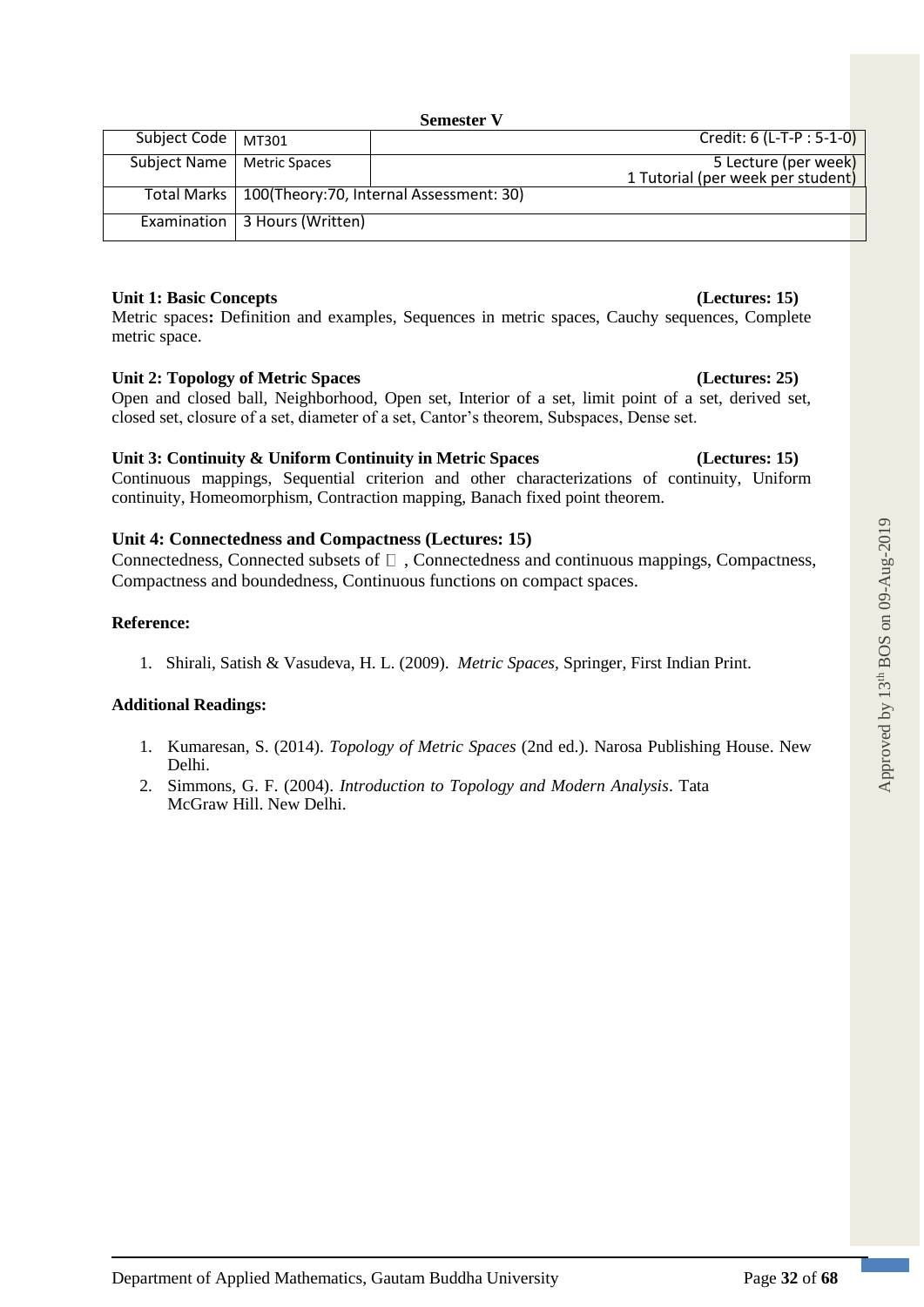### **Teaching Plan (**MT301**: Metric Spaces):**

Week 1: Definition of metric space, Illustration using the usual metric on  $\Box$ , Euclidean and max metric on  $\Box$  <sup>2</sup>, Euclidean and max metric on  $\Box$  <sup>n</sup>, Discrete metric, Sup metric on  $B(S)$  and  $C[a, b]$ , Integral metric on $C[a, b]$  etc.

[1] Chapter 1 [Section 1.2 (1.2.1, 1.2.2 ((i), (ii), (iv), (v), (viii), (ix), (x)), 1.2.3, and 1.2.4 (i))]

**Week 2:** Sequences in metric space, Definition of limit of a sequence, Illustration through examples,Cauchy sequences.

[1] Chapter 1 [Section 1.3 (1.3.1, 1.3.2, 1.3.3 ((i), (iv)), 1.3.5), Section 1.4 (1.4.1 to 1.4.4)]

Week 3: Definition of complete metric spaces, Illustration through examples. [1] Chapter 1 [Section 1.4 (1.4.5 to 1.4.7, 1.4.12 to 1.4.14(ii))]

**Week 4:** Open and closed balls, Neighborhood, Open sets, Examples and basic results.[1] Chapter 2 [Section 2.1 (2.1.1 to 2.1.11 (except 2.1.6(ii)))]

**Week 5:** Interior point, Interior of a set, Limit point, Derived set, Examples and basic results.[1] Chapter 2 [Section 2.1 (2.1.12 to 2.1.20)]

**Week 6:** Closed set, Closure of a set, Examples and basic results. [1] Chapter 2 [Section 2.1 (2.1.21 to 2.1.35)]

**Week 7:** Bounded set, Diameter of a set, Cantor's theorem. [1] Chapter 2 [Section 2.1 (2.1.41 to 2.1.44)]

**Week 8:** Relativisation and subspaces, Dense sets. [1] Chapter 2 [Section 2.2 (2.2.1 to 2.2.6), Section 2.3 (2.3.12 to 2.3.13(iv))]

**Weeks 9 to 11:** Continuous mappings, Sequential and other characterizations of continuity, Uniformcontinuity, Homeomorphism, Contraction mappings, Banach fixed point theorem. [1] Chapter 3 [Section 3.1, Section 3.4 (3.4.1 to 3.4.8), Section 3.5 (3.5.1 to 3.5.7(iii)), and Section 3.7  $(3.7.1 \text{ to } 3.7.5)$ ]

**Weeks 12 to 14:** Connectedness and compactness, Definitions and properties of connected and compactspaces.

[1] Chapter 4 [Section 4.1 (4.1.1 to 4.1.12)], and Chapter 5 [Section 5.1 (5.1.1 to 5.1.6), and Section 5.3 (5.3.1 to 5.3.10)]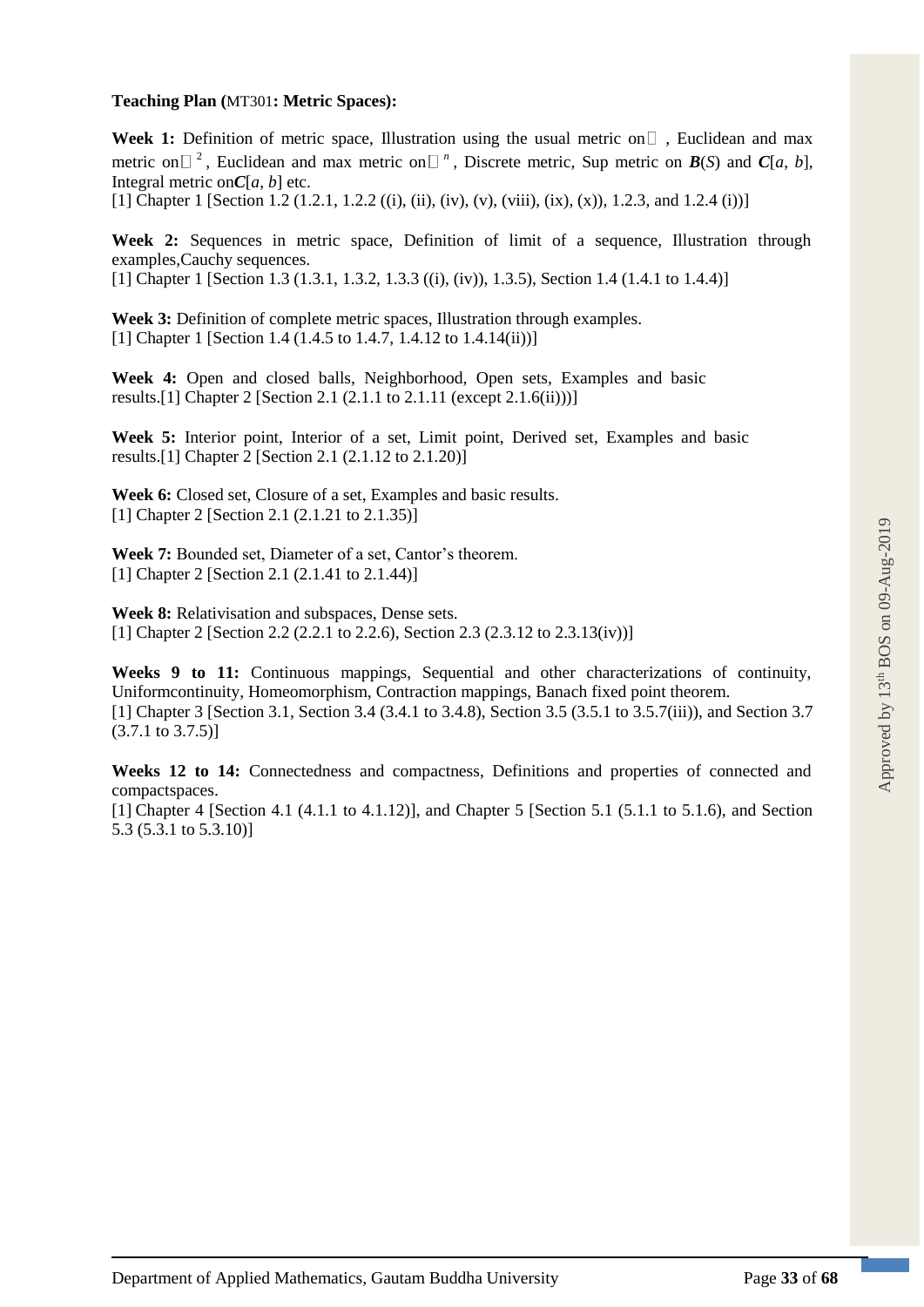| Subject Code   MT303 |                                 | Credit: 6 (L-T-P : 5-1-0)                              |
|----------------------|---------------------------------|--------------------------------------------------------|
|                      | Subject Name   Group Theory-II  | 5 Lecture (per week)                                   |
|                      |                                 | 1 Tutorial (per week per student)                      |
|                      |                                 | Total Marks   100(Theory: 70, Internal Assessment: 30) |
|                      | Examination   3 Hours (Written) |                                                        |

**Course Objectives:** The course will develop an in-depth understanding of one of the mostimportant branch of the abstract algebra with applications to practical real-world problems. Classification of all finite Abelian groups (up to isomorphism) can be done.

**Course Learning Outcomes:** The course shall enable students to learn about:

- i) Automorphisms for constructing new groups from the given group.
- ii) External direct product  $Z_2 \oplus Z_2$  applies to data security and electric circuits.
- iii) Group actions, Sylow theorems and their applications to check no simplicity.

### **Course Contents:**

### **Unit 1: Automorphisms and Properties (Lectures: 10)**

### Automorphism, inner automorphism, Automorphism groups, Automorphism groups of finite and infinite cyclic groups, Characteristic subgroups, Commutator subgroup and its properties; Applications of factor groups to automorphism groups.

### **Unit 2: External and Internal Direct Products of Groups (Lectures: 15)**

External direct products of groups and its properties, The group of units modulo *n* as an external direct product, Applications to data security and electric circuits; Internal direct products, Classification of groups of order  $p^2$ , where p is a prime; Fundamental theorem of finite Abelian groups and its isomorphism classes.

### **Unit 3: Group Action (Lectures: 20)**

Group actions and permutation representations; Stabilizers and kernels of group actions; Groups acting on themselves by left multiplication and consequences; Conjugacy in  $S<sub>n</sub>$ .

### **Unit 4: Sylow Theorems and Applications (Lectures: 25)**

Conjugacy classes, The class equation, *p*-groups, The Sylow theorems and consequences, Applications of Sylow theorems; Finite simple groups, Nonsimplicity tests; GeneralizedCayley's theorem, Index theorem, Embedding theorem and applications. Simplicity of  $A_5$ .

### **References:**

- 1. Dummit, David S., & Foote, Richard M. (2016). *Abstract Algebra* (3rd ed.). Student Edition. Wiley India.
- 2. Gallian, Joseph. A. (2013). *Contemporary Abstract Algebra* (8th ed.). Cengage Learning India Private Limited. Delhi. Fourth impression, 2015.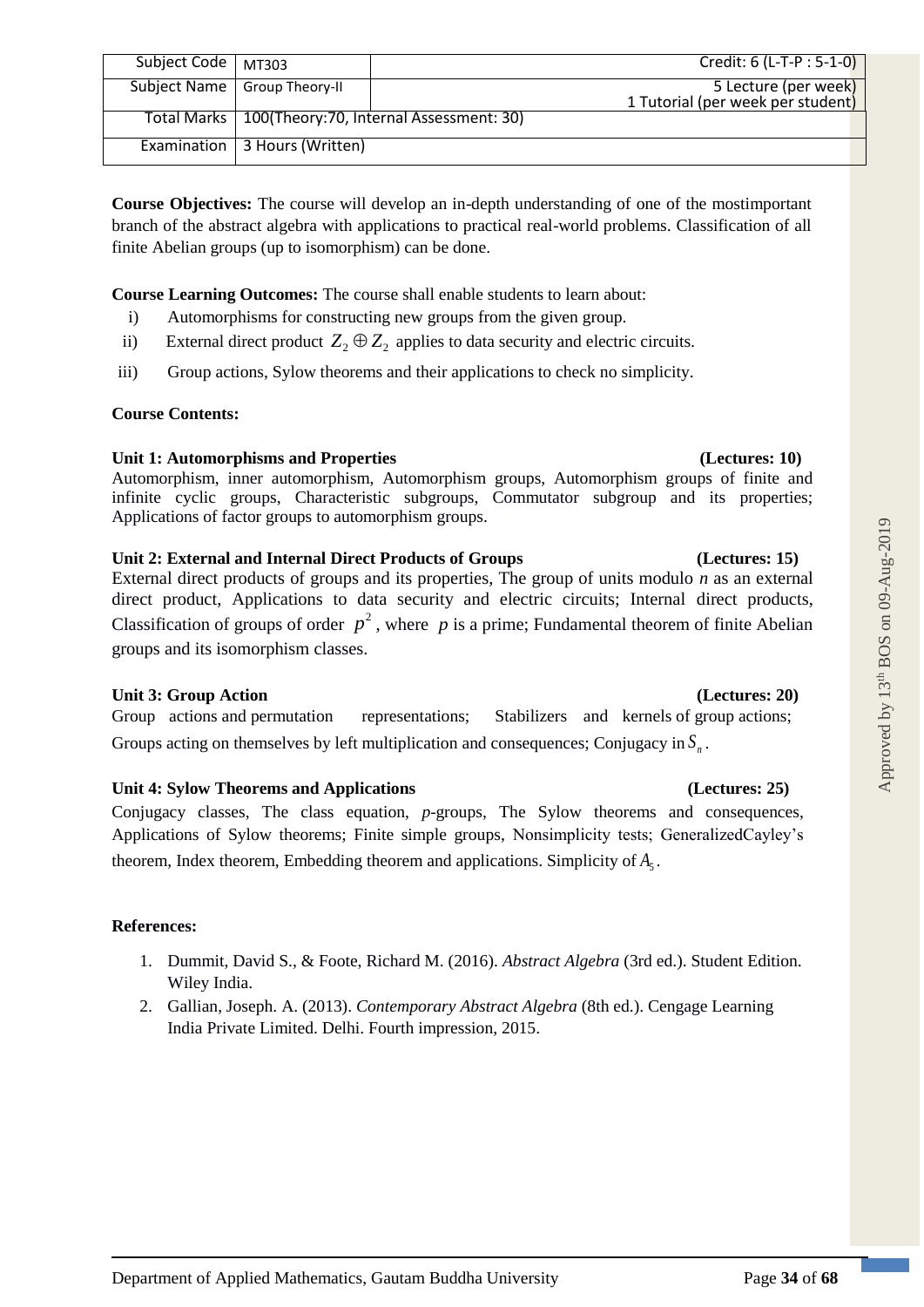### **Teaching Plan (**MT303**: Group Theory-II):**

**Week 1:** Automorphism, Inner automorphism, Automorphism groups, Automorphism groups of finiteand infinite cyclic groups. [2] Chapter 6 (pages 135 to 138)

**Week 2:** Characteristic subgroups, Commutator subgroup and its properties; Applications of factorgroups to automorphism groups.

[2] Exercises 1 to 4 on page 181, and Exercises 62, 68 on page 204.

[2] Chapter 9 (Theorem 9.4 and Example 17)

**Week 3:** External direct products of groups and its properties, The group of units modulo*n*as an externaldirect product, Applications to data security and electric circuits. [2] Chapter 8

**Week 4:** Internal direct products, Classification of groups of order  $p^2$ , where p is a prime. [2] Chapter 9 (Section on internal direct products, pages 195 to 200)

**Week 5:** Statement of th**e** Fundamental theorem of finite Abelian groups, The isomorphism classes ofAbelian groups. [2] Chapter 11

**Weeks 6 and 7:** Group actions and permutation representations; Stabilizers and kernels of groupactions.

[1] Chapter 1 (Section 1.7), Chapter 2 (Section 2.2), and Chapter 4 (Section 4.1, except cycle decompositions)

**Weeks 8 and 9:** Groups acting on themselves by left multiplication and consequences; Conjugacy in  $S_n$ .

[1] Chapter 4 [Section 4.2, and Section 4.3 (Pages 125-126)]

**Week 10:** Conjugacy classes, The class equation,*p*-groups. [2] Chapter 24 (Pages 409 to 411)

Weeks 11 and 12: State three Sylow theorems and give their applications. [2] Chapter 24 (Pages 412 to 421)

**Weeks 13 and 14:** Finite simple groups, Nonsimplicity tests; Generalized Cayley's theorem, Index theorem, Embedding theorem and applications; Simplicity of  $A_5$ . [2] Chapter 25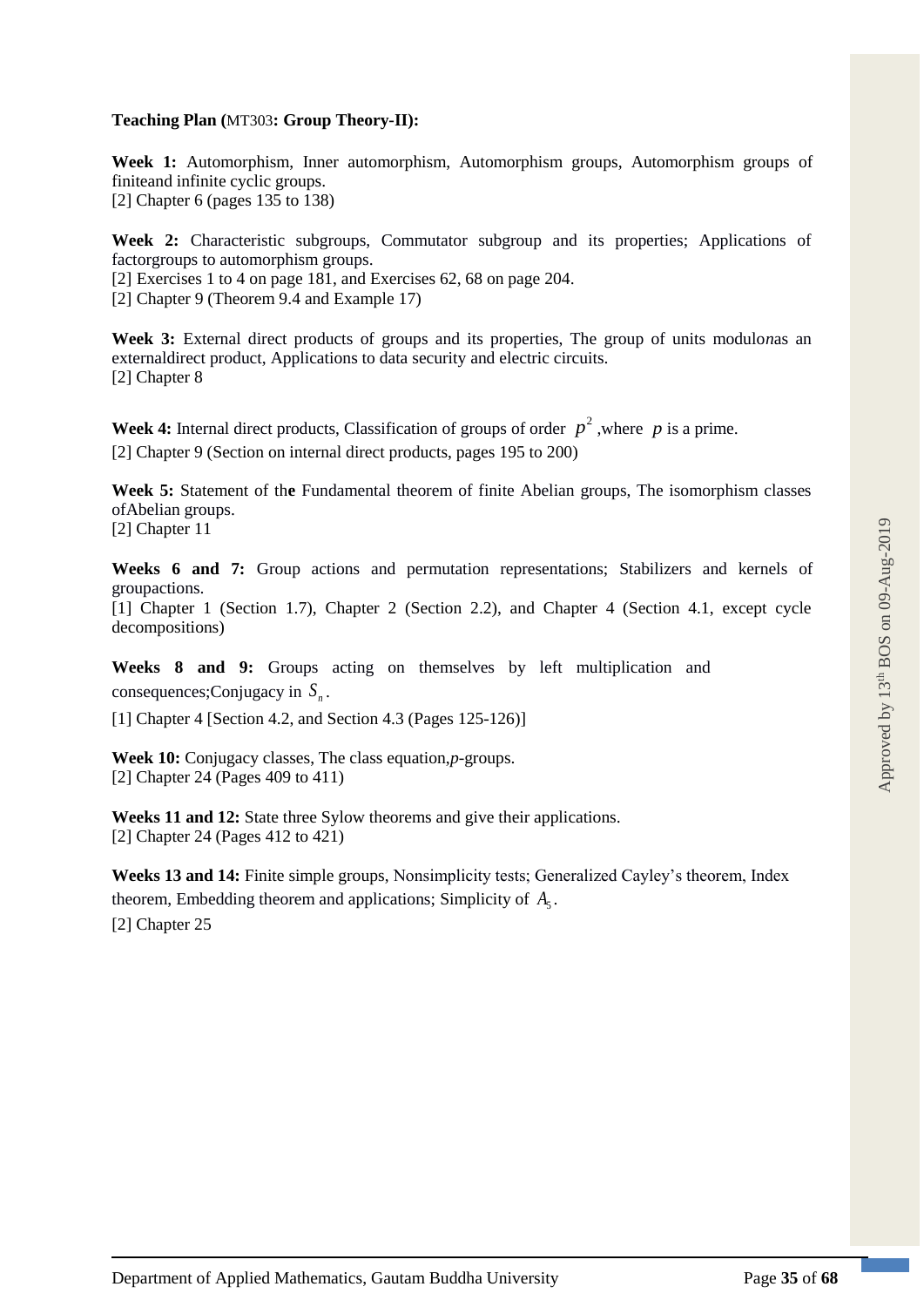### **Discipline Specific Elective (DSE) Course -1 (including practical)**

### **Any** *one***of the following:**

| MT305 | <b>Numerical Analysis</b>               |
|-------|-----------------------------------------|
| MT307 | Mathematical Modelling and Graph Theory |
| MT309 | $C++$ Programming for Mathematics       |

### **MT305:Numerical Analysis**

| Subject Code   MT305 |                                                                        | Credit: 6 (L-T-P : 4-0-2)<br>4 Lecture (per week) |
|----------------------|------------------------------------------------------------------------|---------------------------------------------------|
| Subject Name         | <b>Numerical Analysis</b>                                              | 4 Hours Practical (per week per student)          |
|                      |                                                                        |                                                   |
|                      | Total Marks   150 (Theory: 70, Internal Assessment: 30, Practical: 50) |                                                   |
| Examination          | 3 Hours (Written) + 2 Hours (Practical)                                |                                                   |

# **Unit 1: Methods for Solving Algebraic and Transcendental Equations (Lectures: 16)**

Algorithms, Convergence, Bisection method, False position method, Fixed point iteration method, Newton's method, Secant method

### **Unit 2: Techniques to Solve Linear Systems (Lectures: 12)**

Partial and scaled partial pivoting, LU decomposition and its applications, Iterative methods: Gauss-Jacobi, Gauss-Seidel and SOR methods.

### **Unit 3: Interpolation (Lectures: 12)**

Lagrange and Newton interpolation, Piecewise linear interpolation.

### **Unit 4: Numerical Differentiation and Integration (Lectures: 16)**

First order and higher order approximation for first derivative, Approximation for second derivative. Numerical integration by closed Newton-Cotes formula: trapezoidal rule, Simpson's rule and its error analysis. Euler's method to solve ODE's.

**Note:** Emphasis is to be laid on the algorithms of the above numerical methods.

### **Reference:**

1. Bradie, Brian. (2006). *A Friendly Introduction to Numerical Analysis*. Pearson Education, India. Dorling Kindersley (India) Pvt. Ltd. Third impression 2011.

### **Additional Readings:**

- 1. Jain, M. K., Iyengar, S. R. K., & Jain, R. K. (2012). *Numerical Methods for Scientificand Engineering Computation*. (6th ed.). New Age International Publisher, India, 2016.
- 2. Gerald, C. F., & Wheatley, P. O. (2008). *Applied Numerical Analysis* (7th ed.). Pearson Education. India.

# Approved by 13<sup>th</sup> BOS on 09-Aug-2019 Approved by  $13<sup>th</sup>$  BOS on 09-Aug-2019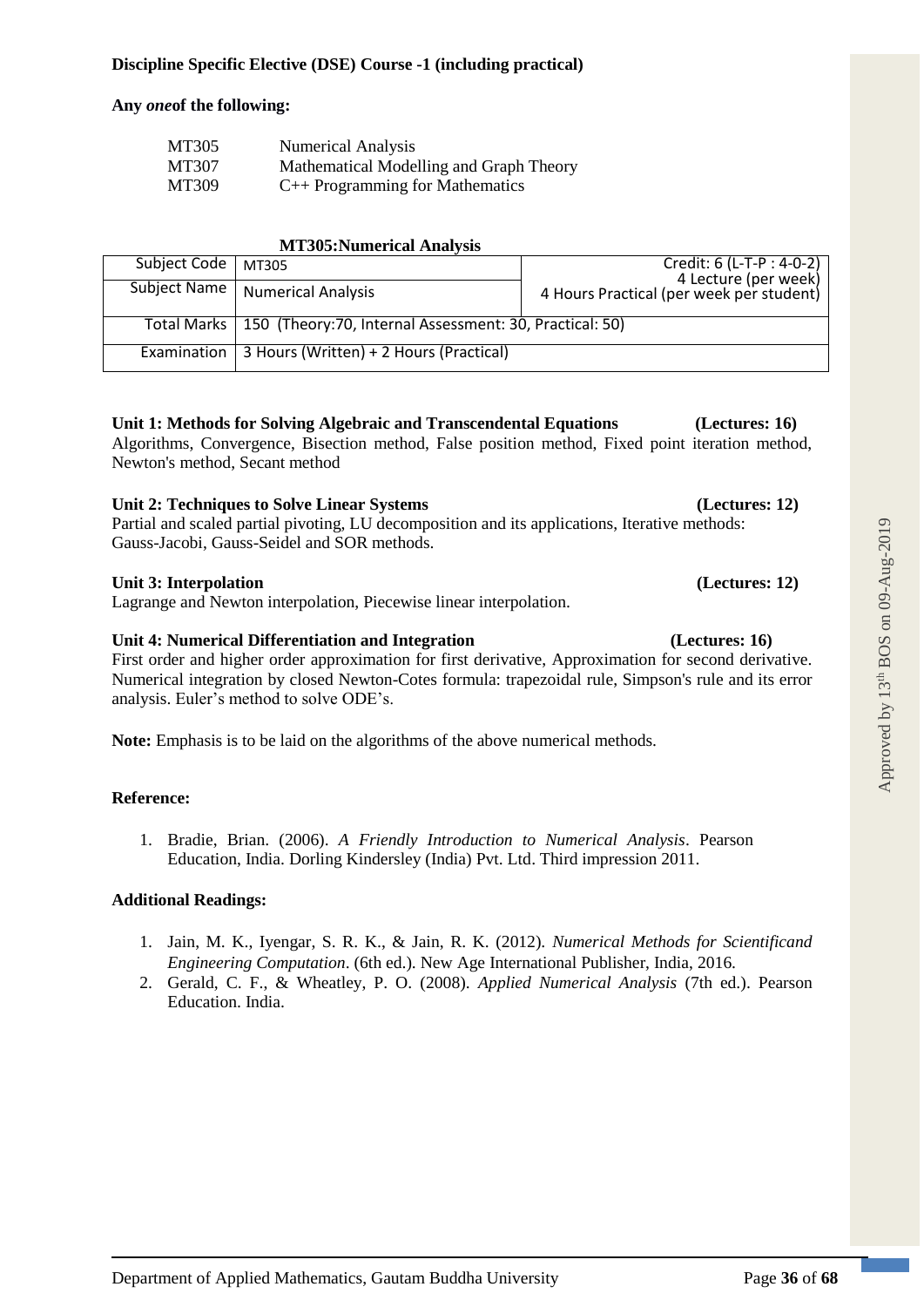### **Practical/Lab work to be performed in Computer Lab:**

Use of computer algebra software (CAS), for example Mathematica/MATLAB/Maple/ Maxima/Scilab etc., for developing the following numerical programs:

- (1) Bisection method
- (2) Newton Raphson method
- (3) Secant method
- (4) Regula Falsi method
- (5) LU decomposition method
- (6) Gauss-Jacobi method
- (7) SOR method
- (8) Gauss-Seidel method
- (9) Lagrange interpolation
- (10) Newton interpolation
- (11) Trapezoidal rule
- (12) Simpson's rule
- (13) Euler's method

**Note:** For any of the CAS: Maple/MATLAB/Scilab etc., data types-simple data types, floating data types, character data types, arithmetic operators and operator precedence, variables and constant declarations, expressions, input/output, relational operators, logical operators and logical expressions, control statements and loop statements, Arrays should be introduced to the students.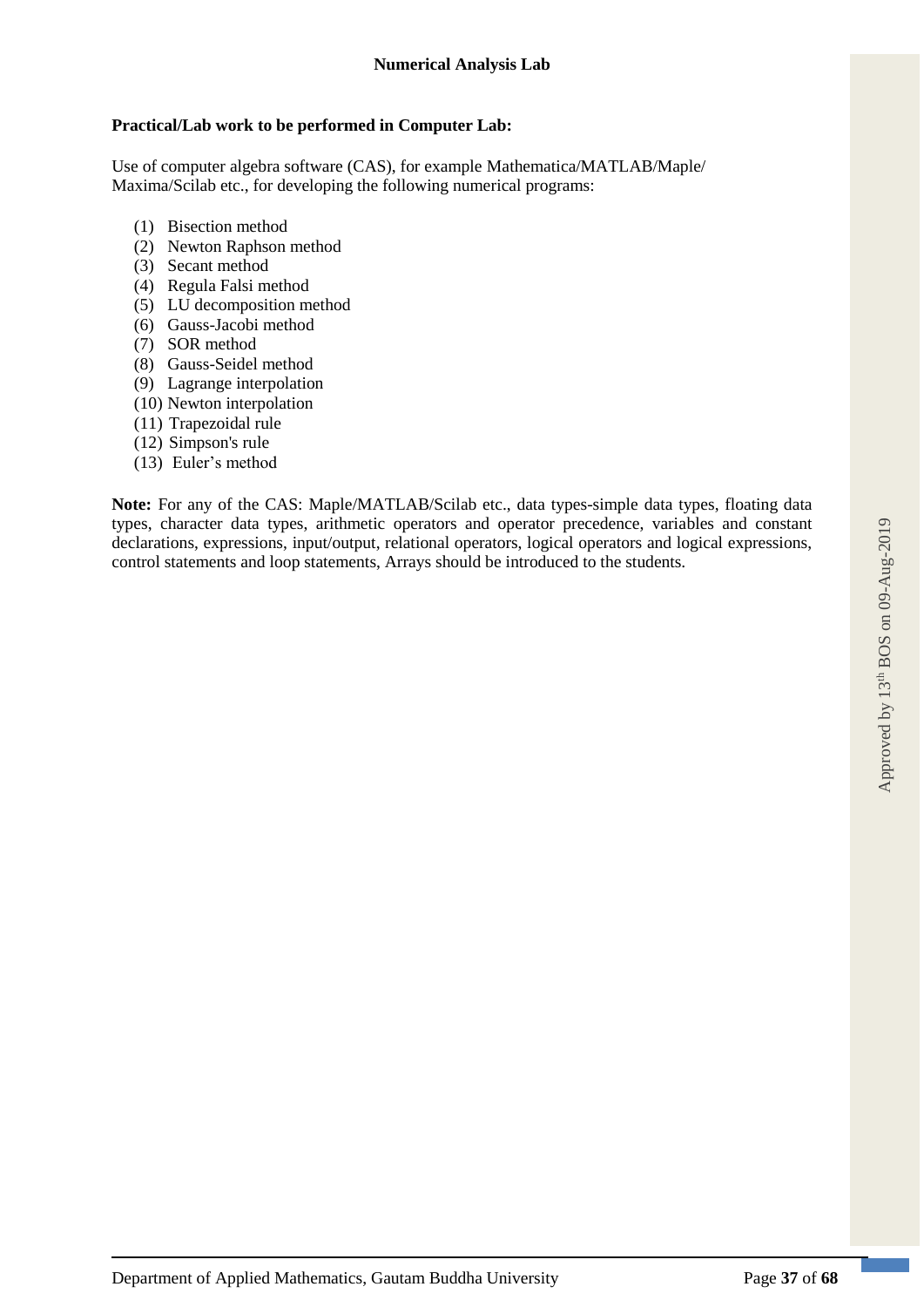### **Teaching Plan (Theory of** MT305**Numerical Analysis):**

Week 1: Algorithms, Convergence, Order of convergence and examples. [1] Chapter 1 (Sections 1.1, and 1.2)

**Week 2:** Bisection method, False position method and their convergence analysis, Stopping conditionand algorithms. [1] Chapter 2 (Sections 2.1, and 2.2)

Week 3: Fixed point iteration method, its order of convergence and stopping condition.[1] Chapter 2 (Section 2.3)

**Week 4:** Newton's method, Secant method, their order of convergence and convergence analysis.[1] Chapter 2 (Sections 2.4, and 2.5)

**Week 5:** Examples to understand partial and scaled partial pivoting. LU decomposition.[1] Chapter 3 (Sections 3.2, and 3.5, up to Example 3.15)

**Weeks 6 and 7:** Application of LU decomposition to solve system of linear equations. Gauss-Jacobimethod, Gauss-Seidel and SOR iterative methods to solve system of linear equations. [1] Chapter 3 (Sections 3.5, and 3.8)

**Week 8:** Lagrange interpolation**:** Linear and higher order interpolation, and error in it.[1] Chapter 5 (Section 5.1)

**Weeks 9 and 10:** Divided difference and Newton interpolation. Piecewise linear interpolation.[1] Chapter 5 (Sections 5.3, and 5.5)

**Weeks 11 and 12:** First order and higher order approximation for first derivative and error in theapproximation. Second order forward, Backward and central difference approximations for second derivative.

[1] Chapter 6 (Section 6.2)

**Week 13:** Numerical integration**:** Trapezoidal rule, Simpson's rule and its error analysis.[1] Chapter 6 (Section 6.4)

**Week 14:** Euler's method to solve first order ODE initial value problems. [1] Chapter 7 (Section 7.2 up to page 562)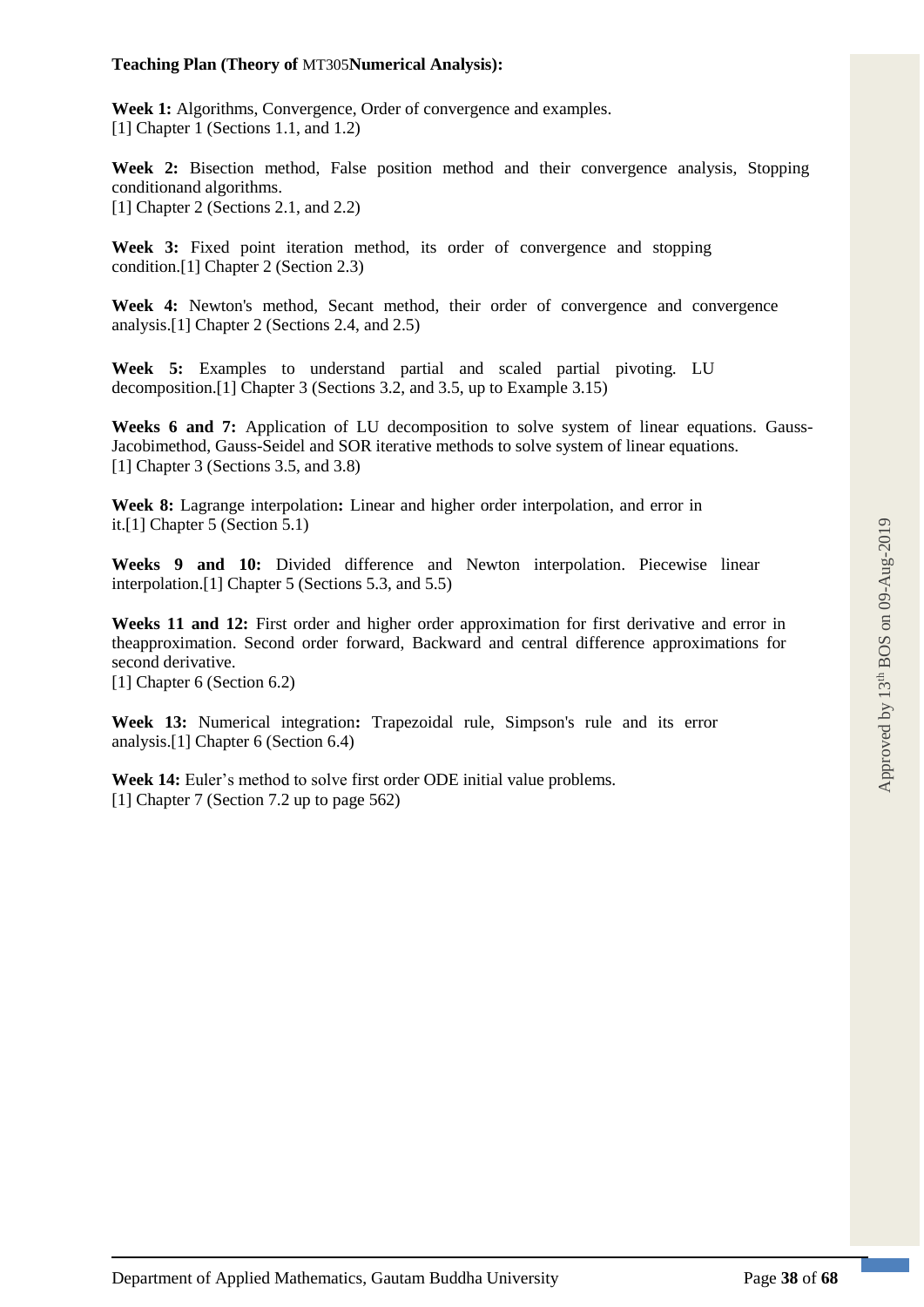### **MT307: Mathematical Modelling and Graph Theory**

| Subject Code | MT307                                                                  | Credit: 6 (L-T-P: 4-0-2)<br>4 Lecture (per week) |
|--------------|------------------------------------------------------------------------|--------------------------------------------------|
|              |                                                                        |                                                  |
|              | Subject Name   Mathematical Modelling and Graph Theory                 | 4 Hours Practical (per week per student)         |
|              | Total Marks   150 (Theory: 70, Internal Assessment: 30, Practical: 50) |                                                  |
|              |                                                                        |                                                  |
| Examination  | 3 Hours (Written) + 2 Hours (Practical)                                |                                                  |
|              |                                                                        |                                                  |

### **Unit 1: Power Series Solutions (Lectures: 16)**

Power series solution of a differential equation about an ordinary point, Solution about a regular singular point, The method of Frobenius. Legendre's and Bessel's equation.

### **Unit 2: Laplace Transforms (Lectures: 8)**

Laplace transform and inverse transform, application to initial value problem up to second order.

### **Unit 3: Monte Carlo Simulation (Lectures: 16)**

Monte Carlo Simulation Modeling**:** Simulating deterministic behavior (area under a curve, volume under a surface); Generating Random Numbers**:** Middle square method, Linear congruence; Queuing Models**:** Harbor system, Morning rush hour. Overview of optimization modeling; Linear Programming Model: Geometric solution, Algebraic solution, Simplex method, Sensitivity analysis.

### **Unit 4: Graph Theory (Lectures: 16)**

Graphs, Diagraphs, Networks and subgraphs, Vertex degree, Paths and cycles, Regular and bipartite graphs, Four cube problem, Social networks, Exploring and traveling, Eulerian and Hamiltonian graphs, Applications to dominoes, Diagram tracing puzzles, Knight's tour problem, Gray codes.

### **References:**

- 1. Aldous, Joan M., & Wilson, Robin J. (2007). *Graphs and Applications*: *An IntroductoryApproach*. Springer. Indian Reprint.
- 2. Edwards, C. Henry, Penney, David E., &Calvis, David T. (2015). *Differential Equationand Boundary Value Problems*: *Computing and Modeling* (5th ed.). Pearson.
- 3. Giordano, Frank R., Fox, William P., & Horton, Steven B. (2014). *A First Course inMathematical Modeling* (5th ed.). Brooks/Cole, Cengage Learning.

**Note**: [ 1 ] Chapter 1 (Section 1.1), Chapter 2 (Sections 2.1 to 2.4), Chapter 3 (Sections 3.1 to3.3) are to be reviewed only. This is in order to understand the models on Graph Theory.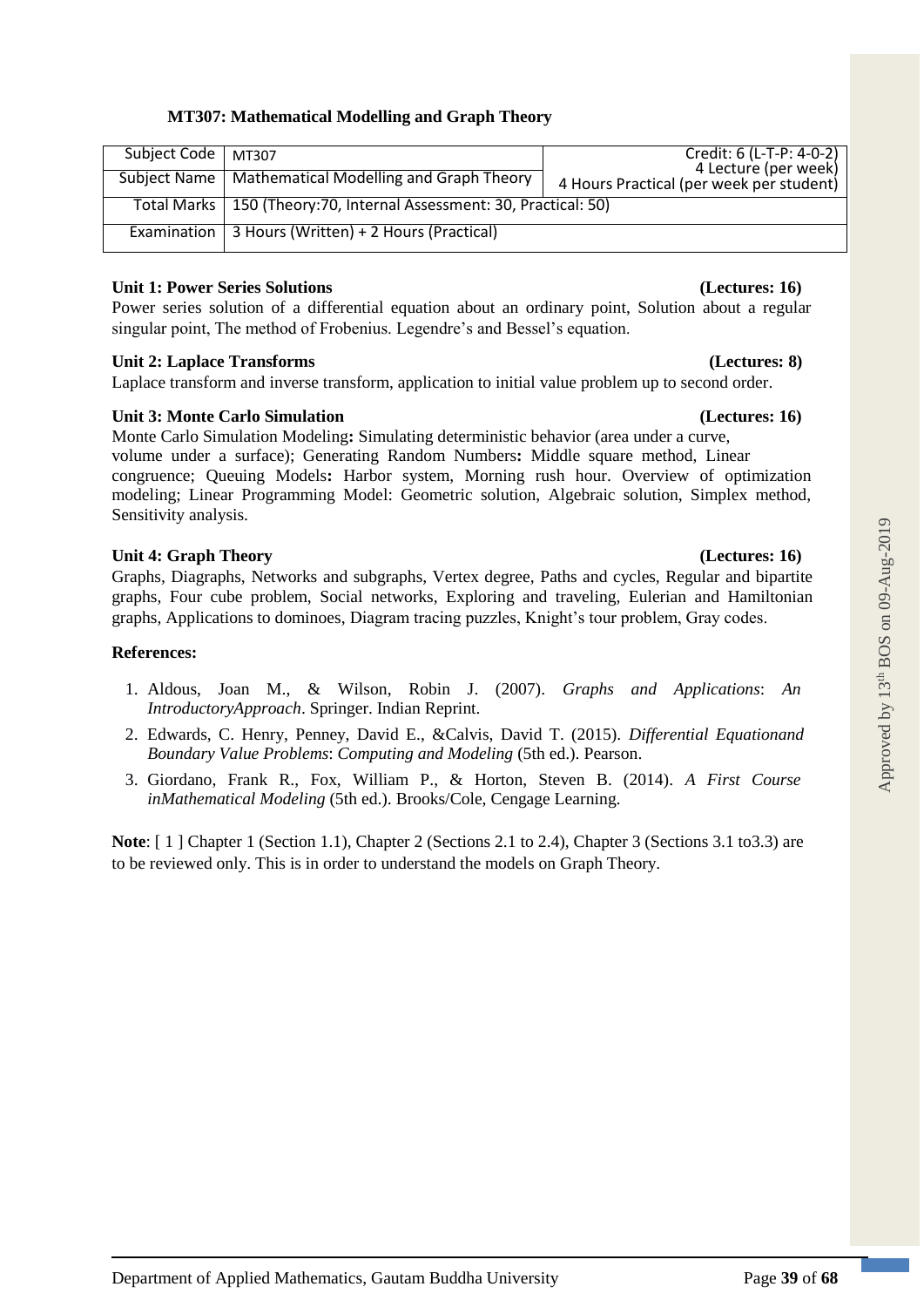### **Mathematical Modeling Lab**

### **Practical / Lab work to be performed in Computer Lab:**

Modeling of the following problems using Mathematica/MATLAB/Maple /Maxima/Scilab etc.

- (i). Plotting of Legendre polynomial for  $n = 1$  to 5 in the interval [0, 1]. Verifying graphically that all the roots of  $Pn(x)$  lie in the interval [0, 1].
- (ii). Automatic computation of coefficients in the series solution near ordinary points.
- (iii). Plotting of the Bessel's function of first kind of order 0 to 3.
- (iv). Automating the Frobenius Series Method.
- (v). Random number generation and then use it for one of the following:
	- a) Simulate area under a curve.
	- b) Simulate volume under a surface.
- (vi). Programming of either one of the queuing model:
	- a) Single server queue (e.g. Harbor system).
	- b) Multiple server queue (e.g. Rush hour).
- (vii). Programming of the Simplex method for 2 / 3 variables.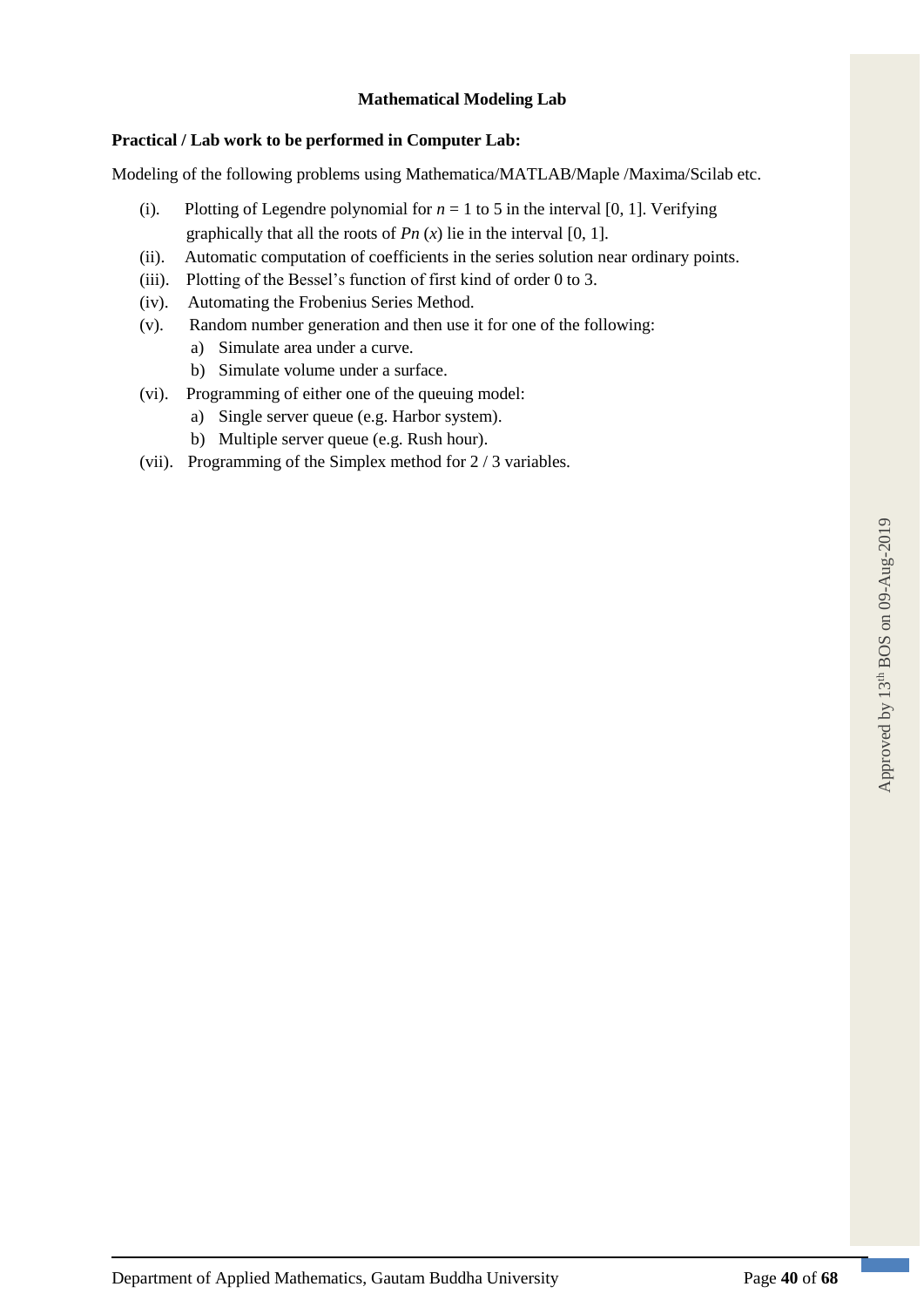### **Teaching Plan (Theory of** MT307**: Mathematical Modeling and Graph Theory):**

Weeks 1 and 3: Power series solution of a differential equation about an ordinary point, Solution abouta regular singular point. Legendre's equation. The method of Frobenius. [2] Chapter 8 (Sections 8.1 to 8.3)

**Week 4:** Bessel'sequation.Bessel's function of first kind.[2] Chapter 8 [Section 8.5 up to Equation (19), page 551)]

**Weeks 5 and 6:** Laplace transform and inverse transform, Application to initial value problem up tosecond order.

[2] Chapter 7 (Sections 7.1 to 7.3)

**Weeks 7 and 8:** Monte Carlo Simulation Modeling**:** Simulating deterministic behavior (area under a curve, volume under a surface), Generating Random Numbers**:** Middle square method, Linear congruence. Queuing Models**:** Harbor system, Morning rush hour. [3] Chapter 5 (Sections 5.1 to 5.2, and 5.5)

**Weeks 9 and 10:** Overview of optimization modeling, Linear Programming Model: Geometricsolution, Algebraic solution, Simplex method, Sensitivity analysis. [3] Chapter 7

**Weeks 11 and 12:** Graphs, Diagraphs, Networks and subgraphs, Vertex degree, Paths and cycles,Regular and bipartite graphs, Four cube problem, Social networks. [1] Chapter 1 (Section 1.1), and Chapter 2

**Weeks 13 and 14:** Overview of optimization modeling, Linear Programming Model: Geometricsolution, Algebraic solution, Simplex method, Sensitivity analysis. [1] Chapter 3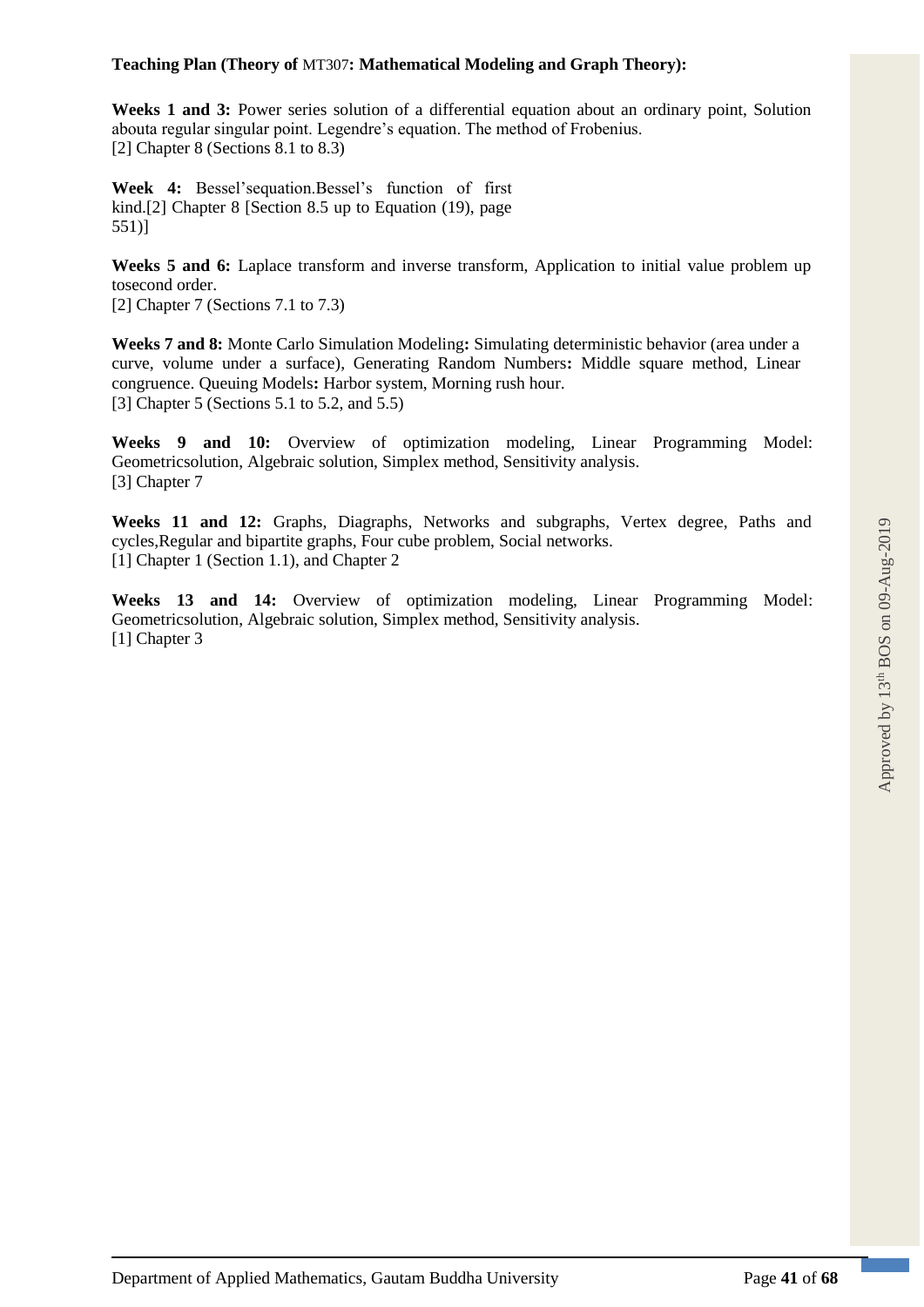| Subject Code   MT309 |                                                                        | Credit: 6 (L-T-P: 4-0-2)<br>4 Lecture (per week) |
|----------------------|------------------------------------------------------------------------|--------------------------------------------------|
|                      | Subject Name   C++ Programming for Mathematics                         | 4 Hours Practical (per week per student)         |
|                      | Total Marks   150 (Theory: 70, Internal Assessment: 30, Practical: 50) |                                                  |
|                      | Examination   3 Hours (Written) + 2 Hours (Practical)                  |                                                  |

### **Unit 1: C++ Essentials (Lectures: 16)**

Fundamentals of programming, Organization of logic flow in stored program model of computation, C++ as a general purpose programming language, Structure of a C++ program, Common compilers and IDE's, Basic data-types, Variables and literals in C++, Operators, Expressions, Evaluation precedence, and Type compatibility. Outline of program development in C++, Debugging and testing. Applications**:** Greatest common divisor, and Random number generation.

### **Unit 2: Working with Structured Data (Lectures: 12)**

Structured data-types in C++, Arrays and manipulating data in arrays with applications in factorization of an integer and finding Euler's totient; Objects and classes**:** Information hiding, Modularity, Constructors and Destructors, Methods and Polymorphism.

Applications**:** Cartesian geometry using points (2 & 3-dimensional), and Pythagorean triples.

### **Unit 3: Working with Containers and Templates (Lectures: 16)**

Containers and Template Libraries**:** Sets, Iterators, Multisets, Vectors, Maps, Lists, Stacks and Queues. Applications**:** Basic set algebra, Modulo arithmetic, Permutations, and Polynomials.

### **Unit 4: Using Mathematical Libraries and Packages (Lectures: 12)**

Arbitrary precision arithmetic using the GMP package; Linear algebra**:** Two-dimensional arrays in C++ with applications in finding Eigenvalues, Eigenvectors, Rank, Nullity, and Solving system of linear equations in matrices. Features of C++ for input/output and visualization**:** Strings, Streams, Formatting methods, Processing files in a batch, Command-line arguments, Visualization packages and their use in plots.

### **Reference:**

1. Scheinerman, Edward (2006). *C++ for Mathematicians*: *An Introduction for Studentsand Professionals*. Chapman & Hall/CRC. Taylor & Francis Group, LLC.

### **Additional Readings:**

- 1. Dale, Nell & Weems, Chip (2013). *Programming and Problem Solving with C++* (6th ed.). Comprehensive Edition. Jones & Bartlett Learning.
- 2. Gottschling, Peter (2016). *Discovering Modern C++*: *An Intensive Course forScientists, Engineers, and Programmers*. Addison-Wesley. Pearson Education, Inc.
- 3. Josuttis, Nicolai M. (2012). *The C++ Standard Library*: *A Tutorial and Reference* (2nd ed.). Addison-Wesley. Pearson Education, Inc.
- 4. Lippman, Stanley B. (2000). *Essential C++*. Addison-Wesley.
- 5. Stroustrup, Bjarne (2013). The C++ Programming Language ( $4<sup>th</sup>$  ed.). Addison-Wesley.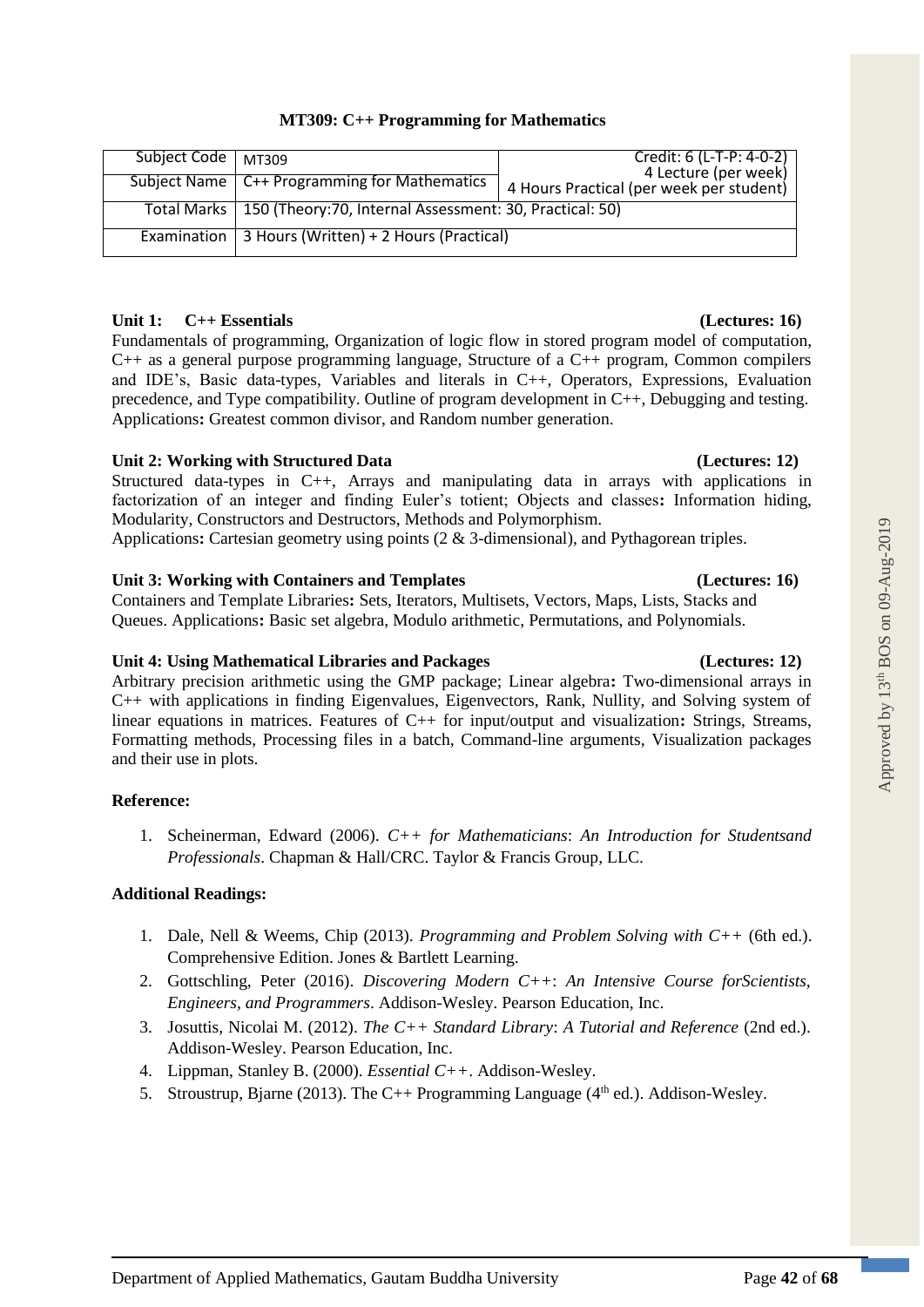### **Practical / Lab work to be performed in Computer Lab:**

**A:** Preparatory (Practical Sessions: 8 Hrs.)

- 1. Setting up of C++ programming environment on Linux/Windows/Mac-OS;  $\text{gcc/g++/mingw/cc}$ , Program-development methodology and use IDE's or other tools.
- 2. Demonstration of sample programs for
	- a. "Hello World"
	- b. Sum of an arithmetic progression.
	- c. Value of  $\sin x$  using series expansion.
- 3. Finding/demonstrating:
	- a. Machine epsilon.
	- b. Integer and float overflow/underflow.
	- c. Iteration and selection based logic.
		- (provide a list of 8-10 problems suitable to learners needs)
- **B:** Evaluative:

**Set-I:** (Practical Sessions: 8 Hrs.)

- 1. Greatest common divisor (including Euclid's Method).
- 2. Random number generation (including a Monte Carlo Program).

**Set-II:** (Practical Sessions: 12 Hrs.)

- 1. Factorization of an integer, and Euler's totient.
- 2. Cartesian geometry using points (2 & 3-dimensional).
- 3. Pythagorean triples.

Set-III: (Practical Sessions: 16 Hrs.)

- 1. Basic set algebra.
- 2. Modulo arithmetic.
- 3. Permutations.
- 4. Polynomials.

**Set-IV:** (Practical Sessions: 12 Hrs.)

- 1. Arbitrary precision arithmetic using the GMP package.
- 2. Finding Eigenvalues, Eigenvectors, Rank, Nullity, and Solving system of linear equations in matrices.
- 3. Plots (using the GNU plotutils package).

**Note.** *Exception handling in lab-exercises*(SET-I to IV),*Comments/Documentation usingDoxygen may be emphasized.*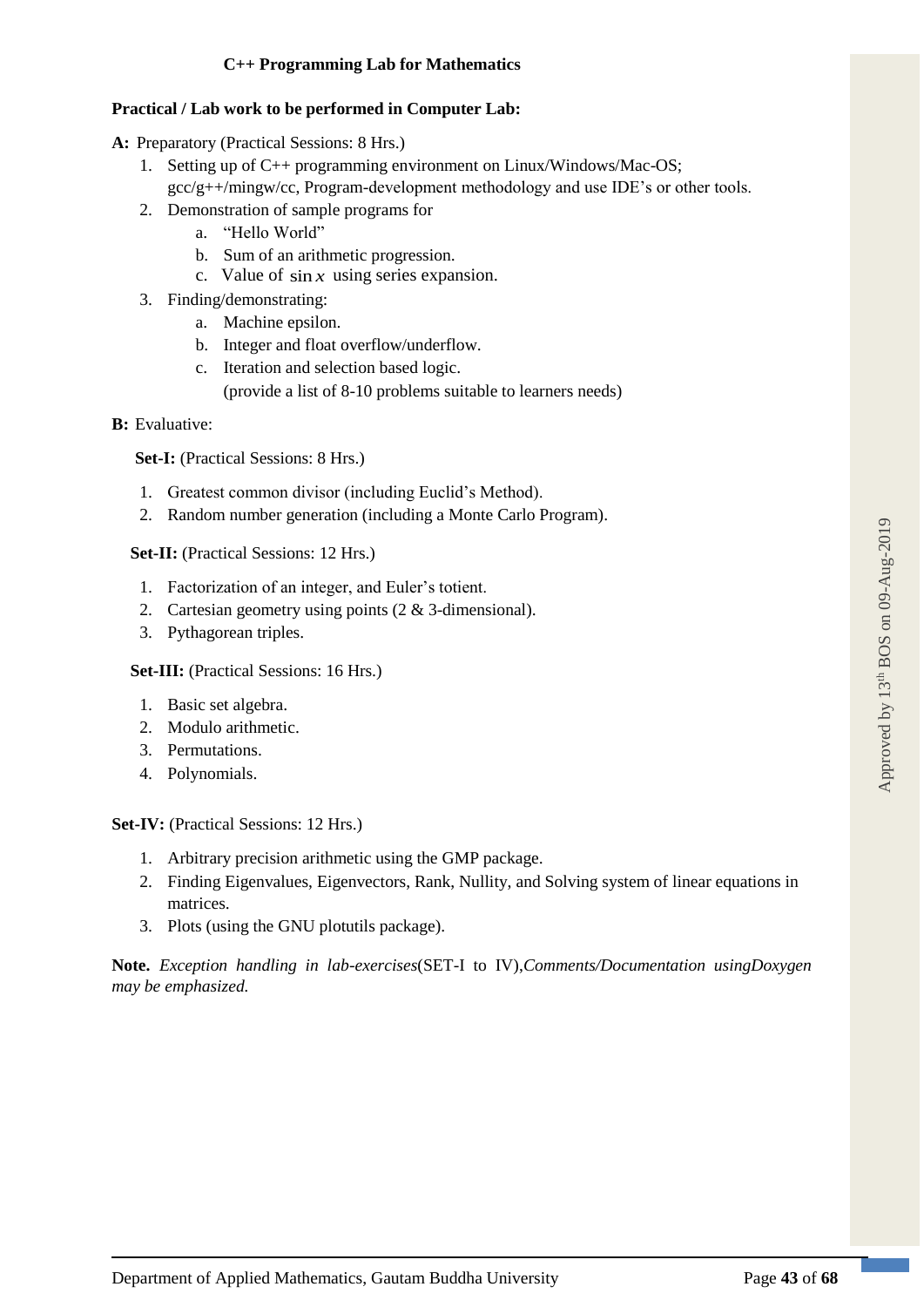### **Teaching Plan (Theory of** MT309 **C++ Programming for Mathematics):**

**Week 1:** Fundamentals of programming, Organization of logic flow in stored program model ofcomputation, C++ as a general purpose programming language, Structure of a C++ program, Common compilers and IDE's, Basic data-types. [1] Chapter 1, and Chapter 2 (Sections 2.1 to 2.3)

**Week 2:** Variables and literals in C++, Operators, Expressions, Evaluation precedence, and Typecompatibility. Outline of program development in C++, Debugging and testing. [1] Chapter 2 (Sections 2.4 to 2.9)

**Weeks 3 and 4:** Applications**:** Greatest common divisor, and Random number generation.[1] Chapter 3, and Chapter 4

**Week 5:** Structured data-types in C++, Arrays and manipulating data in arrays. Applications**:** Factorization of an integer, and Euler's totient. [1] Chapter 5 (Sections 5.1 to 5.4)

**Weeks 6 and 7:** Objects and classes**:** Information hiding, Modularity, Constructors and Destructors,Methods and Polymorphism. Applications**:** Cartesian geometry using points (two and three dimensional), and Pythagorean triples. [1] Chapter 6, and Chapter 7

**Weeks 8 and 9:** Containers and Template Libraries**:** Sets, Iterators, Multisets, Vectors, Maps, Lists,Stacks and Queues with applications in basic set algebra. [1] Chapter 8 [Sections 8.1 to 8.7  $(8.7.1 - 8.7.3)$ ]

**Weeks 10 and 11:** Applications**:** Modulo arithmetic, Permutations, and Polynomials. [1] Chapter 9, Chapter 11 (Sections 11.1, and 11.2), and Chapter 12 (Sections 12.1 to 12.3)

**Week 12:** Arbitrary precision arithmetic using the GMP package; Linear algebra**:** Twodimensionalarrays in C++ with applications in finding Eigenvalues, Eigenvectors, Rank, Nullity, and Solving system of linear equations in matrices.

[1] Chapter 13 [Sections 13.1, and 13.2 (13.2.1, 13.2.2)]

**Weeks 13 and 14:** Features of C++ for input/output & visualization**:** Strings, Streams, Formattingmethods, Processing files in a batch, Command-line arguments, Visualization packages and their use in plots.

[1] Chapter 14 [Sections 14.1 to 14.6, and 14.8 (14.8.1-14.8.3)]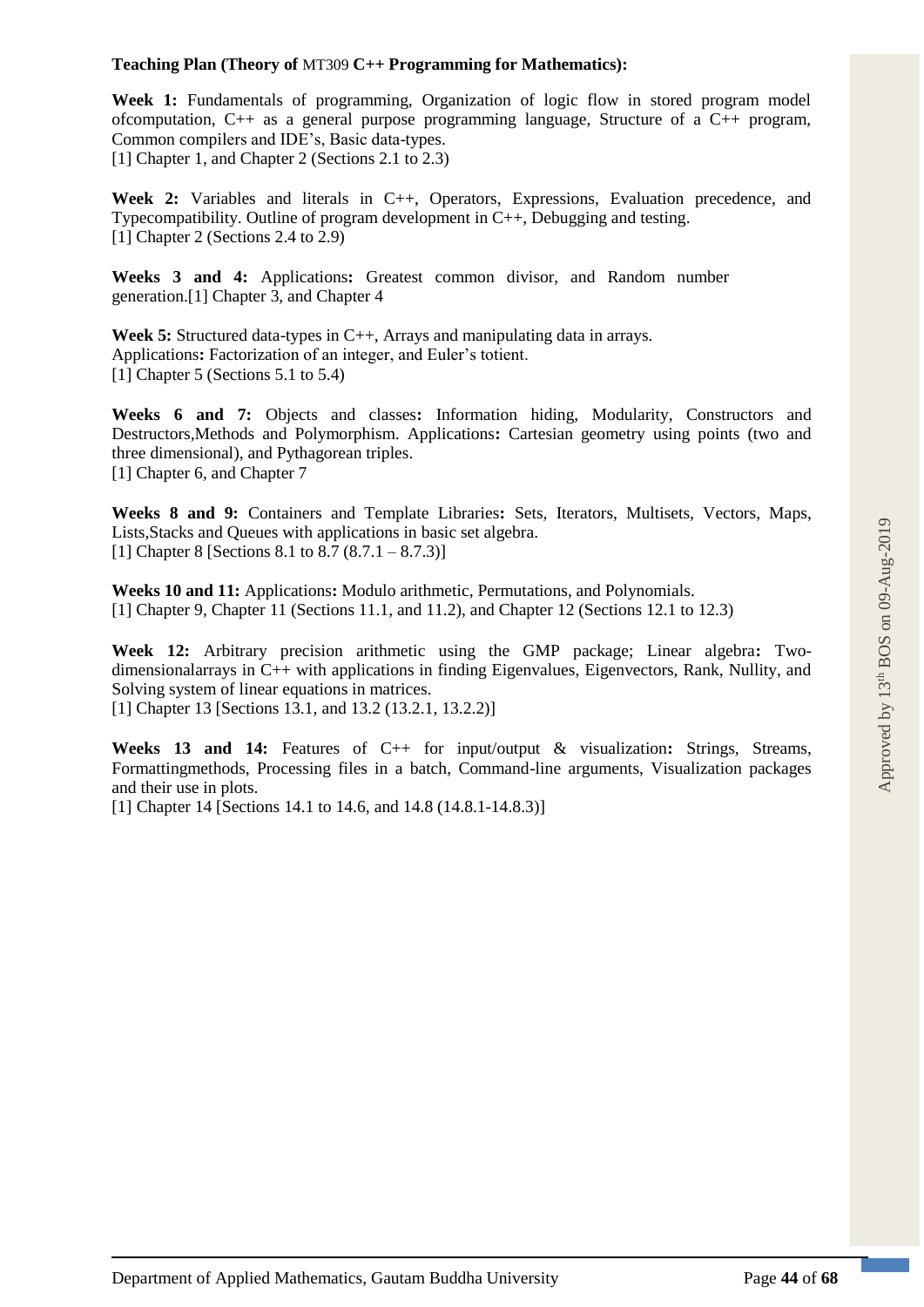### **Discipline Specific Elective (DSE) Course - 2**

### **Any** *one* **of the following:**

| MT311 | Probability Theory and Statistics |
|-------|-----------------------------------|
| MT313 | Discrete Mathematics              |
| MT315 | Cryptography and Network Security |

### **MT311:Probability Theory and Statistics**

| Subject Code   MT311 |                                                        | Credit: 6 (L-T-P: 5-1-0)                                  |
|----------------------|--------------------------------------------------------|-----------------------------------------------------------|
|                      | Subject Name   Probability Theory and Statistics       | 5 Lecture (per week)<br>1 Tutorial (per week per student) |
|                      | Total Marks   100(Theory: 70, Internal Assessment: 30) |                                                           |
|                      | Examination   3 Hours (Written)                        |                                                           |

### **Unit 1: Probability Functions and Moment Generating Function (Lectures: 20)**

Sample space, Probability set function, Real random variables - Discrete and continuous, Cumulative distribution function, Probability mass/density functions, Transformations, Mathematical expectation, Moments, Moment generating function, Characteristic function.

### **Unit 2: Univariate Discrete and Continuous Distributions (Lectures: 20)**

Discrete distributions**:** Uniform, Bernoulli, Binomial, Negative binomial, Geometric and Poisson; Continuous distributions**:** Uniform, Gamma, Exponential, Chi-square, Beta and normal; Normal approximation to the binomial distribution.

### **Unit 3: Bivariate Distribution (Lectures: 10)**

Joint cumulative distribution function and its properties, Joint probability density function, Marginal distributions, Expectation of function of two random variables, Joint moment generating function, Conditional distributions and expectations.

### **Unit 4: Correlation, Regression and Central Limit Theorem (Lectures: 20)**

The Correlation coefficient, Covariance, Calculation of covariance from joint moment generating function, Independent random variables, Linear regression for two variables, The method of least squares, Bivariate normal distribution, Chebyshev's theorem, Strong law of large numbers, Central limit theorem and weak law of large numbers.

### **References:**

- 1. Hogg, Robert V., McKean, Joseph W., & Craig, Allen T. (2013). *Introduction toMathematical Statistics* (7th ed.). Pearson Education, Inc.
- 2. Miller, Irwin & Miller, Marylees. (2014). John E. Freund's *Mathematical Statistics withApplications* (8th ed.). Pearson. Dorling Kindersley (India).
- 3. Ross, Sheldon M. (2014). *Introduction to Probability Models* (11th ed.). Elsevier Inc. AP.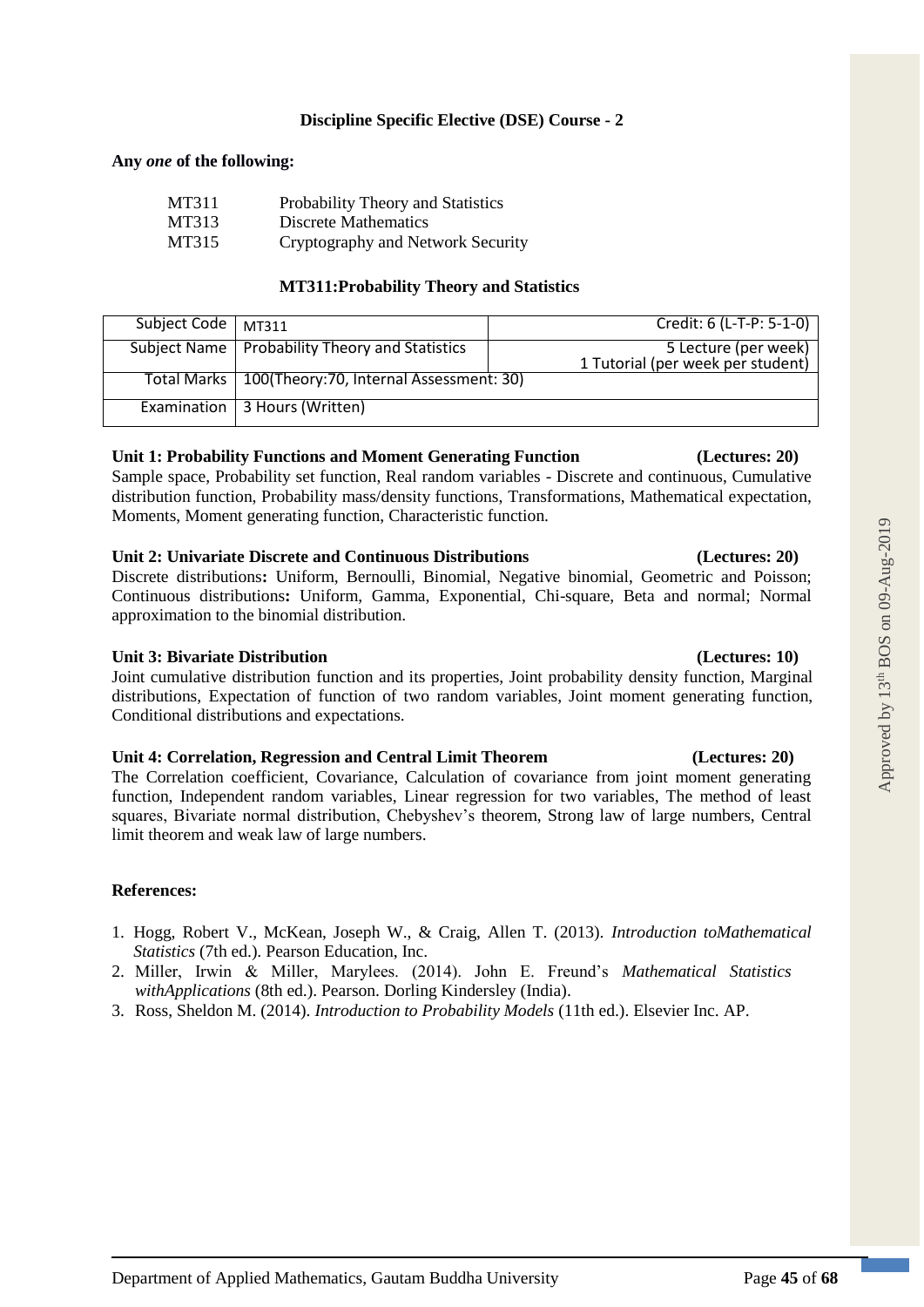**Weeks 1 and 2:** Sample space, Probability set function and examples, Random variable, Probabilitymass/density function, Cumulative distribution function and its properties. [1] Chapter 1 (Sections 1.1, 1.3, and 1.5)

**Week 3:** Discrete and continuous random variables, and Transformations. [1] Chapter 1 (Sections 1.6, and 1.7)

**Week 4:** Expectation of random variables, and some special expectations**:** Mean, Variance, Standarddeviation, Moments and moment generating function, Characteristic function. [1] Chapter 1 (Sections 1.8, and 1.9)

**Week 5:** The discrete distributions - Uniform, Bernoulli and binomial. [2] Chapter 5 (Sections 5.2 to 5.4)

**Week 6:** The discrete distributions - negative Binomial, Geometric and Poisson. [2] Chapter 5 (Sections 5.5, and 5.7)

**Week 7:** The continuous distributions - Uniform, Gamma, Exponential, Chi-square and Beta.[2] Chapter 6 (Sections 6.2 to 6.4)

**Week 8:** Normal distribution, and normal approximation to the binomial distribution.[2] Chapter 6 (Sections 6.5, and 6.6)

**Weeks 9 and 10:** Random vector**:** Discrete and continuous, Joint cumulative distribution function andits properties, Joint probability mass/density function, Marginal probability mass function, and expectation of two random variables, Joint moment generating function, Conditional distributions and expectations.

[1] Chapter 2 (Sections 2.1, and 2.3)

**Week 11:** The Correlation coefficient, Covariance, Calculation of covariance from joint momentgenerating function, Independent random variables. [1] Chapter 2 (Section 2.4, and Section 2.5)

**Week 12:** Linear regression for two variables, and the method of least squares. [2] Chapter 14 (Sections 14.1 to 14.3)

**Week 13:** Bivariate normal distribution;Chebyshev's theorem. [2] Chapter 6 (Section 6.7), and Chapter 4 (Section 4.4)

**Week 14:** Statement and interpretation of the strong law of large numbers, Central limit theorem andthe weak law of large numbers.

[3] Chapter 2 (Section 2.8, and Exercise 76, page 89)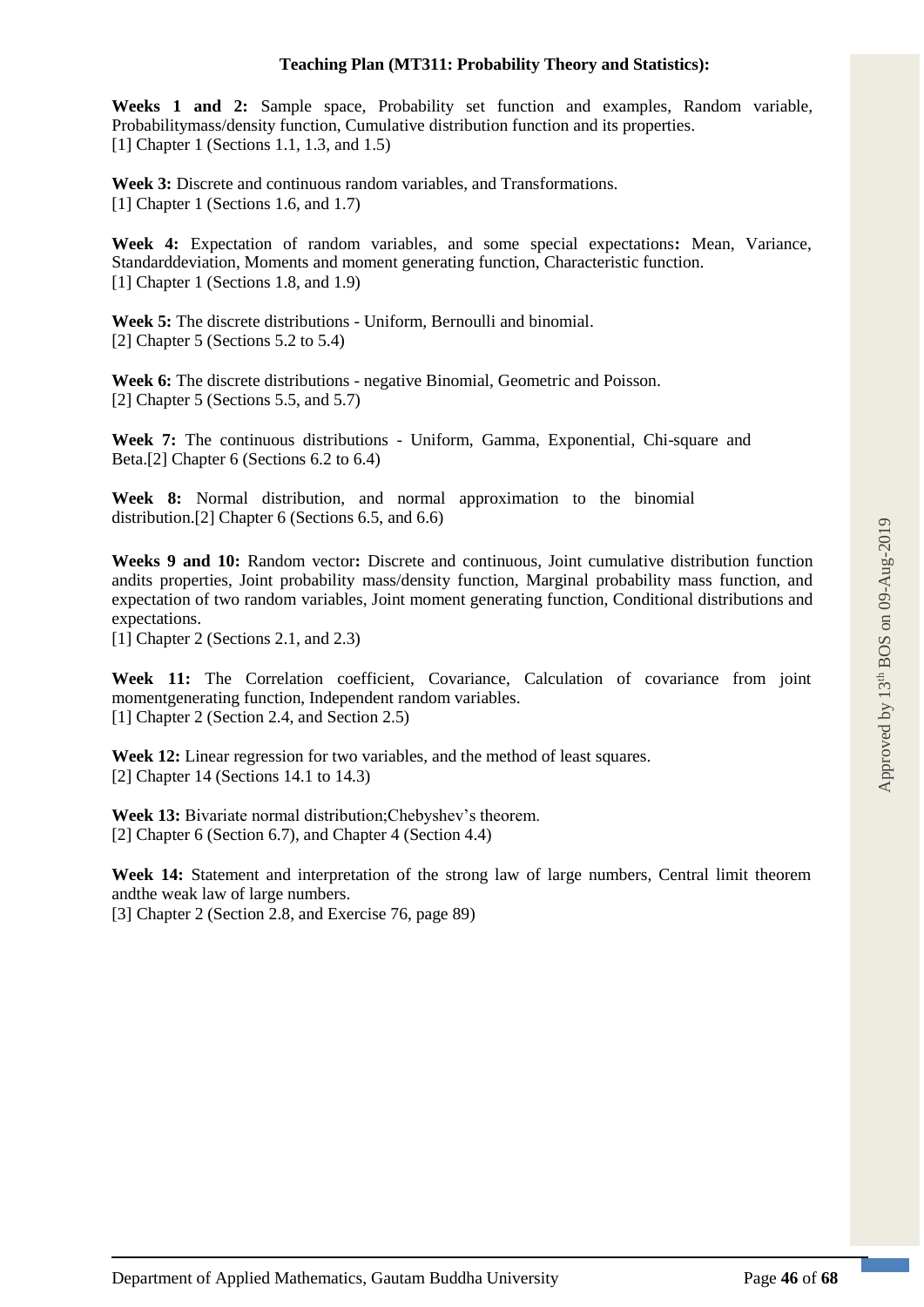### **MT313:Discrete Mathematics**

| Subject Code   MT313 |                                                        | Credit: 6 (L-T-P: 5-1-0)          |
|----------------------|--------------------------------------------------------|-----------------------------------|
|                      | Subject Name   Discrete Mathematics                    | 5 Lecture (per week)              |
|                      |                                                        | 1 Tutorial (per week per student) |
|                      | Total Marks   100(Theory: 70, Internal Assessment: 30) |                                   |
|                      |                                                        |                                   |
|                      | Examination   3 Hours (Written)                        |                                   |
|                      |                                                        |                                   |

### **Unit 1: Ordered Sets (Lectures: 10)**

Definitions, Examples and basic properties of ordered sets, Order isomorphism, Hasse diagrams, Dual of an ordered set, Duality principle, Maximal and minimal elements, Building new ordered sets, Maps between ordered sets.

### **Unit 2: Lattices (Lectures: 20)**

Lattices as ordered sets, Lattices as algebraic structures, Sublattices, Products and homomorphisms; Definitions, Examples and properties of modular and distributive lattices, The  $M_3 - N_5$  Theorem with applications, Complemented lattice, Relatively complemented lattice, Sectionally complemented lattice.

### **Unit 3: Boolean Algebras and Switching Circuits (Lectures: 20)**

Boolean Algebras, De Morgan's laws, Boolean homomorphism, Representation theorem; Boolean polynomials, Boolean polynomial functions, Disjunctive normal form and conjunctive normal form, Minimal forms of Boolean polynomial, Quinn-McCluskey method, Karnaugh diagrams, Switching circuits and applications of switching circuits.

### **Unit 4: Graph Theory (Lectures: 20)**

Introduction to graphs, Konigsberg Bridge problem, Instant insanity game; Definition, examples and basic properties of graphs, Subgraphs, Pseudographs, Complete graphs, Bipartite graphs, Isomorphism of graphs, Paths and circuits, Eulerian circuits, Hamiltonian cycles, Adjacency matrix, Weighted graph, Travelling salesman problem, Shortest path, Dijkstra's algorithm.

### **References:**

- 1. Davey, B. A., & Priestley, H. A. (2002). *Introduction to lattices and order* (2nd ed.). Cambridge University press, Cambridge.
- 2. Goodaire, Edgar G., & Parmenter, Michael M. (2011). *Discrete Mathematics withgraph theory* (3rd ed.). Pearson Education (Singapore ) Pvt. Ltd. Indian Reprint.
- 3. Lidl, Rudolf &Pilz, Gunter. (2004). *Applied Abstract Algebra* (2nd ed.), Undergraduate Texts in Mathematics. Springer (SIE). Indian Reprint.
- 4. Rosen, Kenneth H. (2012). *Discrete Mathematics and its applications, withcombinatorics and graph theor*y. (7th ed.). McGraw Hill Education. Indian Reprint.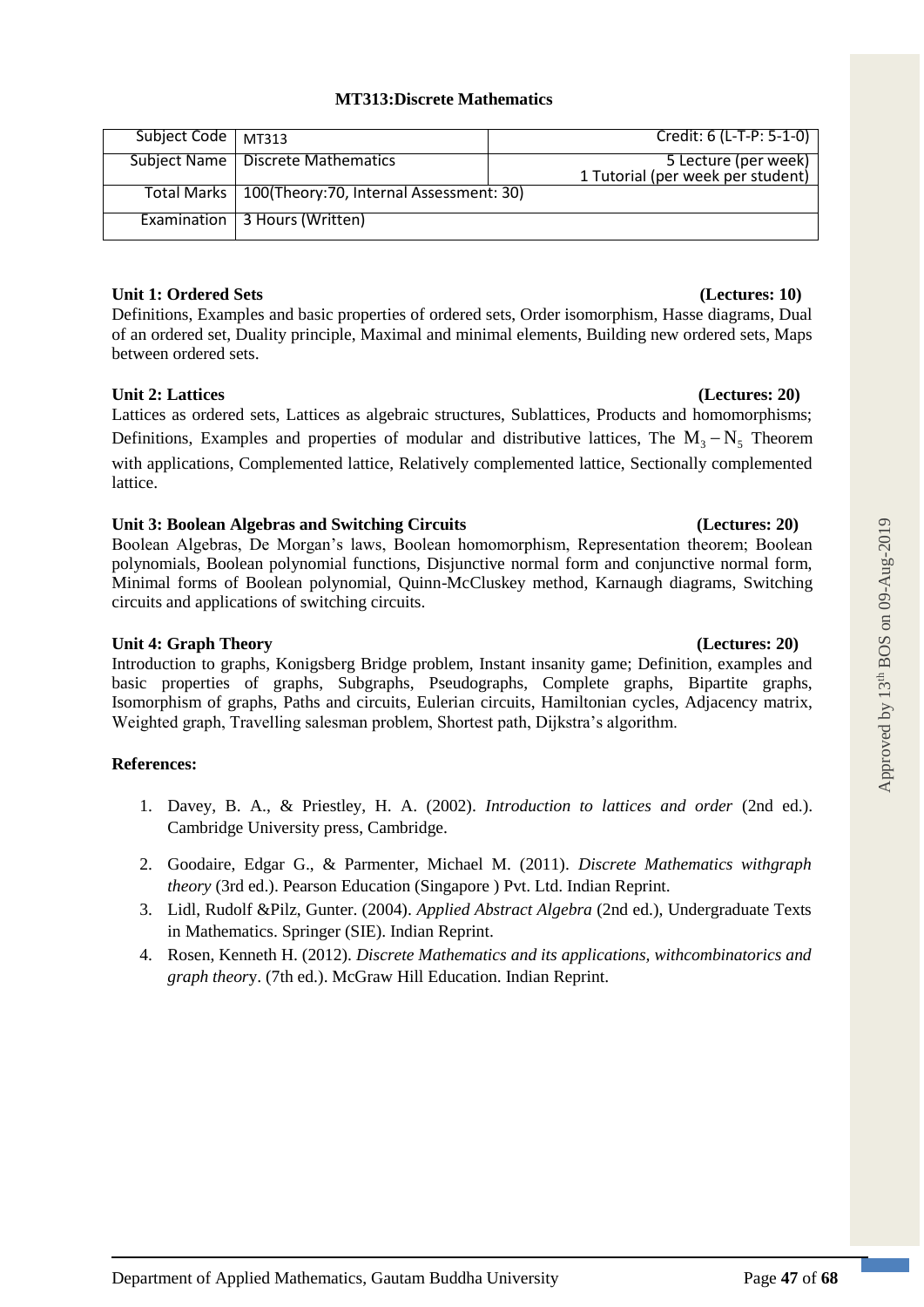### **Teaching Plan (MT313: Discrete Mathematics):**

**Weeks 1 and 2:** Definitions, Examples and basic properties of ordered sets, Order isomorphism, Hassediagrams, dual of an ordered set, Duality principle, Maximal and minimal elements, Building new ordered sets, Maps between ordered sets.

[1] Chapter 1 (Sections 1.1 to 1.5 and 1.14 to 1.26, and 1.34 to 1.36)

[3] Chapter 1 [Section 1 (1.1 to 1.3)]

**Weeks 3 and 4:** Lattices as ordered sets, Lattices as algebraic structures, Sublattices, Products andhomomorphisms.

[1] Chapter 2 (Sections 2.1 to 2.19)

[3] Chapter 1 [Section 1 (1.5 to 1.20)]

**Week 5:** Definitions, Examples and properties of Modular and Distributive lattices.

[1] Chapter 4 (Sections 4.1 to 4.9)

[3] Chapter 1 [Section 2 (2.1 to 2.6).

**Week 6:** M3–N5Theorem with applications, Complemented lattice, Relatively complemented lattice,sectionally complemented lattice.

[1] Chapter 4 (Sections 4.10, and 4.11)

[3] Chapter 1 [Section 2 (2.7 to 2.14)]

**Weeks 7 and 8:** Boolean Algebras, De Morgan's laws, Boolean homomorphism, representationtheorem. Boolean polynomials, Boolean polynomial functions, Disjunctive normal form and conjunctive normal form. [3] Chapter 1 (Sections 3, and 4)

**Week 9:** Minimal forms of Boolean polynomial, Quinn-McCluskey method, Karnaugh diagrams.[3] Chapter 1 (Section 6)

**Week 10:** Switching circuits and applications of switching circuits. [3] Chapter 2 (Sections 7, and 8).

**Weeks 11 and 12:** Introduction to graphs, Konigsberg Bridge problem, Instant insanity game. Definition, Examples and basic properties of graphs, Subgraphs, Pseudographs, Complete graphs, Bipartite graphs, Isomorphism of graphs. [2] Chapter 9 [Sections 9.1, 9.2 (9.2.1, 9.2.7), and 9.3]

**Weeks 13 and 14:** Paths and circuits, Eulerian circuits, Hamiltonian cycles, Adjacency matrix,Weighted graph, Travelling salesman problem, shortest path, Dijkstra's algorithm. [2] Chapter 10 [Sections 10.1 to 10.4 (10.4.1 to 10.4.3)]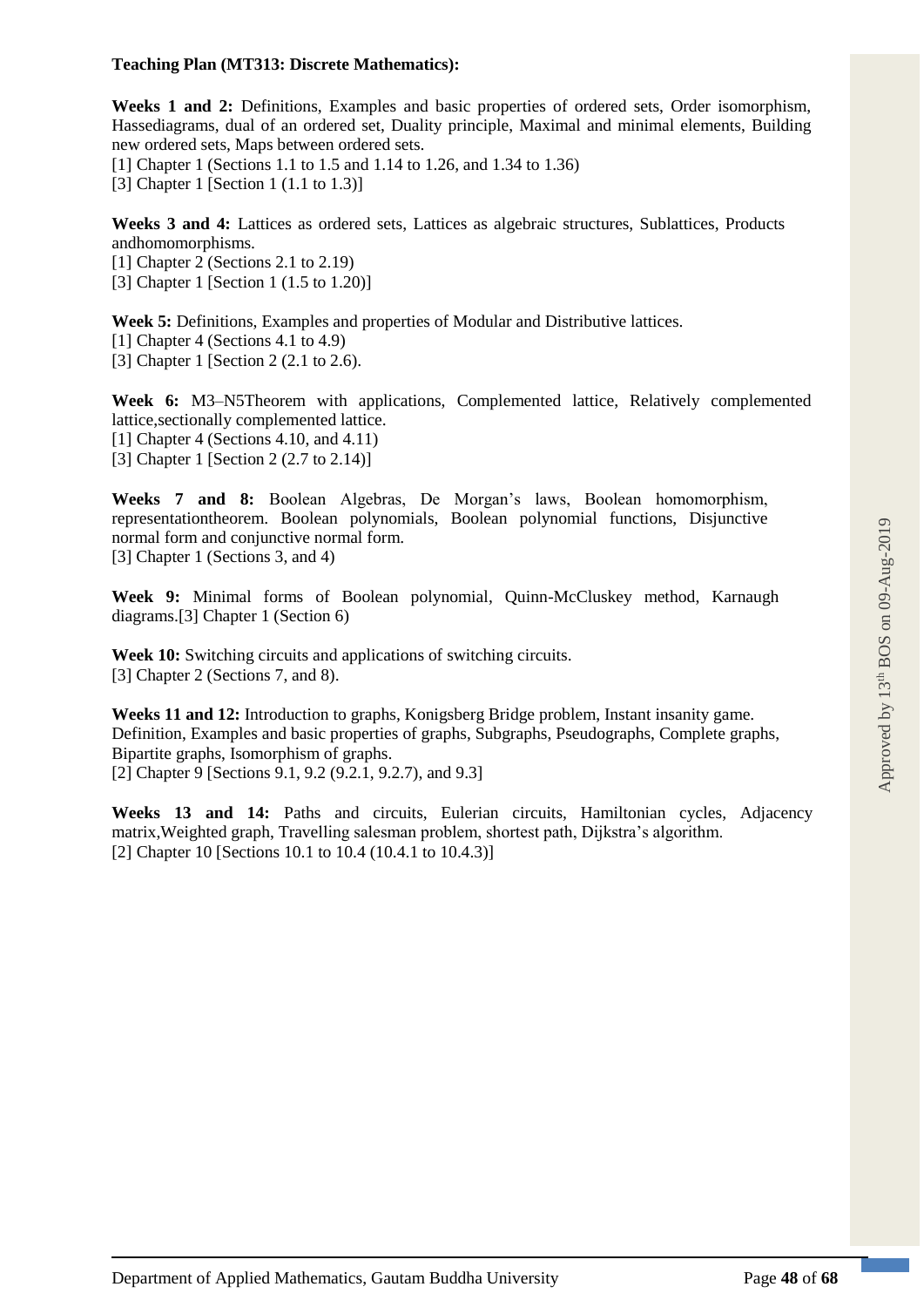| Subject Code | MT315                                                  | Credit: 6 (L-T-P: 5-1-0)                                  |
|--------------|--------------------------------------------------------|-----------------------------------------------------------|
|              | Subject Name   Cryptography and Network Security       | 5 Lecture (per week)<br>1 Tutorial (per week per student) |
|              | Total Marks   100(Theory: 70, Internal Assessment: 30) |                                                           |
|              | Examination   3 Hours (Written)                        |                                                           |

### **Unit 1: Cryptography and Data Encryption Standard (DES) (Lectures: 20)**

Overview of Cryptography, Computer security concepts, Security attacks, Symmetric cipher model, Cryptanalysis and brute-force attack, Substitution techniques, Caesar cipher, Monoalphabetic ciphers, Playfair cipher, Hill cipher, Polyalphabetic ciphers, One-time pad, Transposition techniques, Binary and ASCII, Pseudo-random bit generation, Stream ciphers and Block ciphers, The Feistal cipher, The data encryption standard (DES), DES example.

### **Unit 2: Algorithms and Advanced Encryption Standard (AES) (Lectures: 20)**

Review of basic concepts in Number theory and Finite Fields**:** Divisibility, Polynomial and modular arithmetic, Fermat's and Euler's theorems, The Chinese remainder theorem, Discrete logarithm., Finite fields of the form  $GF(p)$  and  $GF(2^n)$ . Advanced encryption standard (AES), AES transformation functions, AES key expansion, AES example.

### Unit 3: Public-key Cryptography **(Lectures: 15) (Lectures: 15)**

Principles of public-key cryptosystems, The RSA algorithm and security of RSA, Elliptic curve arithmetic, Elliptic curve cryptography, Cryptographic Hash functions, Secure Hash algorithm.

### **Unit 4: Digital Signatures and Network Security (Lectures: 15)**

Digital signatures, Elgamal and Schnorr digital signature schemes, Digital signature algorithm. Wireless network and mobile device security, Email architecture, formats, threats and security, Secure/Multipurpose Internet Mail Extension (S/MIME) and Pretty Good Privacy (PGP).

### **Reference**s:

- 1. Stallings, William (2017). *Cryptography and Network Security*, *Principles andPractice* (7th ed.). Pearson Education Limited. England.
- 2. Trappe, Wade & Washington, Lawrence C. (2006). *Introduction to Cryptography withCoding Theory* (2nd ed.). Pearson Education International.

# **Additional Reading:**

1. Stinson, Douglas R. (2005). *Cryptography Theory and Practice* (3rd ed.). CRC Press.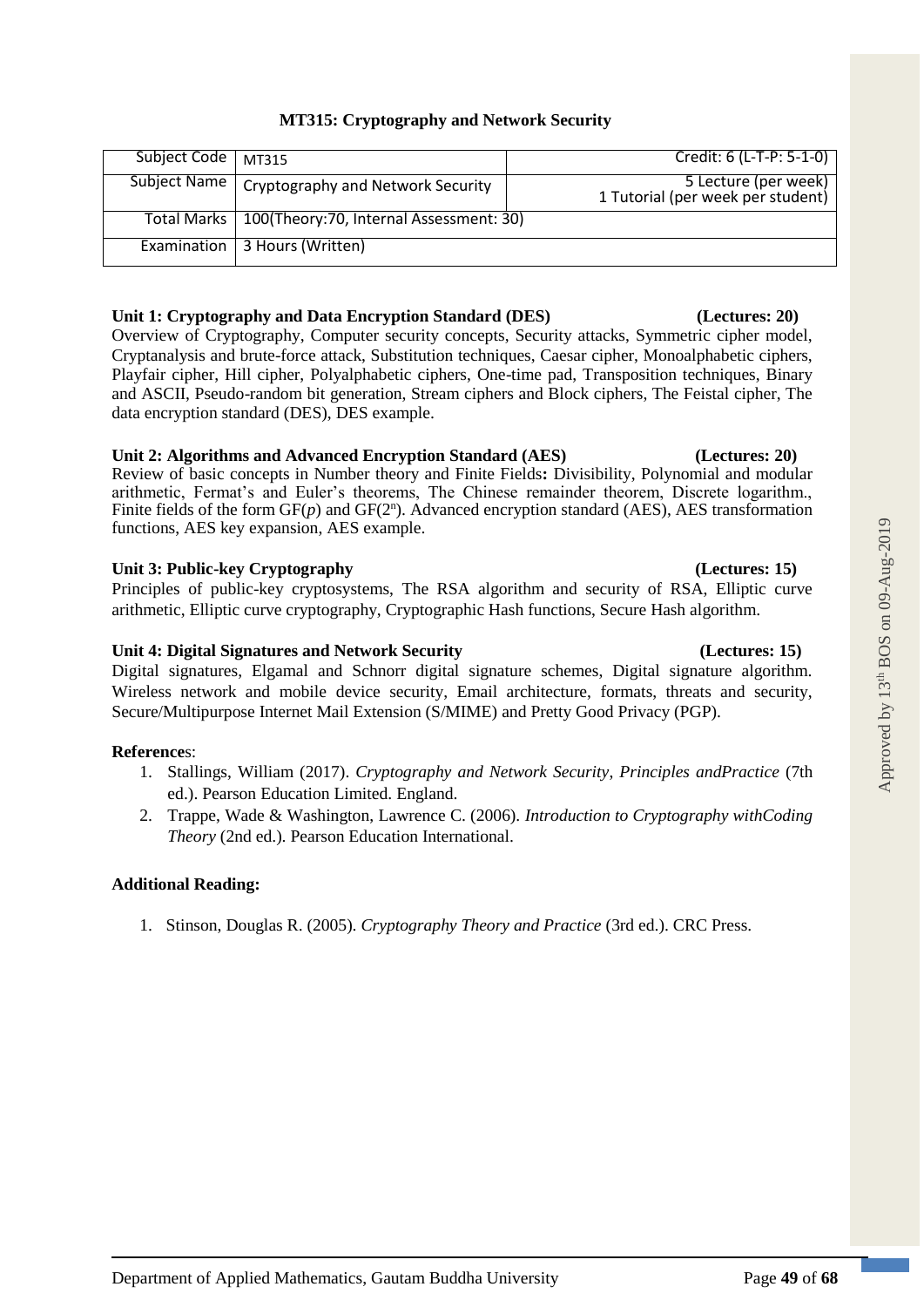Weeks 1 and 2: Overview of Cryptography, Computer security concepts, Security attacks, Symmetriccipher model, Cryptanalysis and brute-force attack, Substitution techniques, Caesar cipher, Monoalphabetic ciphers, Playfair cipher, Hill cipher, Polyalphabetic ciphers, One-time pad. [2] Chapter 1

[1] Chapter 1 (Sections 1.1, and 1.3), Chapter 3 (Sections 3.1, 3.2)

**Weeks 3 and 4:** Transposition techniques, Binary and ASCII, Pseudo-random bit generation, Streamciphers and Block ciphers, The Feistal cipher, The Data Encryption Standard (DES), DES example.

[1] Chapter 3 (Section 3.3), and Chapter 4 (Sections 4.1 to 4.3)

[2] Chapter 2 (Sections 2.8, and 2.10)

**Weeks 5 and 6:** Review of basic concepts in Number theory and Finite Fields: Divisibility, Polynomialand modular arithmetic, Statements of Fermat's and Euler's theorems, The Chinese remainder theorem, Discrete logarithm, Finite fields of the form  $GF(p)$  and  $GF(2^n)$ . [1] Chapter 1 (Sections 2.1 to 2.3, 2.5, 2.7, and 2.8), and Chapter 5 (Sections 5.4 to 5.6)

**Weeks 7 and 8:** Advanced encryption standard (AES), AES transformation functions, AES keyexpansion, AES example. [1] Chapter 6 [Sections 6.1 to 6.5 (up to page 195)]

**Weeks 9 and 10:** Principles of public-key cryptosystems, The RSA algorithm and security of RSA,Elliptic curve arithmetic, Elliptic curve cryptography. [1] Chapter 9 (Sections 9.1, and 9.2), and Chapter 10 (Sections 10.3, and 10.4)

**Week 11:** Cryptographic Hash functions, Secure Hash algorithm. [1] Chapter 11 (Sections 11.1, and 11.5)

**Weeks 12 and 13:** Digital signatures, Elgamal and Schnorr digital signature schemes, The digitalsignature algorithm. Wireless network and mobile device security. [1] Chapter 13 (Sections 13.1 to 13.4), and Chapter 18 (Sections 18.1, and 18.2)

**Week 14:** Email architecture, threats and security, Secure/Multipurpose Internet Mail Extension(S/MIME) and Pretty Good Privacy (PGP). [1] Chapter 19 [Sections 19.1 to 19.5 (Confidentiality excluded)]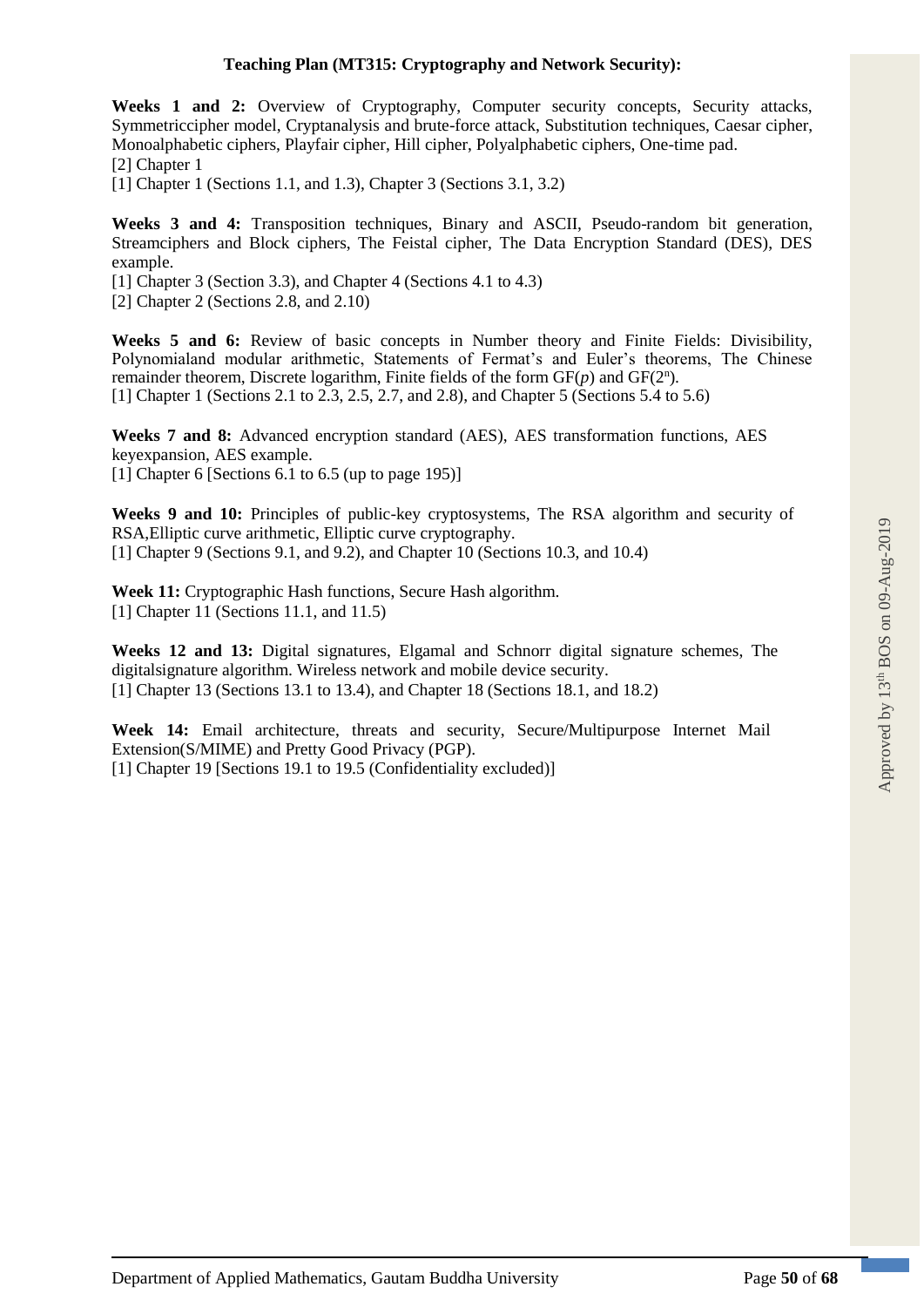| <b>Unit 4: Series and Residues</b>                                                                   | (Lectures: 14) |
|------------------------------------------------------------------------------------------------------|----------------|
| Convergence of sequences and series, Taylor series and its examples; Laurent series and its examples |                |
| Absolute and uniform convergence of novem series. Uniqueness of series representations of nove       |                |

# **Reference:**

1. Brown, James Ward, & Churchill, Ruel V. (2014). *Complex Variables andApplications* (9th ed.). McGraw-Hill Education. New York.

### **Additional Readings:**

- 1. Bak, Joseph & Newman, Donald J. (2010). *Complex analysis* (3rd ed.). Undergraduate Texts in Mathematics, Springer. New York.
- 2. Zills, Dennis G., & Shanahan, Patrick D. (2003). *A First Course in Complex Analysiswith Applications*. Jones & Bartlett Publishers, Inc.
- 3. Mathews, John H., & Howell, Rusell W. (2012). *Complex Analysis for Mathematicsand Engineering* (6th ed.). Jones & Bartlett Learning. Narosa, Delhi. Indian Edition.(For practicals: Sample materials of files in the form Mathematica/Maple 2011.zip, log to: [www.jblearning.com/catalog/9781449604455/\).](http://www.jblearning.com/catalog/9781449604455/)

### formulae, Cauchy-Riemann equations, Sufficient conditions for differentiability; Analytic functions and their examples.

**Unit 2: Elementary Functions and Integrals (Lectures: 14)** (Lectures: 14) Exponential function, Logarithmic function, Branches and derivatives of logarithms, Trigonometric function, Derivatives of functions, Definite integrals of functions, Contours, Contour integrals and its examples, Upper bounds for moduli of contour integrals,

### **Unit 3: Cauchy's Theorems and Fundamental Theorem of Algebra (Lectures: 12)**

Antiderivatives, Proof of antiderivative theorem, Cauchy-Goursat theorem, Cauchy integral formula; An extension of Cauchy integral formula, Consequences of Cauchy integral formula, Liouville's theorem and the fundamental theorem of algebra.

Convergence of sequences and series, Taylor series and its examples; Laurent series and its examples, Absolute and uniform convergence of power series, Uniqueness of series representations of power series, Isolated singular points, Residues, Cauchy's residue theorem, residue at infinity; Types of isolated singular points, Residues at poles and its examples.

| Subject Code   MT302 |                                                                        | Credit: 4 (L-T-P: 4-0-2)<br>4 Lecture (per week) |
|----------------------|------------------------------------------------------------------------|--------------------------------------------------|
|                      | Subject Name   Complex Analysis                                        | 4 Hours Practical (per week per student)         |
|                      | Total Marks   150 (Theory: 70, Internal Assessment: 30, Practical: 50) |                                                  |
|                      | Examination   3 Hours (Written) + 2 Hours (Practical)                  |                                                  |

**Unit 1: Analytic Functions and Cauchy-Riemann Equations (Lectures: 16)**  Functions of complex variable, Mappings; Mappings by the exponential function, Limits, Theorems on limits, Limits involving the point at infinity, Continuity, Derivatives, Differentiation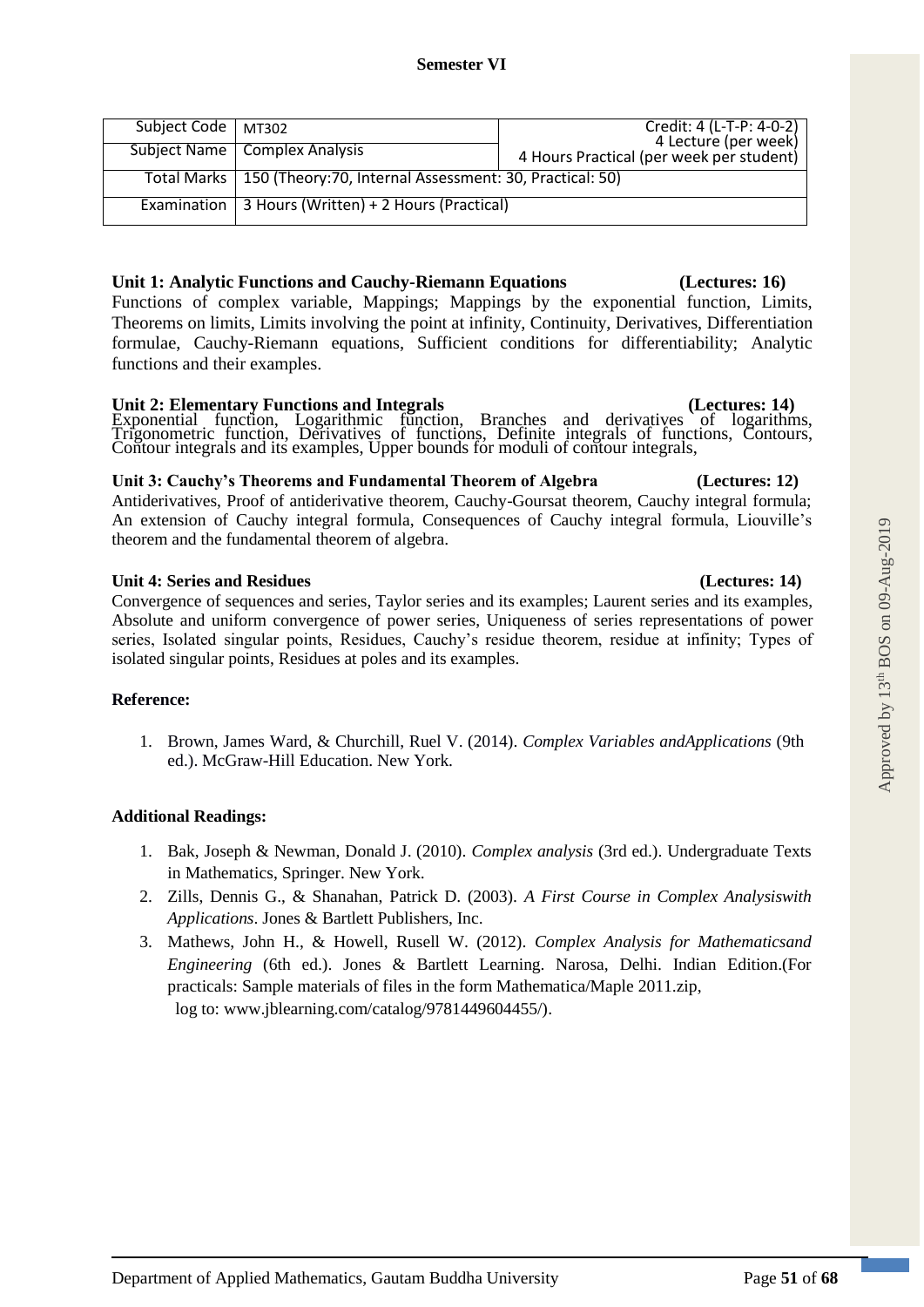### **Teaching Plan (Theory of** MT302**: Complex Analysis):**

**Week 1:** Functions of complex variable, Mappings, Mappings by the exponential function.[1] Chapter 2 (Sections 12 to 14)

**Week 2:** Limits, Theorems on limits, Limits involving the point at infinity, Continuity.[1] Chapter 2 (Sections 15 to 18)

**Week 3:** Derivatives, Differentiation formulae, Cauchy-Riemann equations, Sufficient conditionsfor Differentiability. [1] Chapter 2 (Sections 19 to 22)

**Week 4:** Analytic functions, Examples of analytic functions, Exponential function.[1] Chapter 2 (Sections 24, and 25), and Chapter 3 (Section 29)

**Week 5:** Logarithmic function, Branches and Derivatives of Logarithms, Trigonometric functions.[1] Chapter 3 (Sections 30, 31, and 34)

Week 6: Derivatives of functions, Definite integrals of functions, Contours. [1] Chapter 4 (Sections 37 to 39)

**Week 7:** Contour integrals and its examples, upper bounds for moduli of contour integrals. [1] Chapter 4 (Sections 40, 41, and 43).

**Week 8:** Antiderivatives, proof of antiderivative theorem. [1] Chapter 4 (Sections 44, and 45)

**Week 9:** State Cauchy-Goursat theorem, Cauchy integral formula. [1] Chapter 4 (Sections 46, and 50)

**Week 10:** An extension of Cauchy integral formula, Consequences of Cauchy integral formula,Liouville's theorem and the fundamental theorem of algebra. [1] Chapter 4 (Sections 51 to 53)

Week 11: Convergence of sequences, Convergence of series, Taylor series, proof of Taylor's theorem,Examples.

[1] Chapter 5 (Sections 55 to 59)

**Week 12:** Laurent series and its examples, Absolute and uniform convergence of power series,uniqueness of series representations of power series. [1] Chapter 5 (Sections 60, 62, 63, and 66).

**Week 13:** Isolated singular points, Residues, Cauchy's residue theorem, Residue at infinity. [1]: Chapter 6 (Sections 68 to 71)

**Week 14:** Types of isolated singular points, Residues at poles and its examples. [1] Chapter 6 (Sections 72 to 74)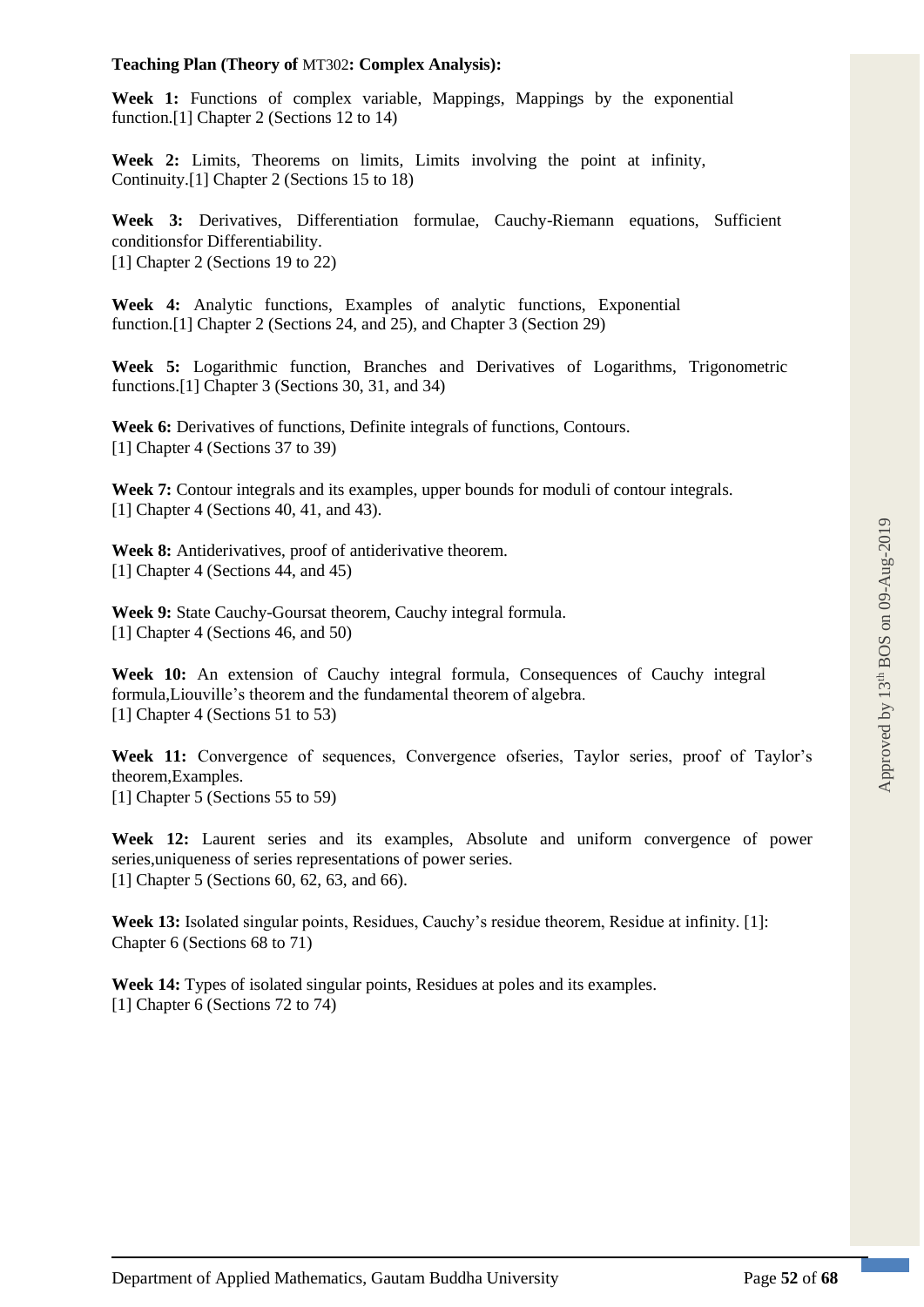### **Practical / Lab work to be performed in Computer Lab:**

Modeling of the following problems using Mathematica /Maple/MATLAB /Maxima/Scilab etc.

- 1. Make a geometric plot to show that the  $n^{\text{th}}$  roots of unity are equally spaced points that lie on the unit circle  $C_1(0) = \{z : |z| = 1\}$  and form the vertices of a regular polygon with*n* sides, for *n* = 4, 5, 6, 7, 8.
- 2. Find all the solutions of the equation  $z^3 = 8i$  and represent these geometrically.
- 3. Write parametric equations and make a parametric plot for an ellipse centered at the origin with horizontal major axis of 4 units and vertical minor axis of 2 units. Show the effect of rotation of this ellipse by an angle of  $\frac{\pi}{6}$  $\frac{\pi}{2}$  radians and shifting of thecentre from  $(0,0)$  to  $(2,1)$ , by making a parametric plot.
- 4. Show that the image of the open disk  $D_1(-1-i) = \{z : |z+1+i| < 1\}$  under the lineartransformation  $w = f(z) = (3-4i)z + 6 + 2i$  is the open disk:  $D_5(-1+3i) = \{w : |w+1-3i| < 5\}.$
- 5. Show that the image of the right half plane  $Re z = x > 1$  under the linear transformation  $w = (-1+i)z - 2 + 3i$  is the half plane  $v > u + 7$ , where  $u = \text{Re}(w)$ , etc. Plot the map.

6. Show that the image of the right half plane  $A = \{z : \text{Re } z \ge \frac{1}{z} \}$  $A = \left\{ z : \text{Re } z \ge \frac{1}{2} \right\}$  under the mapping  $w = f(z) = \frac{1}{z}$  $= f(z) = \frac{1}{z}$  is the closed disk  $D_1(1) = \{w : |w-1| \le 1\}$  in the *w*- plane.

- 7. Make a plot of the vertical lines  $x = a$ , for  $a = -1, -\frac{1}{2}, \frac{1}{2}, 1$  and the horizontal lines  $y = b$ , for  $b = -1, -\frac{1}{2}, \frac{1}{2}, 1$  $b = -1, -\frac{1}{2}, \frac{1}{2}, 1$ . Find the plot of this grid under the mapping  $w = f(z) = \frac{1}{z}$  $= f(z) = -1$ .
- 8. Find a parametrization of the polygonal path  $C = C_1 + C_2 + C_3$  from  $-1+i$  to  $3-i$ , where  $C_1$  is the line from:  $-1 + i$  to  $-1$ ,  $C_2$  is the line from:  $-1$  to  $1+i$  and  $C_3$  is the line from  $1+i$  to  $3-i$ . Make a plot of this path.
- 9. Plot the line segment '*L*' joining the point  $A = 0$  to  $B = 2$ 4  $+i\frac{\pi}{i}$  and give an exact calculation of  $\int e^z$  $\int_L e^z dz$ .
- 10. Plot the semicircle '*C*' with radius 1 centered at  $z = 2$  and evaluate the contour integral 1  $C_z - 2$ *dz*  $\int_C \frac{1}{z-2} dz$ .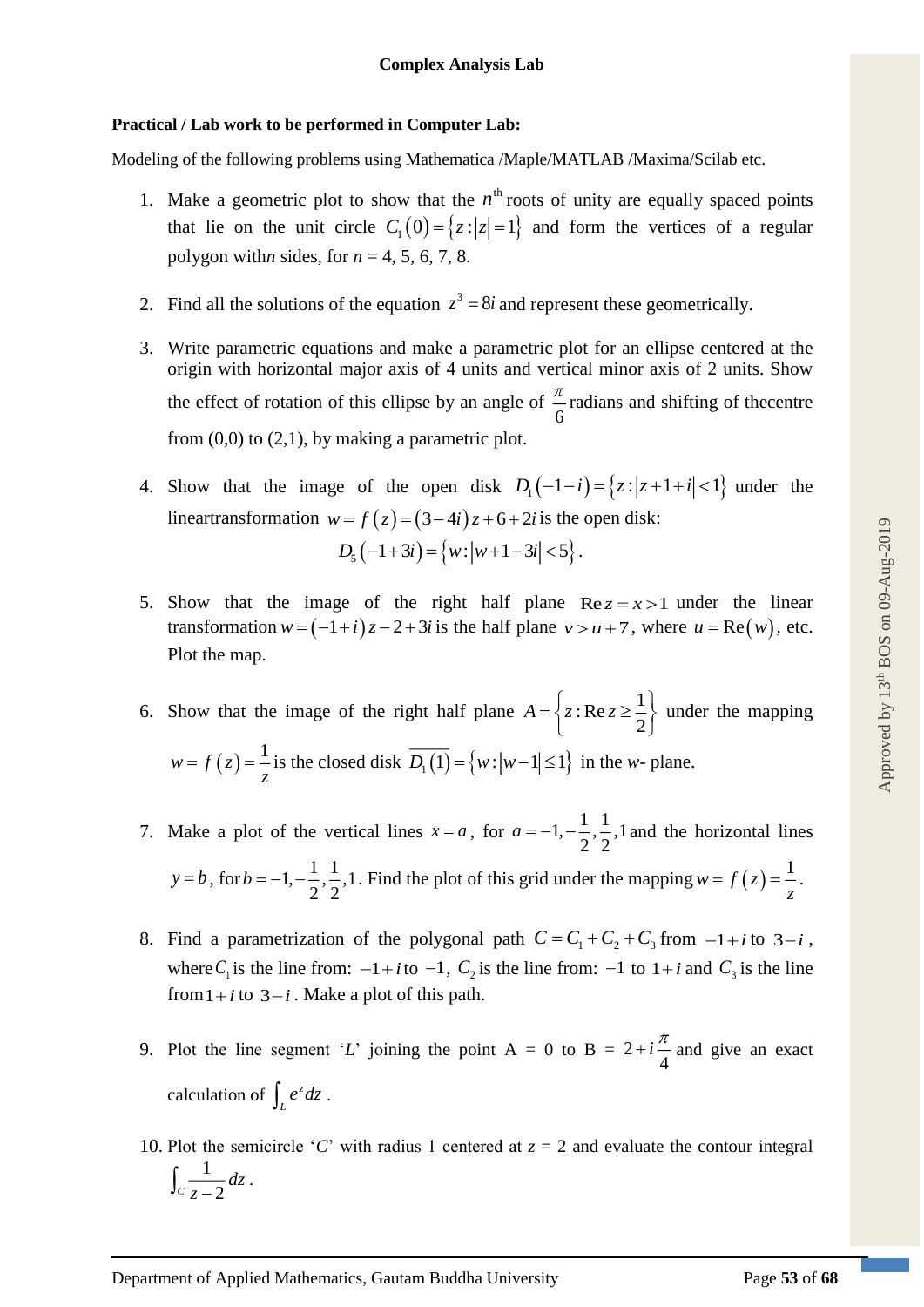- 11. Show that  $\int_{C_1} z dz = \int_{C_2}$  $\int_{C_i} z dz = \int_{C_i} z dz = 4 + 2i$ , where  $C_i$  is the line segment from  $-1-i$  to  $3+i$  and *C*<sub>2</sub> is the portion of the parabola  $x = y^2 + 2y$  joining  $-1 - i$  to  $3+i$ . Make plots of two contours  $C_1$  and  $C_2$  joining  $-1-i$  to  $3+i$ .
- 12. Use ML inequality to show that  $\left\| \frac{1}{\epsilon 2} \right\|$ 1 1  $c_z^2 + 1$  | 2 $\sqrt{5}$ *dz z*  $\leq$  $\left|\int_C \frac{1}{z^2+1} dz\right| \leq \frac{1}{2\sqrt{5}}$ , where *C* is the straight line segment from 2 to  $2+i$ . While solving, represent the distance from the point *z* to the points *i* and  $-i$ , respectively, i.e.  $|z - i|$  and  $|z + i|$  on the complex plane  $\Box$ .
- 13. Show that  $\int_C \frac{dz}{2z^{1/2}}$ *dz*  $\int_{C} \frac{dz}{2z^{1/2}}$ , where  $z^{1/2}$  is the principal branch of the square root function and *C* is the line segment joining  $4$  to  $8 + 6i$ . Also plot the path of integration.
- 14. Find and plot three different Laurent series representations for the function  $(z) = \frac{3}{2}$  $f(z) = \frac{z}{2 + z - z}$  $=\frac{5}{2+z-z^2}$ , involving powers of z.
- 15. Locate the poles of  $f(z) = \frac{1}{z^4 + 25z^2}$  $f(z) = \frac{1}{5z^4 + 26z^2 + 5}$  $=\frac{1}{5z^4+26z^2+5}$  and specify their order.
- 16. Locate the zeros and poles of  $g(z)$  $(\pi z)$ 2 cot *z*  $g(z) = \frac{z}{z}$  $=\frac{\pi \cot(\pi z)}{2}$  and determine their order. Also justify that Res $(g, 0) = -\frac{\pi^2}{2}$ Res $(g, 0) = -\frac{\pi^2}{3}$ .
- 17. Evaluate  $_{1}^{+}(0)$ 2 exp *C dz*  $\int_{t(0)} \exp\left(\frac{2}{z}\right) dz$ , where  $C_1^+(0)$  denotes the circle:  $\{z : |z|=1\}$  with positive

orientation. Similarly evaluate  $^{+}_{3} (0)$ 4. 3 **2** 0 1  $\int_{C_2^+(0)}^{\mathbf{J}} z^4 + z^3 - 2$  $\int_{z^4+2^3-2z^2}^1 dz$ .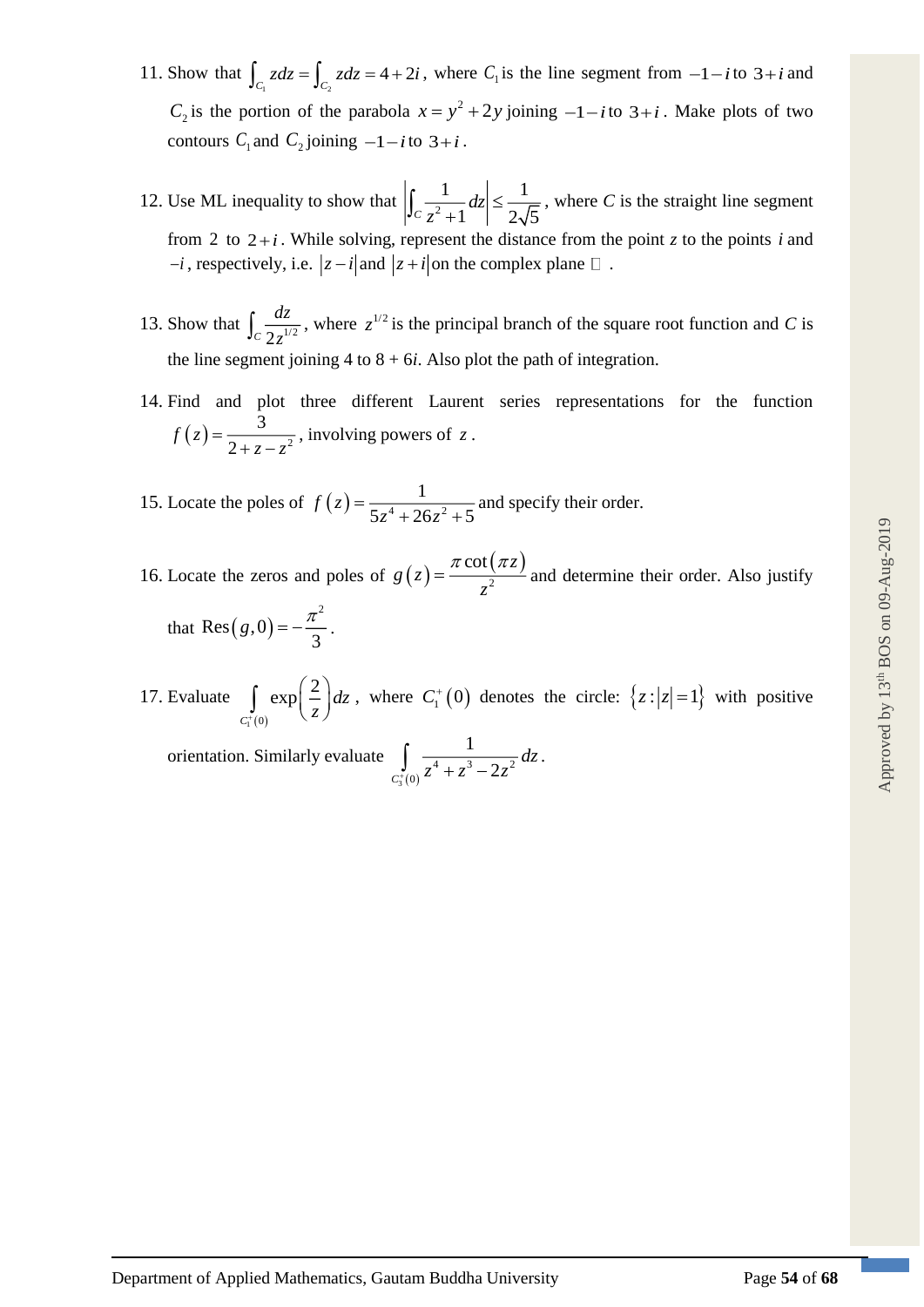| Subject Code   MT304 |                                                         | Credit: 6 (L-T-P: 5-1-0)<br>5 Lecture (per week) |
|----------------------|---------------------------------------------------------|--------------------------------------------------|
|                      | Subject Name   Ring Theory and Linear Algebra-II        | 1 Tutorial (per week per student)                |
|                      | Total Marks   100 (Theory: 70, Internal Assessment: 30) |                                                  |
|                      | Examination   3 Hours (Written)                         |                                                  |

### **Unit 1: Polynomial Rings and Unique Factorization Domain (UFD) (Lectures: 25)**

Polynomial rings over commutative rings, Division algorithm and consequences, Principal ideal domains, Factorization of polynomials, Reducibility tests, Irreducibility tests, Eisenstein criterion, Unique factorization in Z[x]; Divisibility in integral domains, Irreducibles, Primes, Unique factorization domains, Euclidean domains.

### **Unit 2: Dual Spaces and Diagonalizable Operators (Lectures: 15)**

Dual spaces, Double dual, Dual basis, Transpose of a linear transformation and its matrix in the dual basis, Annihilators; Eigenvalues, Eigenvectors, Eigenspaces and characteristic polynomial of a linear operator; Diagonalizability, Invariant subspaces and Cayley-Hamilton theorem; The minimal polynomial for a linear operator.

### **Unit 3: Inner Product Spaces (Lectures: 15)**

Inner product spaces and norms, Orthonormal basis, Gram-Schmidt orthogonalization process, Orthogonal complements, Bessel's inequality.

### **Unit 4: Adjoint Operators and Their Properties (Lectures: 15)**

The adjoint of a linear operator, Least squares approximation, Minimal solutions to systems of linear equations, Normal, Self-adjoint, Unitary and orthogonal operators and their properties.

### **References:**

- 1. Friedberg, Stephen H., Insel, Arnold J., & Spence, Lawrence E. (2003). *LinearAlgebra* (4th ed.). Prentice-Hall of India Pvt. Ltd. New Delhi.
- 2. Gallian, Joseph. A. (2013). *Contemporary Abstract Algebra* (8th ed.). Cengage Learning India Private Limited. Delhi. Fourth impression, 2015.

### **Additional Readings:**

- 1. Herstein, I. N. (2006). *Topics in Algebra* (2nd ed.). Wiley Student Edition. India.
- 2. Hoffman, Kenneth, & Kunze, Ray Alden (1978). Linear Algebra (2nd ed.). Prentice-Hall of India Pvt. Limited. Delhi. Pearson Education India Reprint, 2015.
- 3. Lang, Serge (1987). *Linear Algebra* (3rd ed.). Springer.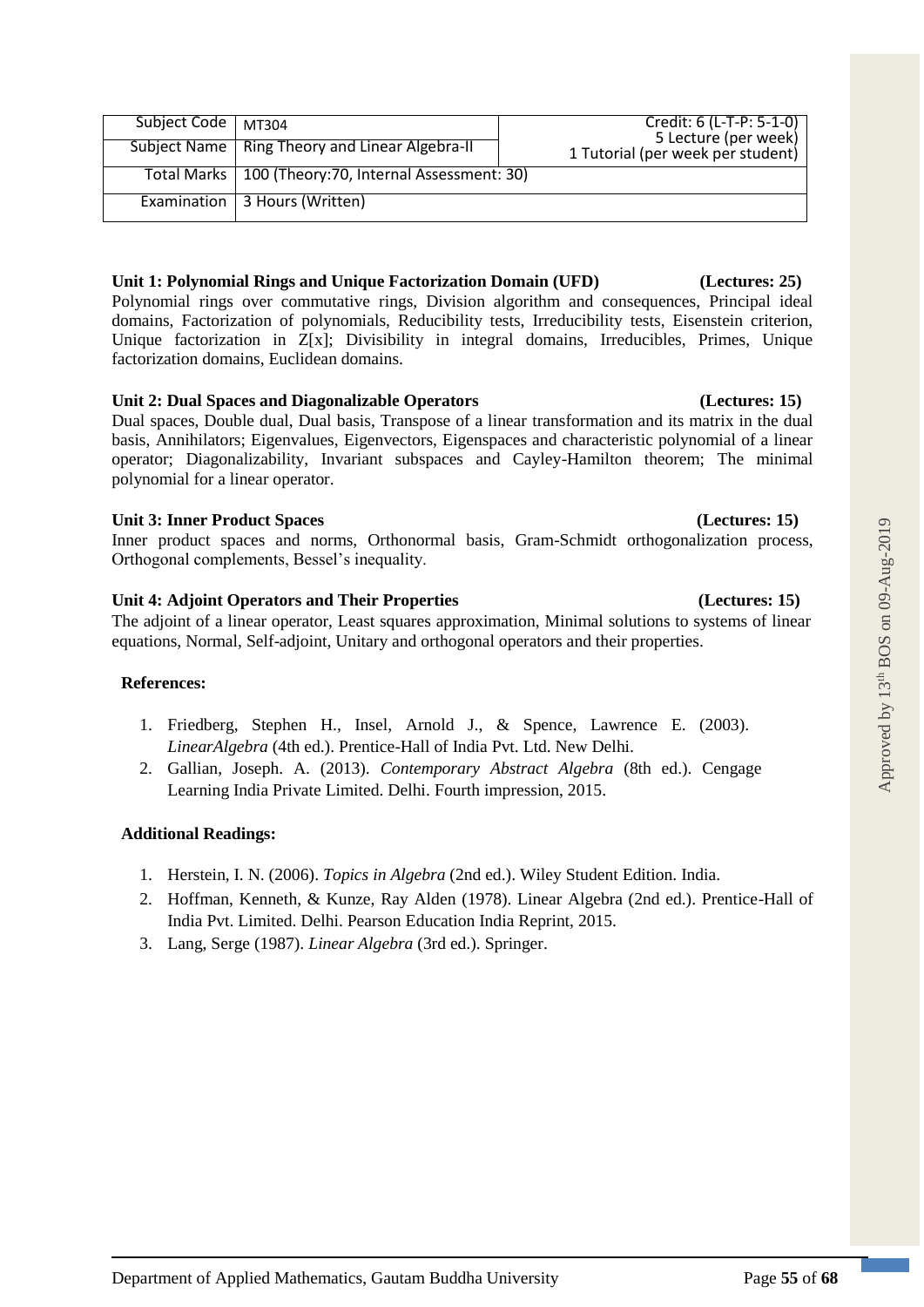### **Teaching Plan (**MT304**: Ring Theory and Linear Algebra-II):**

Week 1: Polynomial rings over commutative rings, Division algorithm and consequences, Principalideal domains. [2] Chapter 16

**Weeks 2 and 3:** Factorization of polynomials, Reducibility tests, Irreducibility tests, Eisenstein'scriterion, Unique factorization in Z[x]. [2] Chapter 17

**Weeks 4 and 5:** Divisibility in integral domains, Irreducibles, Primes, Unique factorization domains,Euclidean domains. [2] Chapter 18

**Week 6:** Dual spaces, Double dual, Dual basis, Transpose of a linear transformation and its matrix inthe dual basis**,** Annihilators. [1] Chapter 2 (Section 2.6)

**Weeks 7 and 8:** Eigenvalues, Eigenvectors, Eigenspaces and characteristic polynomial of a linearoperator; Diagonalizability, Invariant subspaces and Cayley-Hamilton theorem; The minimal polynomial for a linear operator.

[1] Chapter 5 (Sections 5.1, 5.2, and 5.4), and Chapter 7 (Section 7.3, Statement of Theorem 7.16)

**Week 9:** Inner product spaces and norms. [1] Chapter 6 (Section 6.1)

**Weeks 10 and 11:** Orthonormal basis, Gram-Schmidt orthogonalization process, Orthogonalcomplements, Bessel's inequality. [1] Chapter 6 (Section 6.2)

Week 12: The adjoint of a linear operator and its properties, Least squares approximation, Minimalsolutions to systems of linear equations. [1] Chapter 6 (Section 6.3, Statement of Theorem 6.13 with applications)

**Weeks 13 and 14:** Normal, Self-adjoint, unitary and orthogonal operators and their properties.[1] Chapter 6 (Sections 6.4, and 6.5, up to Theorem 6.21, page 385)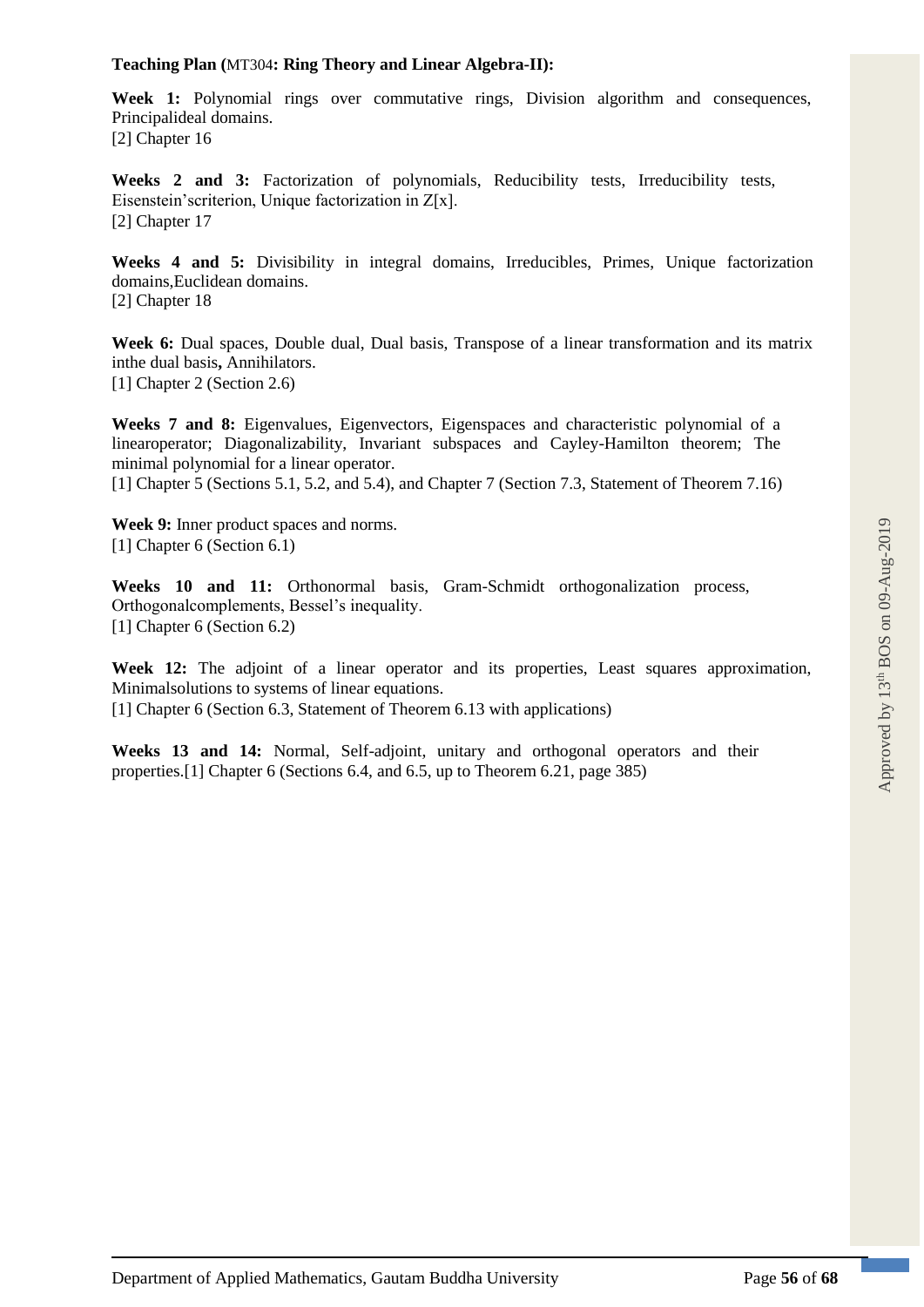### **Discipline Specific Elective (DSE) Course - 3**

### **Any** *one* **of the following (at least** *two* **shall be offered by the college):**

| MT306 | <b>Mathematical Finance</b>                   |
|-------|-----------------------------------------------|
| MT308 | Introduction to Information Theory and Coding |
| MT310 | <b>B</b> iomathematics                        |

| Subject Code | MT306                                                  | Credit: 6 (L-T-P : 5-1-0)         |
|--------------|--------------------------------------------------------|-----------------------------------|
|              |                                                        |                                   |
|              | Subject Name   Mathematical Finance                    | 5 Lecture (per week)              |
|              |                                                        |                                   |
|              |                                                        | 1 Tutorial (per week per student) |
|              |                                                        |                                   |
|              | Total Marks   100(Theory: 70, Internal Assessment: 30) |                                   |
|              |                                                        |                                   |
|              |                                                        |                                   |
|              | Examination   3 Hours (Written)                        |                                   |
|              |                                                        |                                   |
|              |                                                        |                                   |

### **Unit 1: Interest Rates (Lectures: 20)**

Interest rates, Types of rates, Measuring interest rates, Zero rates, Bond pricing, Forward rate, Duration, Convexity, Exchange traded markets and OTC markets, Derivatives--Forward contracts, Futures contract, Options, Types of traders, Hedging, Speculation, Arbitrage.

### **Unit 2: Mechanics and Properties of Options (Lectures: 15)**

No Arbitrage principle, Short selling, Forward price for an investment asset, Types of Options, Option positions, Underlying assets, Factors affecting option prices, Bounds on option prices, Put-call parity, Early exercise, Effect of dividends.

### **Unit 3: Stochastic Analysis of Stock Prices and Black-Scholes Model (Lectures: 20)**

Binomial option pricing model, Risk neutral valuation (for European and American options on assets following binomial tree model), Lognormal property of stock prices, Distribution of rate of return, expected return, Volatility, estimating volatility from historical data, Extension of risk neutral valuation to assets following GBM, Black-Scholes formula for European options.

### **Unit 4: Hedging Parameters, Trading Strategies and Swaps (Lectures: 15)**

Hedging parameters (the Greeks: Delta, Gamma, Theta, Rho and Vega), Trading strategies involving options, Swaps, Mechanics of interest rate swaps, Comparative advantage argument, Valuation of interest rate swaps, Currency swaps, Valuation of currency swaps.

### **Reference:**

1. Hull, J. C., &Basu, S. (2010). *Options, Futures and Other Derivatives* (7th ed.). Pearson Education. New Delhi.

### **Additional Readings:**

- 1. Luenberger, David G. (1998). *Investment Science*, Oxford University Press. Delhi.
- 2. Ross, Sheldon M. (2011). *An elementary Introduction to Mathematical Finance* (3rd ed.). Cambridge University Press. USA.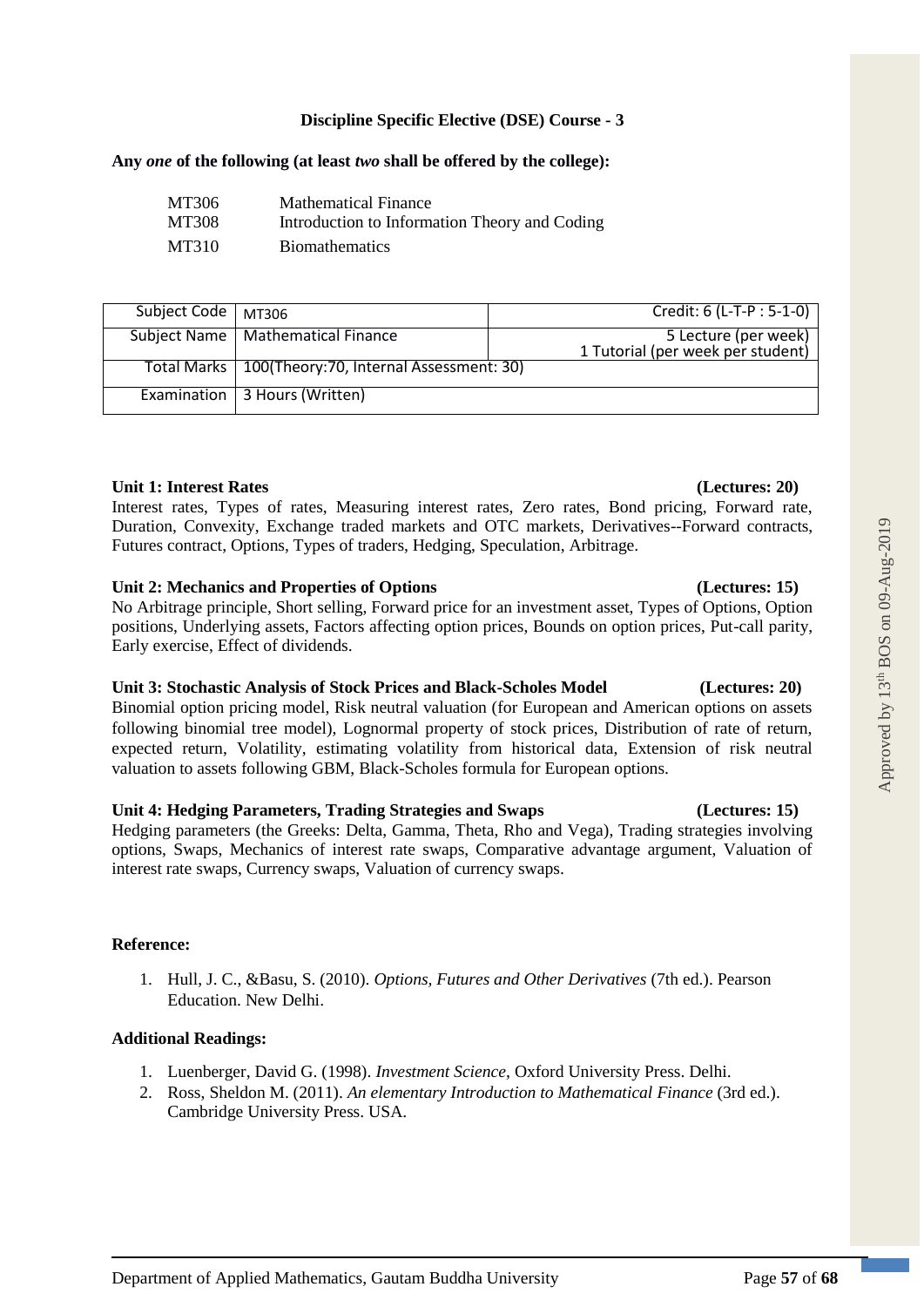### **Teaching Plan (MT306: Mathematical Finance):**

**Weeks 1 and 2:** Interest rates, Types of rates, measuring interest rates, zero rates, Bond pricing,Forward rate, Duration, Convexity. [1] Chapter 4 (Section 4.1 to 4.4, 4.6, 4.8, and 4.9)

**Weeks 3 and 4:** Exchange Traded Markets and OTC markets, Derivatives- Forward contracts, Futurescontract, Options, Types of traders, Hedging, Speculation, Arbitrage [1] Chapter 1 (Sections 1.1 to 1.9)

**Week 5:** No Arbitrage principle, Short selling, Forward price for an investment asset.[1] Chapter 5 (Sections 5.2 to 5.4)

**Week 6:** Types of Options, Option positions, Underlying assets, Factors affecting option prices.[1] Chapter 8 (Sections 8.1 to 8.3), and Chapter 9 (Section 9.1)

**Week 7:** Bounds on option prices, Put-call parity, Early exercise, Effect of dividends.[1] Chapter 9 (Sections 9.2 to 9.7)

**Week 8:** Binomial option pricing model, Risk neutral Valuation (for European and American optionson assets following binomial tree model). [1] Chapter 11 (Sections 11.1 to 11.5)

**Weeks 9 to 11:** Lognormal property of stock prices, Distribution of rate of return, expected return,Volatility, estimating volatility from historical data. Extension of risk neutral valuation to assets following GBM (without proof), Black-Scholes formula for European options. [1] Chapter 13 (Sections 13.1 to 13.4, 13.7, and 13.8)

**Week 12:** Hedging parameters (the Greeks: Delta, Gamma, Theta, Rho and Vega).[1] Chapter 17 (Sections 17.1 to 17.9)

**Week 13:** Trading strategies Involving options. [1] Chapter 10 (except box spreads, calendar spreads and diagonal spreads)

**Week 14:** Swaps, Mechanics of interest rate swaps, Comparative advantage argument, Valuation ofinterest rate swaps, Currency swaps, Valuation of currency swaps [1] Chapter 7 (Sections 7.1 to 7.4, and 7.7 to 7.9)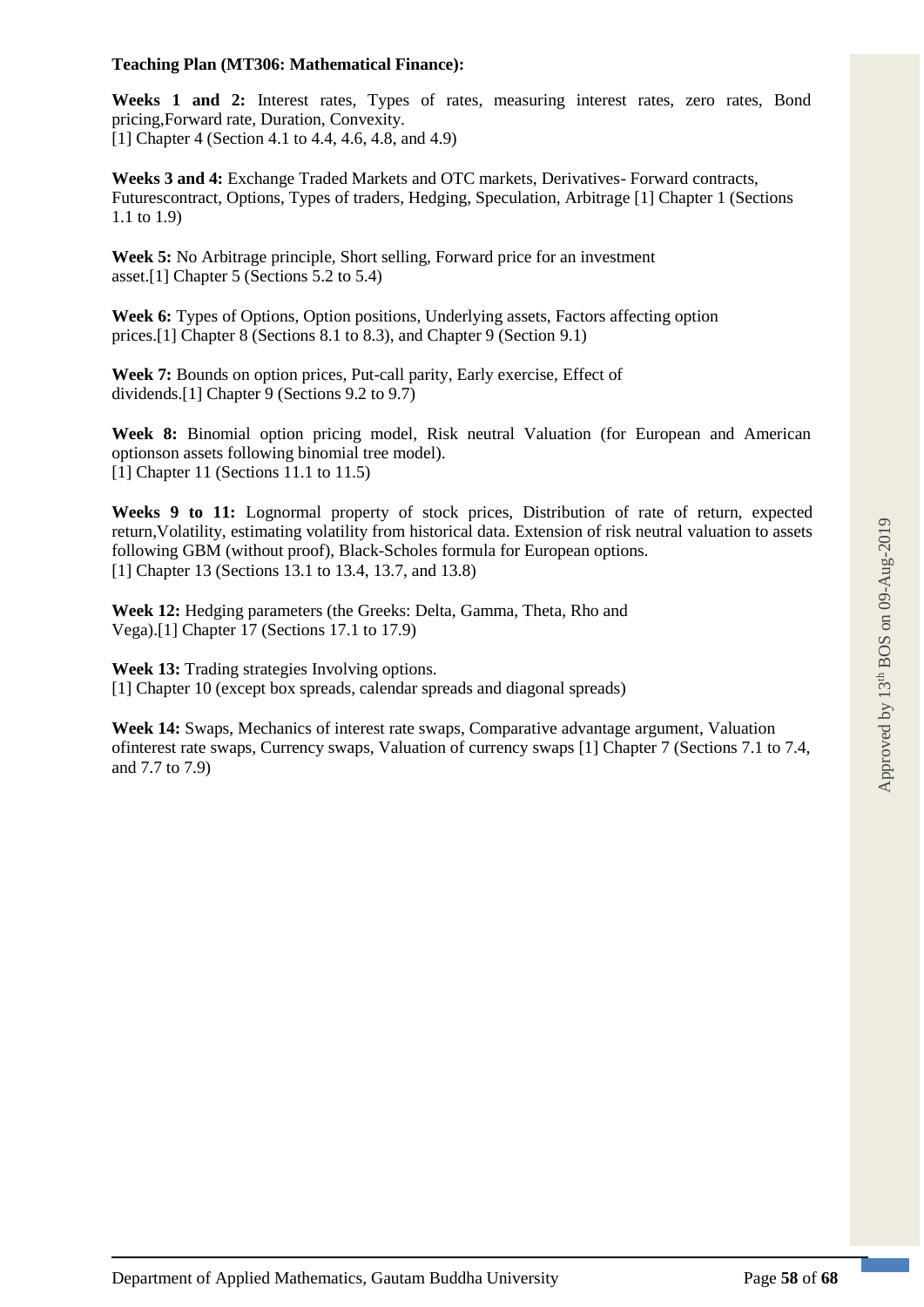| Subject Code   MT308 |                                                                 | Credit: 6 (L-T-P: 5-1-0)                                  |
|----------------------|-----------------------------------------------------------------|-----------------------------------------------------------|
|                      | Subject Name   Introduction to Information Theory<br>and Coding | 5 Lecture (per week)<br>1 Tutorial (per week per student) |
|                      | Total Marks   100(Theory: 70, Internal Assessment: 30)          |                                                           |
|                      | Examination   3 Hours (Written)                                 |                                                           |

### **Unit 1: Concepts of Information Theory (Lectures: 20)**

Communication processes, A model of communication system, A quantitative measure of information, Binary unit of information, A measure of uncertainty, H function as a measure of uncertainty, Sources and binary sources, Measure of information for two-dimensional discrete finite probability schemes.

### Unit 2: Entropy Function *(Lectures: 20) (Lectures: 20)*

A sketch of communication network, Entropy, Basic relationship among different entropies, A measure of mutual information, Interpretation of Shannon's fundamental inequalities; Redundancy, Efficiency and channel capacity, Binary symmetric channel, Binary erasure channel, Uniqueness of the entropy function, Joint entropy and conditional entropy, Relative entropy and mutual information, Chain rules for entropy, Conditional relative entropy and conditional mutual information, Jensen's inequality and its characterizations, The log sum inequality and its applications.

### Unit 3: Concepts of Coding **(Lectures: 15) (Lectures: 15)**

Block codes, Hamming distance, Maximum likelihood decoding, Levels of error handling, Error correction, Error detection, Erasure correction, Construction of finite fields, Linear codes, Matrix representation of linear codes.

### **Unit 4: Bounds of Codes (Lectures: 15)**

Orthogonality relation, Encoding of linear codes, Decoding of linear codes, The singleton bound and maximum distance separable codes, The sphere-packing bound and perfect codes, The Gilbert-Varshamov bound, MacWilliams' identities.

### **References:**

- 1. Cover, Thomas M., & Thomas, Joy A. (2006). *Elements of Information Theory* (2nd ed.). Wiley India. Indian Reprint 2014.
- 2. Gallian, Joseph. A. (2013). *Contemporary Abstract Algebra*(8th ed.).Cengage Learning India Private Limited. Delhi. Fourth impression, 2015.
- 3. Reza, Fazlollah M. (1961). *An Introduction to Information Theory*. Dover Publications Inc, New York. Reprint 1994.
- 4. Roth, Ron M. (2007). *Introduction to Coding Theory*. Cambridge University Press.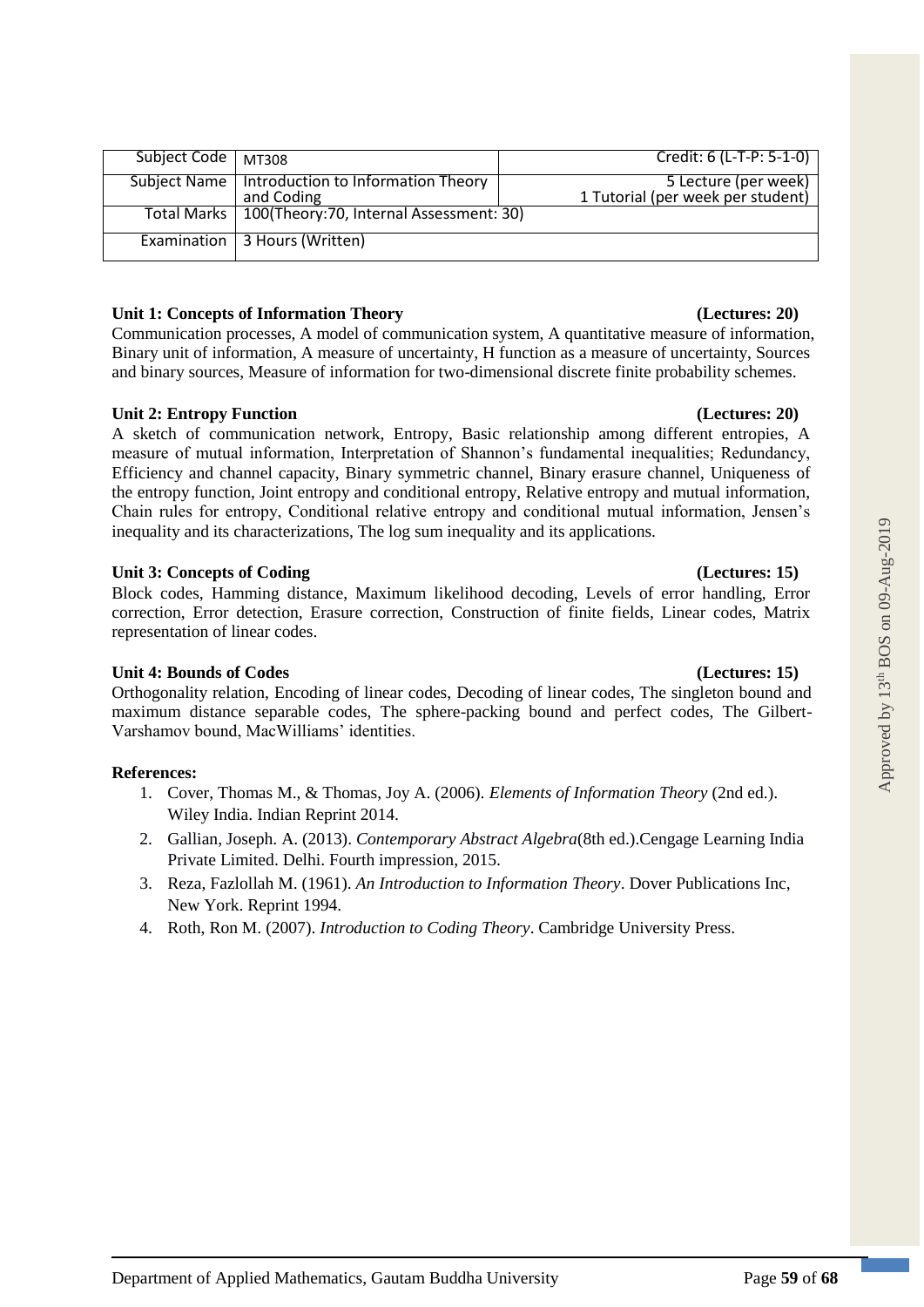### **Teaching Plan MT 308(ii): Introduction to Information Theory and Coding):**

**Weeks 1 and 2:** Communication processes, A model of communication system, A quantitative measureof information, Binary unit of information. [3] Chapter 1 (Sections 1.1 to 1.7)

**Weeks 3 and 4:** A measure of uncertainty, H function as a measure of uncertainty, Sources and binarysources, Measure of information for two-dimensional discrete finite probability schemes. [3] Chapter 3 (Sections 3.1 to 3.7)

**Weeks 5 and 6:** A sketch of communication network, Entropy, Basic relationship among differententropies, A measure of mutual information, Interpretation of Shannon's fundamental inequalities; redundancy, efficiency and channel capacity, Binary symmetric channel, Binary erasure channel, Uniqueness of the entropy function.

[3] Chapter 3 (Sections 3.9, 3.11 to 3.16, and 3.19)

[1] Chapter 2 (Section 2.1)

**Weeks 7 and 8:** Joint entropy and conditional entropy, Relative entropy and mutual information, Chainrules for entropy, Conditional relative entropy and conditional mutual information, Jensen's inequality and its characterizations, The log sum inequality and its applications. [1] Chapter 2 (Sections 2.2 to 2.7)

**Weeks 9 and 10:** Block codes, Hamming distance, Maximum likelihood decoding, Levels of errorhandling, Error correction, Error detection, Erasure correction, Construction of finite fields. [4] Chapter 1 (Sections 1.2 to 1.5, excluding 1.5.3), and Chapter 3 (Sections 3.1 to 3.4)

**Weeks 11 and 12:** Linear codes, Matrix representation of linear codes, Orthogonality relation,Encoding of linear codes, Decoding of linear codes. [4] Chapter 2 (Sections 2.1 to 2.4) [2] Chapter 31 (Lemma and Theorem 31.3 on page 538)

**Weeks 13 and 14:** The singleton bound and maximum distance separable codes, The spherepackingbound and perfect codes, the Gilbert-Varshamov bound, MacWilliams' identities. [4] Chapter 4 (Sections 4.1 to 4.4), and Chapter 11 (Section 11.1)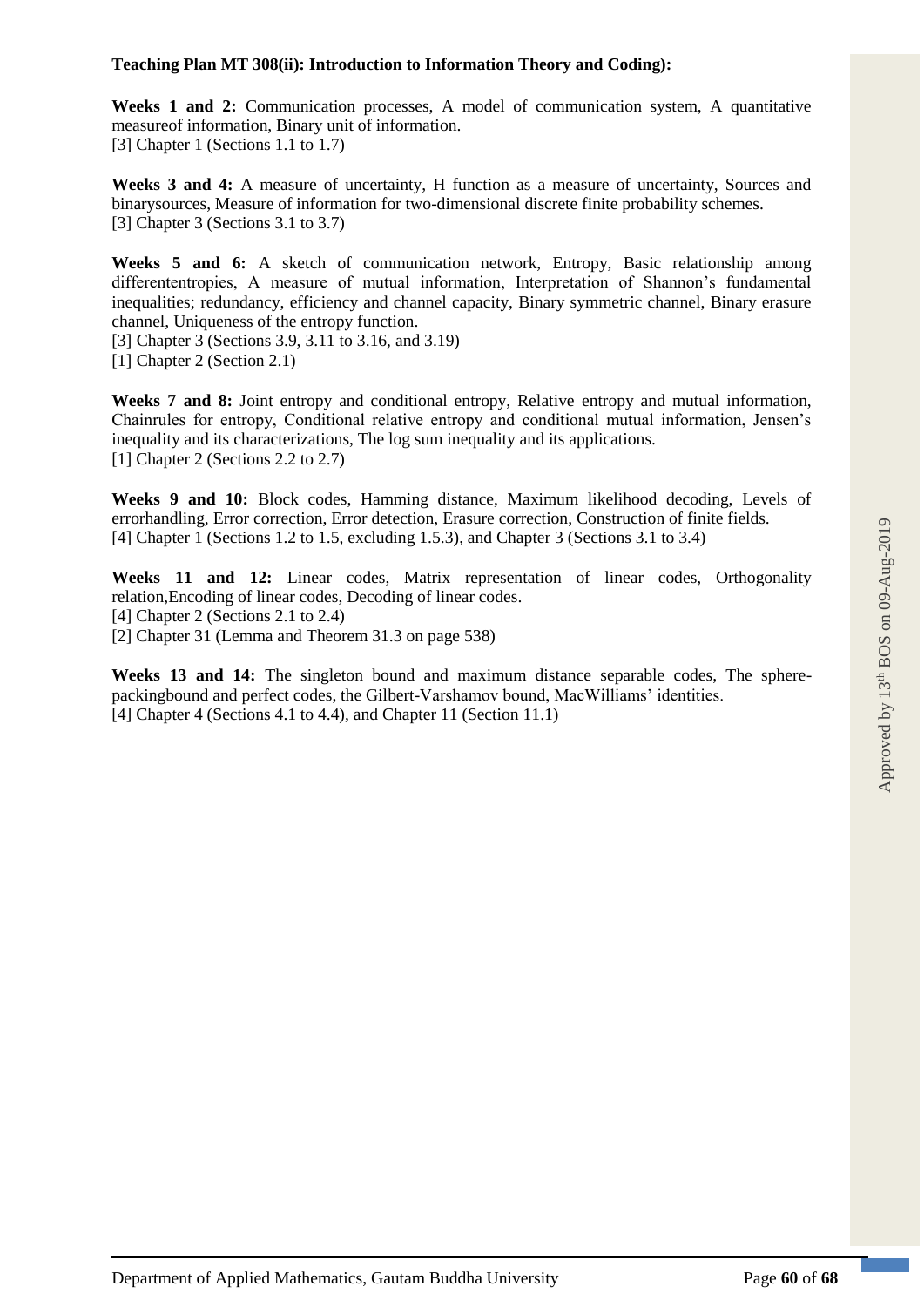| Subject Code   MT310 |                                                        | Credit: 6 (L-T-P: 5-1-0)                                  |
|----------------------|--------------------------------------------------------|-----------------------------------------------------------|
|                      | Subject Name   Biomathematics                          | 5 Lecture (per week)<br>1 Tutorial (per week per student) |
|                      | Total Marks   100(Theory: 70, Internal Assessment: 30) |                                                           |
|                      | Examination   3 Hours (Written)                        |                                                           |

### **Unit 1: Modeling Biological Phenomenon (Lectures: 14)**

Population growth, Administration of drugs, differential equations, Heartbeat, Nerve impulse prey models.

**Unit 2: Mathematics of Heart Physiology and Nerve Impulse Transmission (Lectures: 28)** Stability and oscillations**:** Epidemics, The phase plane and the Jacobian matrix, Local stability, Stability, Limit cycles, Forced oscillations; Mathematics of Heart Physiology**:** The local model, The Threshold effect, The phase plane analysis and the heartbeat model, A model of the cardiac pacemaker; Mathematics of Nerve Impulse Transmission**:** Excitability and repetitive firing, Travelling waves.

### **Unit 3: Bifurcation and Chaos (Lectures: 13)**

Bifurcation, Bifurcation of a limit cycle, Discrete bifurcation and period-doubling, Chaos, Stability of limit cycles, The Poincaré plane.

### **Unit 4: Modeling Molecular Evolution and Genetics (Lectures: 15)**

Modelling Molecular Evolution**:** Matrix models of base substitutions for DNA sequences, The Jukes-Cantor model, The Kimura models, Phylogenetic distances; Constructing Phylogenetic Trees**:** Phylogenetic trees, Unweighted pair-group method with arithmetic means (UPGMA), Neighbor joining method; Genetics**:** Mendelian genetics, Probability distributions in genetics.

### **References:**

- 1. Allman, Elizabeth S., & Rhodes, John A*.* (2004). *Mathematical Models in Biology*: *An Introduction*. Cambridge University Press.
- 2. Jones, D. S., Plank, M. J., &Sleeman, B. D. (2009). *Differential Equations andMathematical Biology* (2nd ed.). CRC Press, Taylor & Francis Group, LLC.

### **Additional Readings:**

- 1. Murray, J. D. (2002). *An Introduction to Mathematical Biology* (3rd ed.). Springer.
- 2. Myint-U, Tyn (1977). *Ordinary Differential Equation*. Elsevier North-Holland, Inc.
- 3. Simmons, George F., & Krantz, Steven G. (2015). *Differential Equations*. McGraw-Hill Education. Indian Reprint.
- 4. Strogatz, Steven H*.* (2009). *Nonlinear Dynamics and Chaos* (2nd ed.). Perseus Book Publishing. LLC. Sarat Publication, Kolkata, India.

### Department of Applied Mathematics, Gautam Buddha University Page **61** of **68**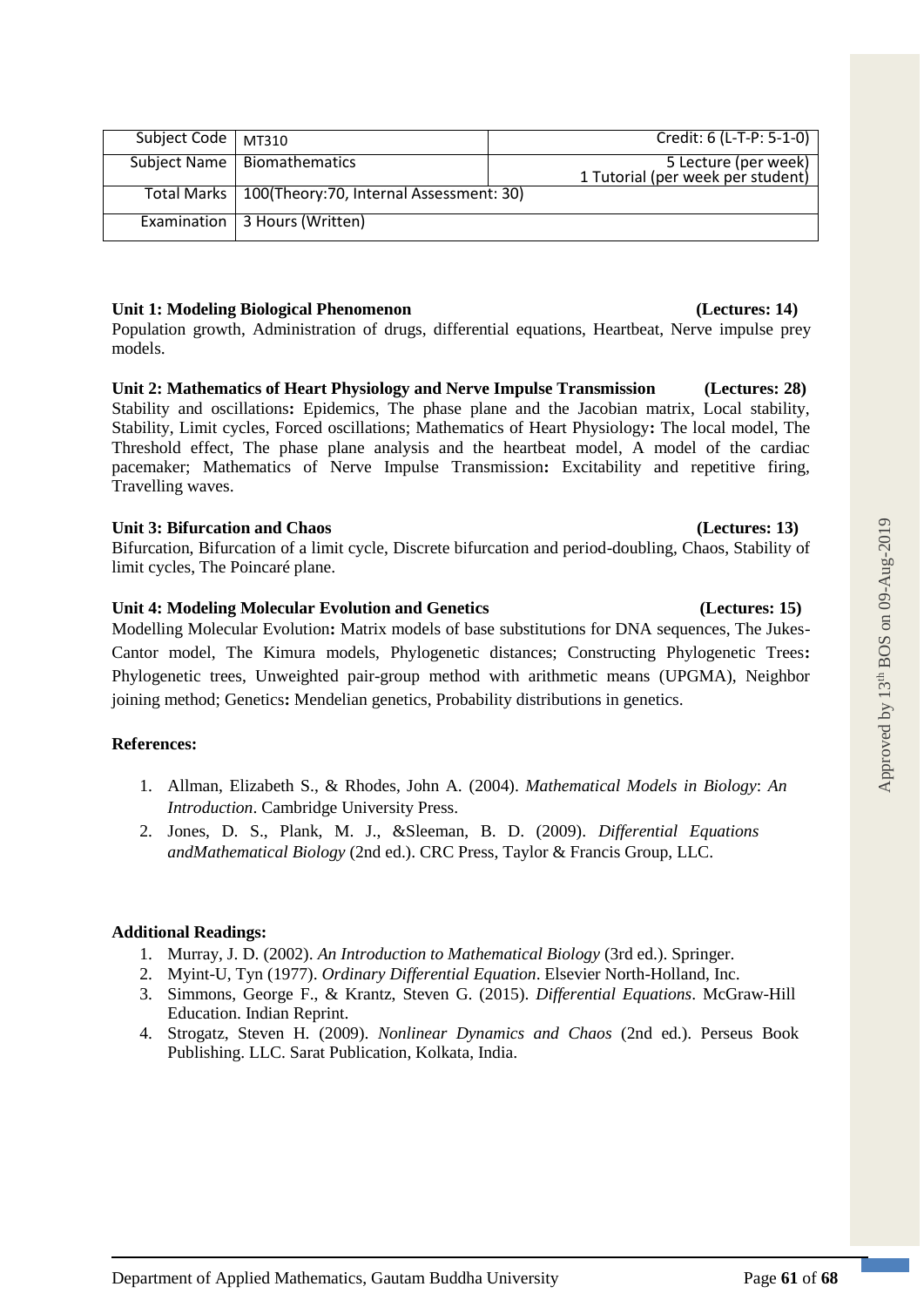### **Teaching Plan (MT310 : Biomathematics):**

**Week 1:** Population growth, Administration of drugs, Cell division, Systems of linear ordinarydifferential equations. [2] Chapter 1 (Sections 1.1 to 1.3), and Chapter 3 (An overview of the methods in Sections 3.1 to 3.6)

**Week 2:** Heartbeat, Nerve impulse transmission [2] Chapter 4 (Sections 4.2, and 4.3)

**Week 3:**Chemical reactions, Predator-prey models, Epidemics (Mathematical model).[2] Chapter 4 (Sections 4.4, and 4.5), and Chapter 5 (Section 5.2)

**Week 4:** The phase plane and Jacobian matrix, Local stability. [2] Chapter 5 (Sections 5.3, and 5.4)

**Week 5:** Stability, Limit cycles. [2] Chapter 5 [Sections 5.5, and 5.6 (up to page number 137)]

**Week 6:** Limit cycle criterion and Poincaré-Bendixson Theorem (interpretation only, with Example5.6.1), Forced oscillations. [2] Chapter 5 [Section 5.6 (Page number 137 to 138), and Section 5.7)

**Week 7:** Mathematics of Heart Physiology: The local model, The Threshold effect, The phase planeanalysis and the heartbeat model. [2] Chapter 6 (Sections 6.1 to 6.3)

Week 8: A model of the cardiac pacemaker, Excitability and repetitive firing. [2] Chapter 6 (Section 6.5), and Chapter 7 (Section 7.1)

**Week 9:** Travelling waves, Bifurcation, Bifurcation of a limit cycle.[2] Chapter 7 (Section 7.2), and Chapter 13 (Sections 13.1, and 13.2)

**Weeks 10 and 11:** Discrete bifurcation and period-doubling, Chaos, Stability of limit cycles, ThePoincaré plane. [2] Chapter 13 (Sections 13.3 to 13.6)

**Week 12:** Matrix models of base substitutions for DNA sequences, The Jukes-Cantor model, TheKimura models, Phylogenetic distances. [1] Chapter 4 (Sections 4.4, and 4.5)

**Week 13:** Constructing Phylogenetic Trees: Phylogenetic trees, Unweighted pair-group method witharithmetic means (UPGMA), Neighbor joining method. [1] Chapter 5 (Sections 5.1 to 5.3)

**Week 14:** Genetics**:** Mendelian Genetics, Probability distributions in Genetics. [1] Chapter 6 [Sections 6.1, and 6.2 (up to Equation 6.2 only)]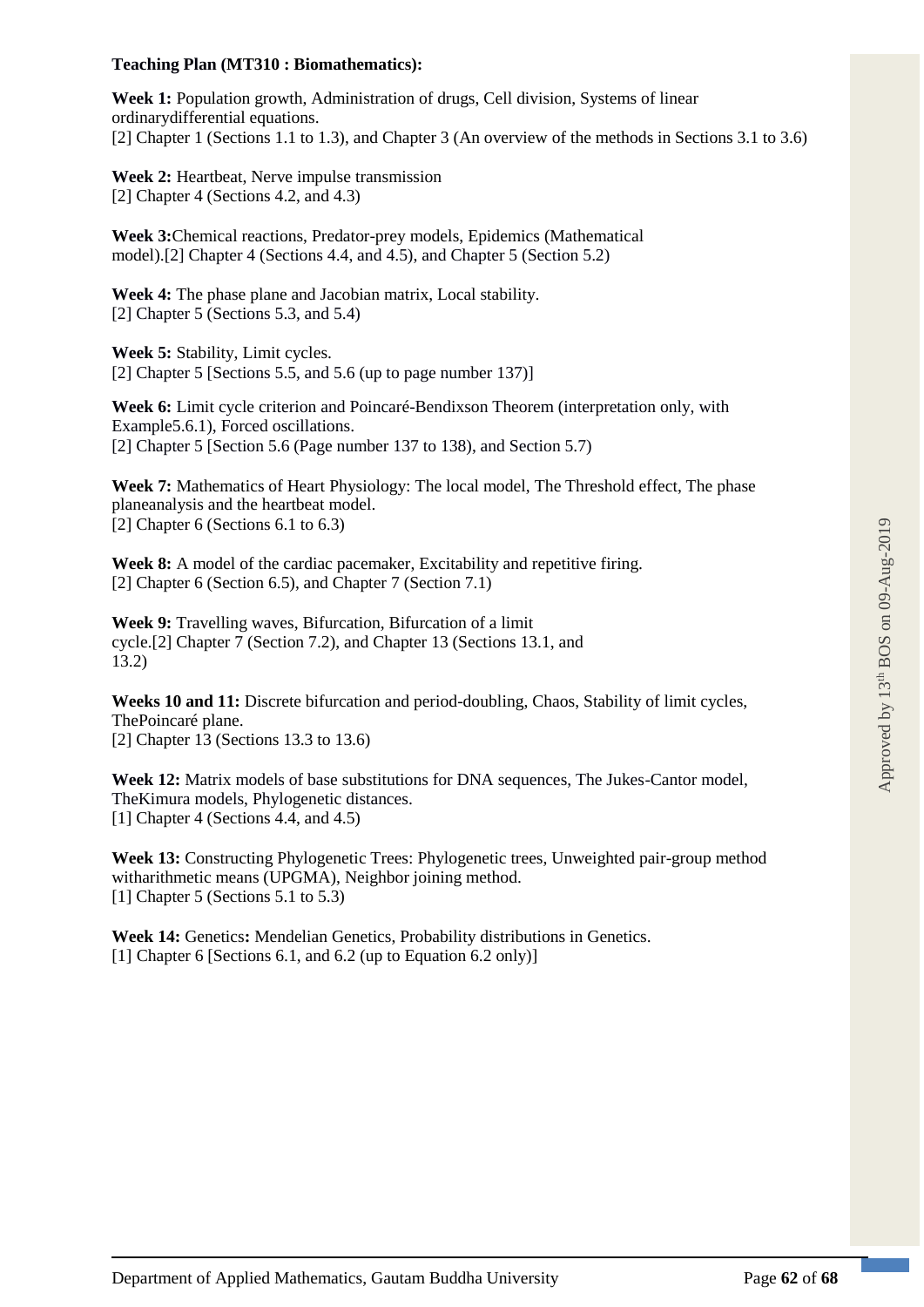# **Any** *one* **of the following (at least** *two* **shall be offered by the college):**

**MT312:Number Theory MT314: Linear Programming and Applications MT316: Mechanics**

| Subject Code   MT312 |                                                        | Credit: 6 (L-T-P: 5-1-0)          |
|----------------------|--------------------------------------------------------|-----------------------------------|
|                      |                                                        |                                   |
|                      | Subject Name   Number Theory                           | 5 Lecture (per week)              |
|                      |                                                        |                                   |
|                      |                                                        | 1 Tutorial (per week per student) |
|                      |                                                        |                                   |
|                      |                                                        |                                   |
|                      | Total Marks   100(Theory: 70, Internal Assessment: 30) |                                   |
|                      |                                                        |                                   |
|                      |                                                        |                                   |
|                      | Examination   3 Hours (Written)                        |                                   |
|                      |                                                        |                                   |
|                      |                                                        |                                   |
|                      |                                                        |                                   |

### **Unit 1: Distribution of Primes and Theory of Congruencies (Lectures: 15)**

Linear Diophantine equation, Prime counting function, Prime number theorem, Goldbach conjecture, Fermat and Mersenne primes, Congruence relation and its properties, Linear congruence and Chinese remainder theorem, Fermat's little theorem, Wilson's theorem.

### **Unit 2: Number Theoretic Functions (Lectures: 15)**

Number theoretic functions for sum and number of divisors, Multiplicative function, The Mobius inversion formula, The greatest integer function. Euler's phi-function and properties, Euler's theorem.

### **Unit 3: Primitive Roots (Lectures: 20)**

The order of an integer modulo *n*, Primitive roots for primes, Composite numbers having primitive roots; Definition of quadratic residue of an odd prime, and Euler's criterion.

### **Unit 4: Quadratic Reciprocity Law and Public Key Encryption (Lectures: 20)**

The Legendre symbol and its properties, Quadratic reciprocity, Quadratic congruencies with composite moduli; Public key encryption, RSA encryption and decryption.

### **References:**

- 1. Burton, David M. (2007). *Elementary Number Theory* (7th ed.). Tata Mc-Graw Hill Edition, Indian Reprint.
- 2. Jones, G. A., &Jones, J. Mary. (2005). *Elementary Number Theo*ry. Undergraduate Mathematics Series (SUMS). First Indian Print.

### **Additional Reading:**

1. Neville Robinns. (2007). *Beginning Number Theory* (2nd ed.). Narosa Publishing House Pvt. Limited, Delhi.

Approved by  $13<sup>th</sup>$  BOS on 09-Aug-2019

Approved by 13<sup>th</sup> BOS on 09-Aug-2019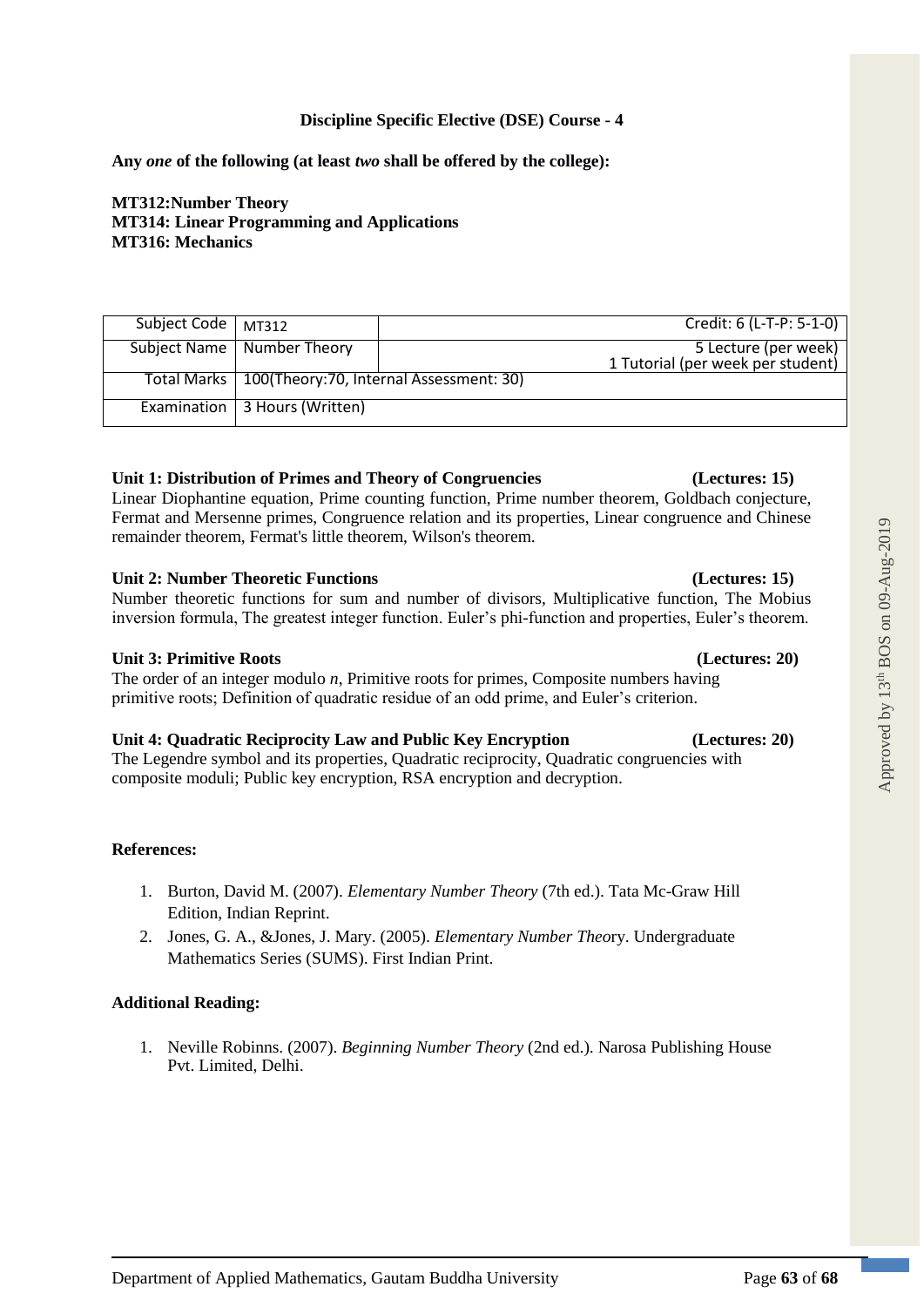### **Teaching Plan (MT312:Number Theory):**

**Week 1 :** Linear Diophantine equation and its solutions, Distribution of primes, Prime countingfunction, Statement of the prime number theorem, Goldbach conjecture. [1] Chapter 2 (Section 2.5) [2] Chapter 2 (Section 2.2)

**Week 2:** Fermat and Mersenne primes, Congruence relation and its basic properties, Linear congruenceequation and its solutions.

[2] Chapter 2 (Section 2.3)

[1] Chapter 4 (Sections 4.2, and 4.4)

Week 3: Chinese remainder theorem, to solve system of linear congruence for two variables, Fermat'slittle theorem, Wilson's theorem. [1] Chapter 4 (Section 4.4), Chapter 5 (Section 5.2 up to before pseudo-prime at page 90, Section 5.3)

**Weeks 4 and 5:** Number theoretic functions for sum and number of divisors, Multiplicative function,and the Mobius inversion formula. The greatest integer function, Euler's phi-function. [1] Chapter 6 (Sections 6.1 to 6.2), and Chapter 7 (Section 7.2)

**Week 6:** Euler's theorem, Properties of Euler's phi-function. [1] Chapter 7 (Sections 7.3, and 7.4)

**Weeks 7 and 8:** The order of an integer modulo*n*. Primitive roots for primes. [1] Chapter 8 (Sections 8.1, and 8.2)

Week 9: Composite numbers having primitive roots. [1] Chapter 8 (Section 8.3)

Week 10: Definition of quadratic residue of an odd prime, and Euler's criterion. [1] Chapter 9 (Section 9.1)

**Weeks 11 and 12:** The Legendre symbol and its properties. Quadratic reciprocity law.[1] Chapter 9 (Section 9.2 up to page 181, and Section 9.3)

Week 13: Quadratic congruencies with composite moduli. [1] Chapter 9 (Section 9.4)

Week 14: Public key encryption, RSA encryption and decryption scheme. [1] Chapter 10 (Section 10.1)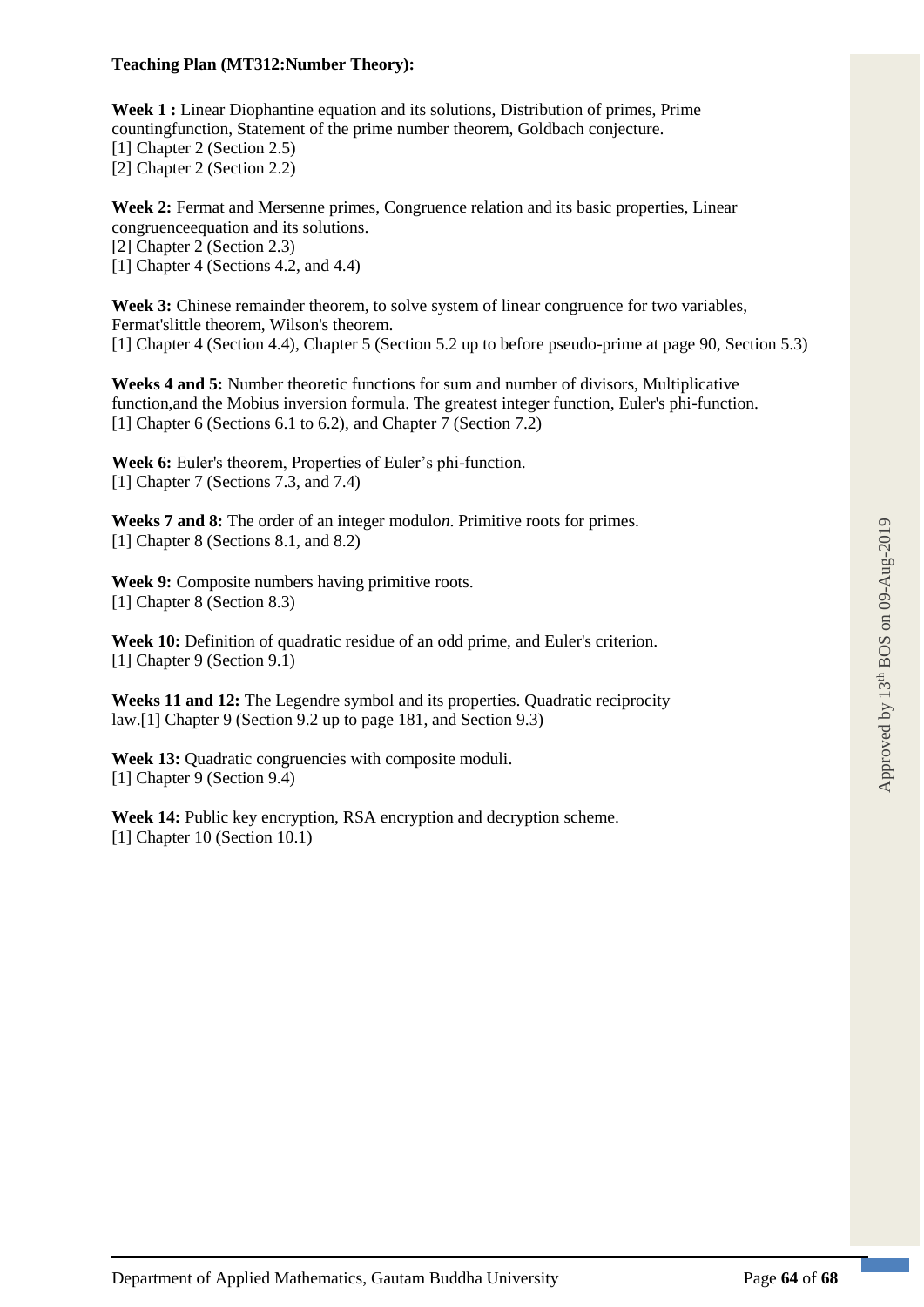# 1 Tutorial (per week per student) Total Marks 100(Theory:70, Internal Assessment: 30) Examination 3 Hours (Written)

Subject Code | MT314 Credit: 6 (L-T-P: 5-1-0) Subject Name Linear Programming and Applications 5 Lecture (per week)

# **Unit 1: Introduction to Linear Programming (Lectures: 15)**

The Linear Programming Problem**:** Standard, Canonical and matrix forms, Graphical solution. Hyperplanes, Extreme points, Convex and polyhedral sets. Basic solutions; Basic Feasible Solutions; Reduction of any feasible solution to a basic feasible solution; Correspondence between basic feasible solutions and extreme points.

# **Unit 2: Methods of Solving Linear Programming Problem (Lectures: 25)**

Simplex Method**:** Optimal solution, Termination criteria for optimal solution of the Linear Programming Problem, Unique and alternate optimal solutions, Unboundedness; Simplex Algorithm and its Tableau Format; Artificial variables, Two-phase method, Big-M method.

# **Unit 3: Duality Theory of Linear Programming (Lectures: 15)**

Motivation and Formulation of Dual problem; Primal-Dual relationships; FundamentalTheorem of Duality; Complimentary Slackness.

# **Unit 4: Applications (Lectures: 15)**

*Transportation Problem***:**Definition and formulation; Methods of finding initial basic feasiblesolutions; North West corner rule. Least cost method; Vogel's Approximation method; Algorithm for solving Transportation Problem.

*Assignment Problem***:**Mathematical formulation and Hungarian method of solving.

*Game Theory***:**Basic concept, Formulation and solution of two-person zero-sum games, Gameswith mixed strategies, Linear Programming method of solving a game.

# **References:**

- 1. Bazaraa, Mokhtar S., Jarvis, John J., &Sherali, Hanif D. (2010). *Linear Programmingand Network Flows* (4th ed.). John Wiley and Sons.
- 2. Hadley, G. (1997). *Linear Programming*. Narosa Publishing House. New Delhi.
- 3. Taha, Hamdy A. (2010). *Operations Research*: *An Introduction* (9th ed.). Pearson.

# **Additional Readings**:

- 1. Hillier, F. S. & Lieberman, G. J. (2010). *Introduction to Operations Research-Concepts and Cases* (9th ed.). Tata McGraw Hill.
- 2. Thie, Paul R., & Keough, G. E. (2014). *An Introduction to Linear Programming andGame Theory*. (3rd ed.). Wiley India Pvt. Ltd.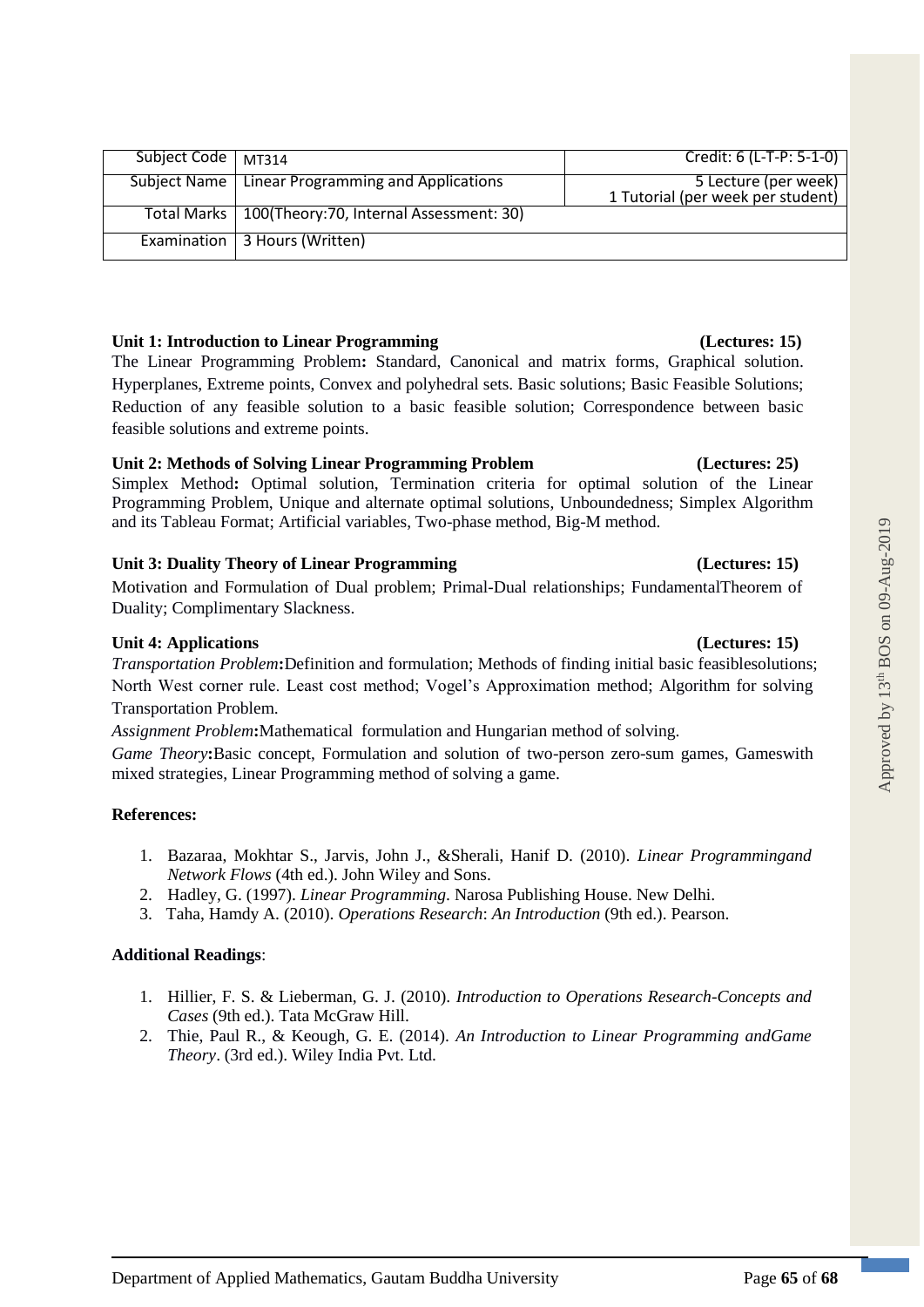### **Teaching Plan (MT314: Linear Programming and Applications):**

**Week 1 :** The Linear Programming Problem: Standard, Canonical and matrix forms, Graphical solution.

[1] Chapter 1 (Section 1.1)

[2] Chapter 1 (Sections 1.1 to 1.4, and 1.6)

**Weeks 2 and 3:** Hyperplanes, Extreme points, Convex and polyhedral sets; Basic solutions. BasicFeasible Solutions; Reduction of any feasible solution to a basic feasible solution; Correspondence between basic feasible solutions and extreme points. [2] Chapter 2 (Sections 2.16, 2.19, and 2.20), and Chapter 3 (Sections 3.4, and 3.10) [1] Chapter 3 (Section 3.2)

**Week 4:** Simplex Method: Optimal solution, Termination criteria for optimal solution of the LinearProgramming Problem, Unique and alternate optimal solutions, Unboundedness. [1] Chapter 3 (Sections 3.3, and  $3.\overline{6}$ )

**Weeks 5 and 6:** Simplex Algorithm and its Tableau Format. [1] Chapter 3 (Sections 3.7, and 3.8).

**Weeks 7 and 8:** Artificial variables, Two-phase method, Big-M method. [1] Chapter 4 (Sections 4.1 to 4.3)

**Weeks 9 and 10:** Motivation and Formulation of Dual problem;Primal-Dual relationships.[1] Chapter 6 (Section 6.1, and 6.2, up to Example 6.4)

**Week 11:** Statements of the Fundamental Theorem of Duality and Complimentary SlacknessTheorem with examples. [1] Chapter 6 (Section 6.2)

**Weeks 12 and 13:** Transportation Problem. Assignment problem. [3] Chapter 5 (Sections 5.1, 5.3, and 5.4)

**Week 14:** *Game Theory***:** Basic concept, Formulation and solution of two-person zero-sum games,Games with mixed strategies, Linear Programming method of solving a game. [2] Chapter 11 (Sections 11.12, and 11.13)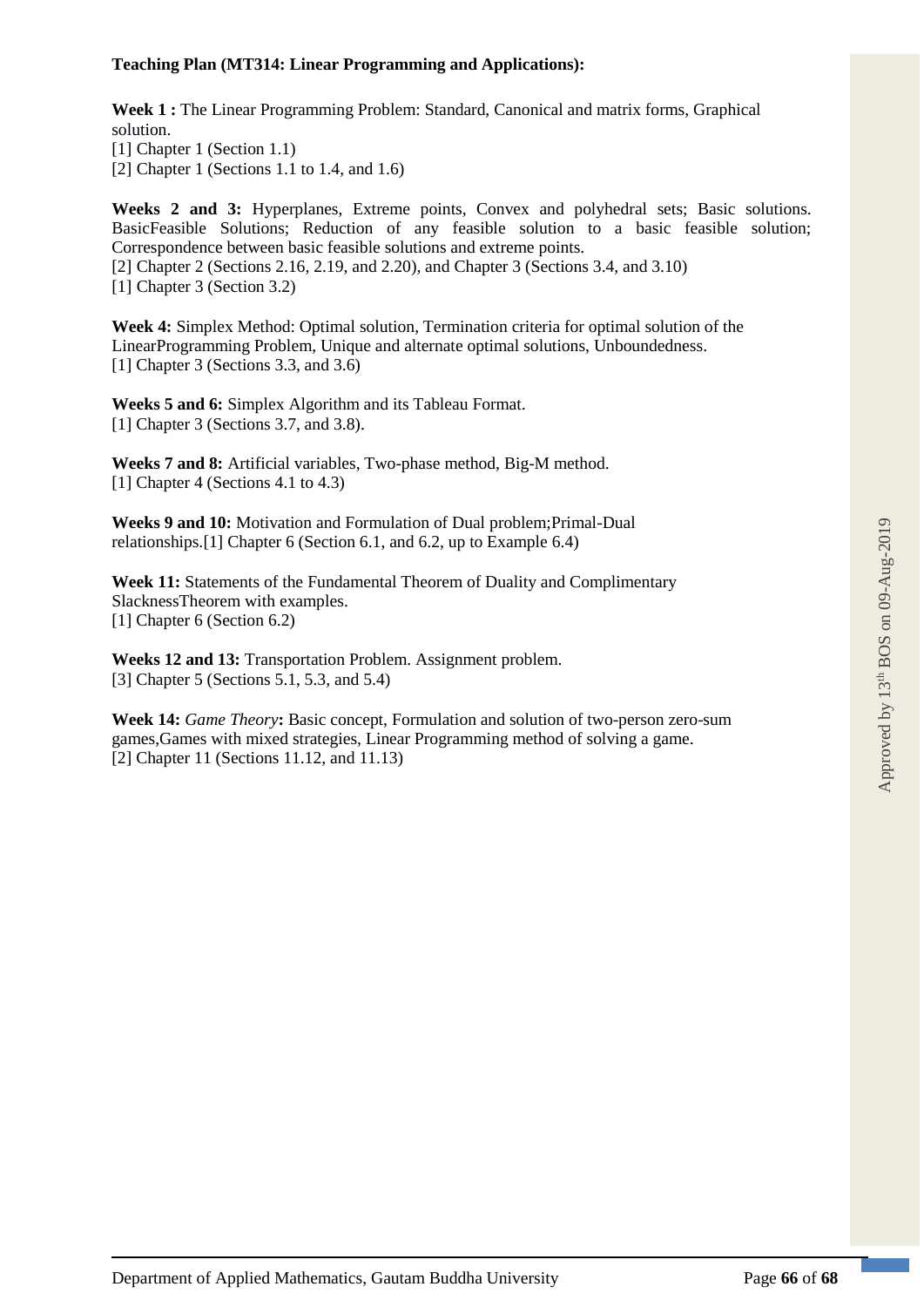Approved by  $13<sup>th</sup>$  BOS on 09-Aug-2019

Approved by 13th BOS on 09-Aug-2019

# **Unit 1: Forces in Equilibrium (Lectures: 20)**

Examination | 3 Hours (Written)

Coplanar force systems; Three-dimensional force systems; Moment of a force about a point and an axis, Principle of moments, Couple and couple moment, Moment of a couple about a line, Resultant of a force system, Distributed force system, Rigid-body equilibrium, Equilibrium of forces in two and three dimensions, Free-body diagrams, General equations of equilibrium, Constraints and statical determinacy.

Subject Code | MT316 Credit: 6 (L-T-P: 5-1-0) Subject Name Mechanics 5 Lecture (per week)

# **Unit 2: Friction, Center of Gravity and Moments of Inertia (Lectures: 20)**

Total Marks 100(Theory:70, Internal Assessment: 30)

Equations of equilibrium and friction, Frictional forces on screws and flat belts; Center of gravity, Center of mass and Centroid of a body and composite bodies; Theorems of Pappus and Guldinus; Moments and products of inertia for areas, composite areas and rigid body, Parallel-axis theorem, Moment of inertia of a rigid body about an arbitrary axis, Principal moments and principal axes of inertia.

# **Unit 3: Conservation of Energy and Applications (Lectures: 15)**

Conservative force fields, Conservation of mechanical energy, Work-energy equations, Kinetic energy and work-kinetic energy expressions based on center of mass, Moment of momentum equation for a single particle and a system of particles.

# **Unit 4: Rigid Body Motion (Lectures: 15)**

Translation and rotation of rigid bodies, Chasles' Theorem, General relationship between time derivatives of a vector for different references, Relationship between velocities of a particle for different references, Acceleration of particle for different references.

# **References:**

- 1. Hibbeler, R. C. (2016). *Engineering Mechanics*: *Statics & Dynamics* (14th ed.). Pearson Prentice Hall (Pearson Education), New Jersey.
- 2. Shames, Irving H., & Rao, G. Krishna Mohan (2009). *Engineering Mechanics*: *Staticsand Dynamics* (4th ed.).Dorling Kindersley (India) Pvt. Ltd. (Pearson Education). Delhi.

1 Tutorial (per week per student)